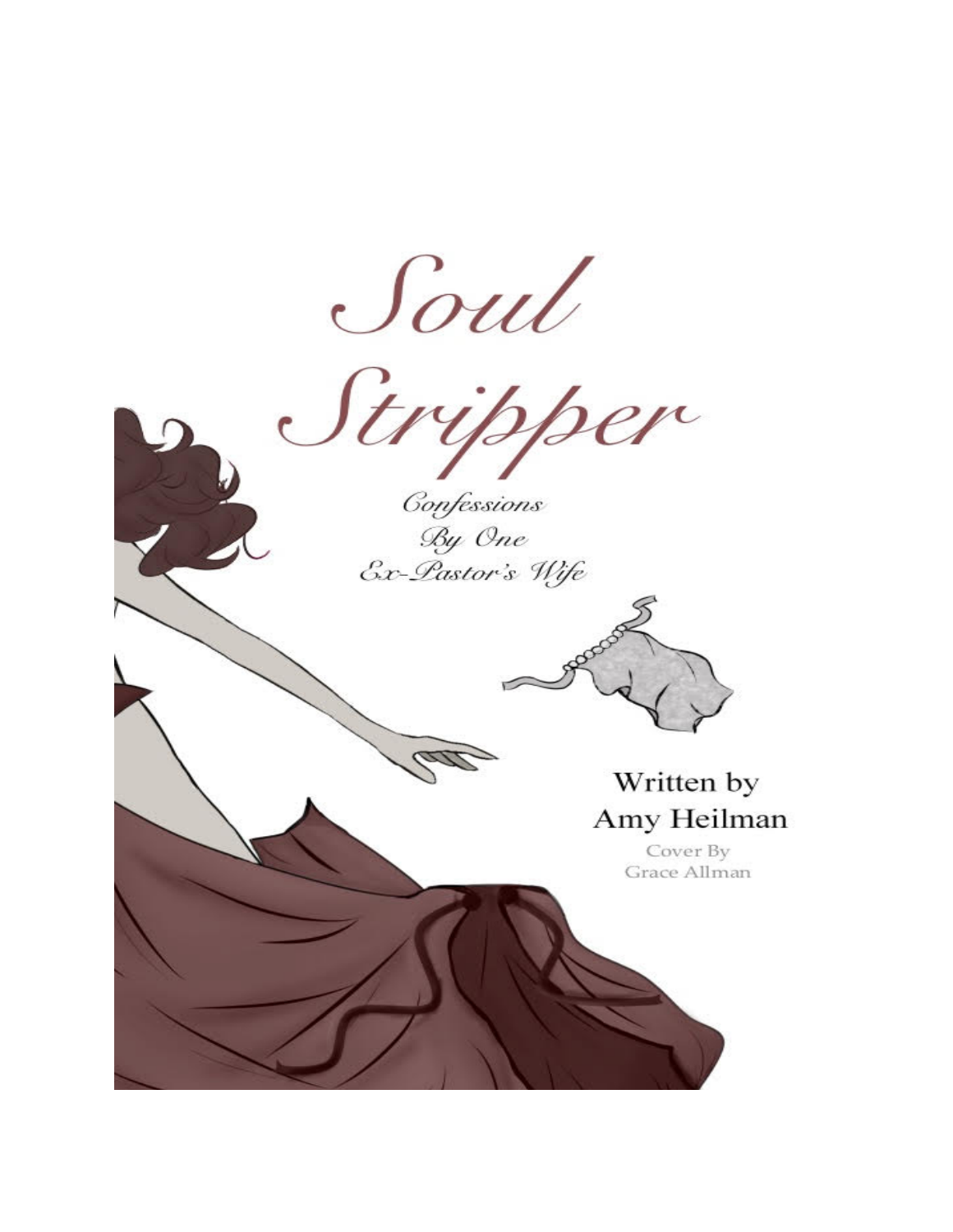Soul Stripper Confessions By One Ex-Pastor's Wife

Copyright 2020 by Amy Heilman Published by Breath Deep Ministries https://www.breathedeepministries.org

Cover Design Grace Allman 2020

All rights reserved. No part of this book may be reproduced, stored in a retrieval system or transmitted in any form - electronic, mechanical, photocopy, recording, scanning, or other except for brief quotations in critical reviews or articles, without the prior written permission of the publisher.

Scriptural quotations taken from the following The Holy Bible, New international Version. Copyright 1973

The Message, The Bible In Contemporary Language Copyright 2002. Eugene Peterson. All rights reserved

Holy Bible, New Living Translation, Copyright © 1996. Tyndale House Foundation. All rights reserved.

The Holy Bible, The New King James Version Copyright 1979. Thomas Nelson

Printed in The United States Of America

ISBN 978-0-578-67123-9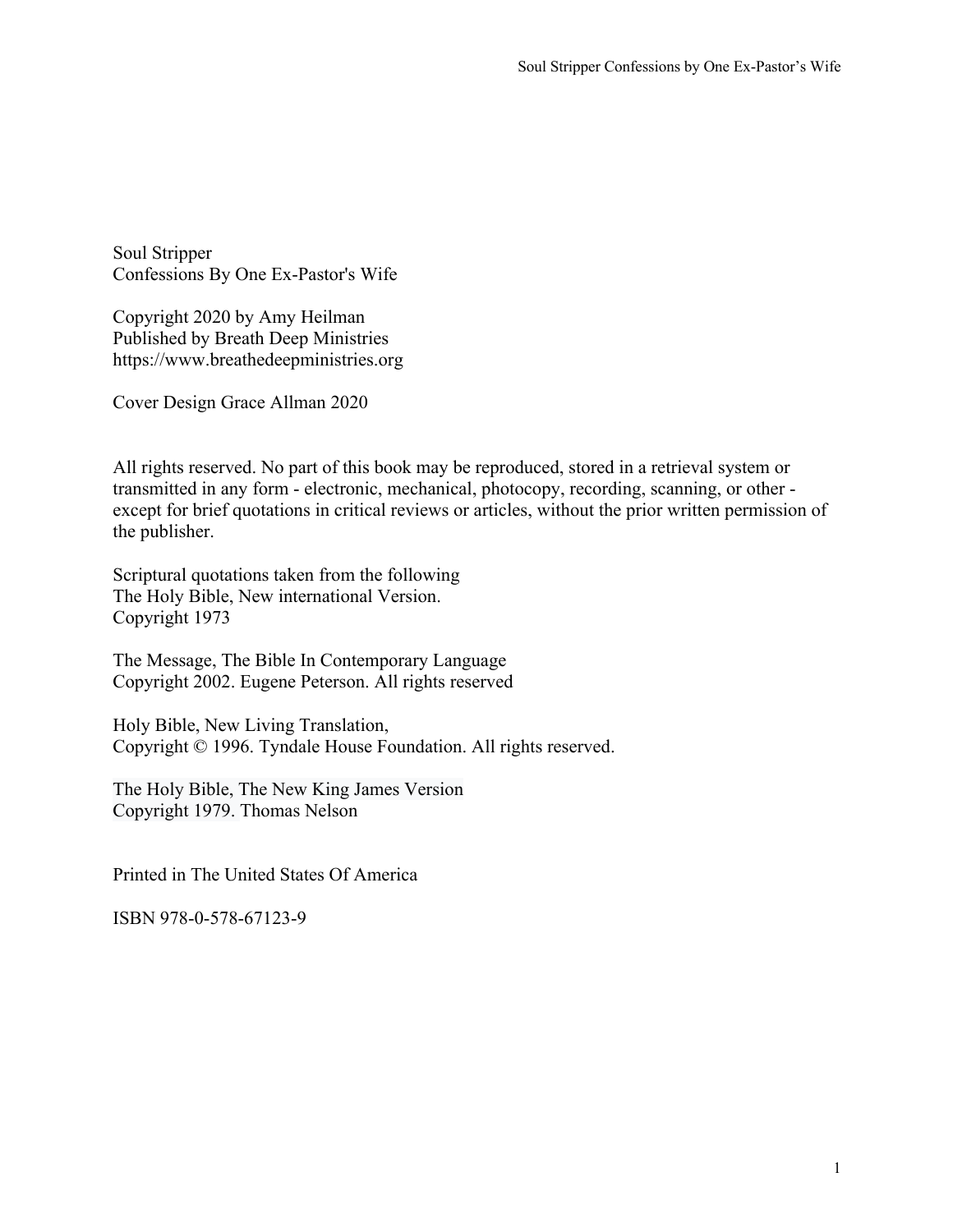This book is dedicated to my greatest prayer warrior, my mom, Sandy Allen. Thank you for loving and inspiring me.

My deepest thankfulness and gratitude to all my sisters and brothers in Christ who have supported and prayed for me on the journey to put my story into writing to encourage others. My life is enriched, and I thank God for you.

> To my family, Joe, Lilly, and Jed. Thank you for giving me the breathing room to embrace who God created me to be.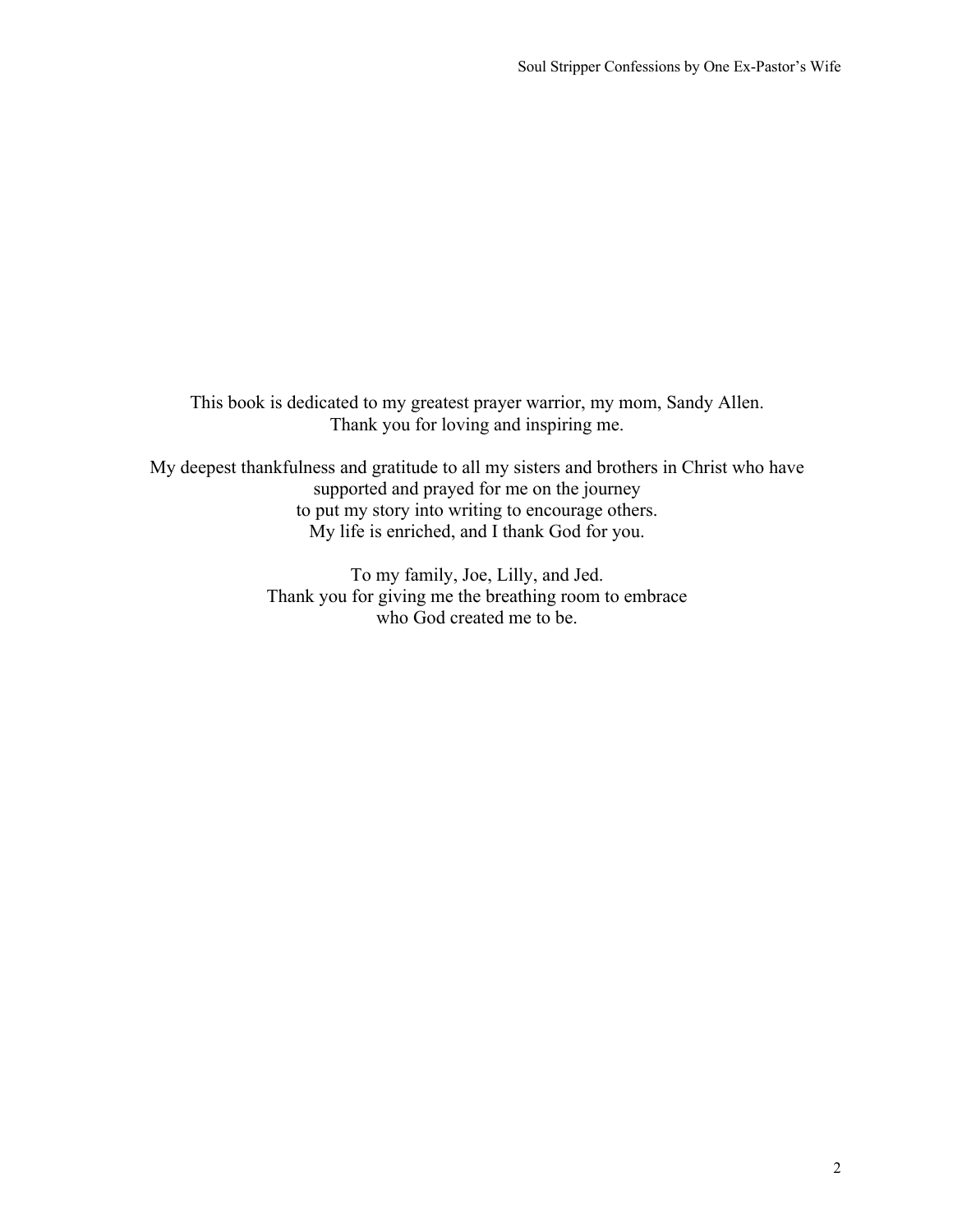*Contents*

*Introduction The Stripping Process Misplaced Identity The Three D's Begin Anew… Again My To Do List Vs. The Lighter Load Rearing It's Ugly Head Removing The Veil Authenticity and Transparency Choosing to Continue Aligning with God's Stripping and Refining Concluding Thoughts About the Author*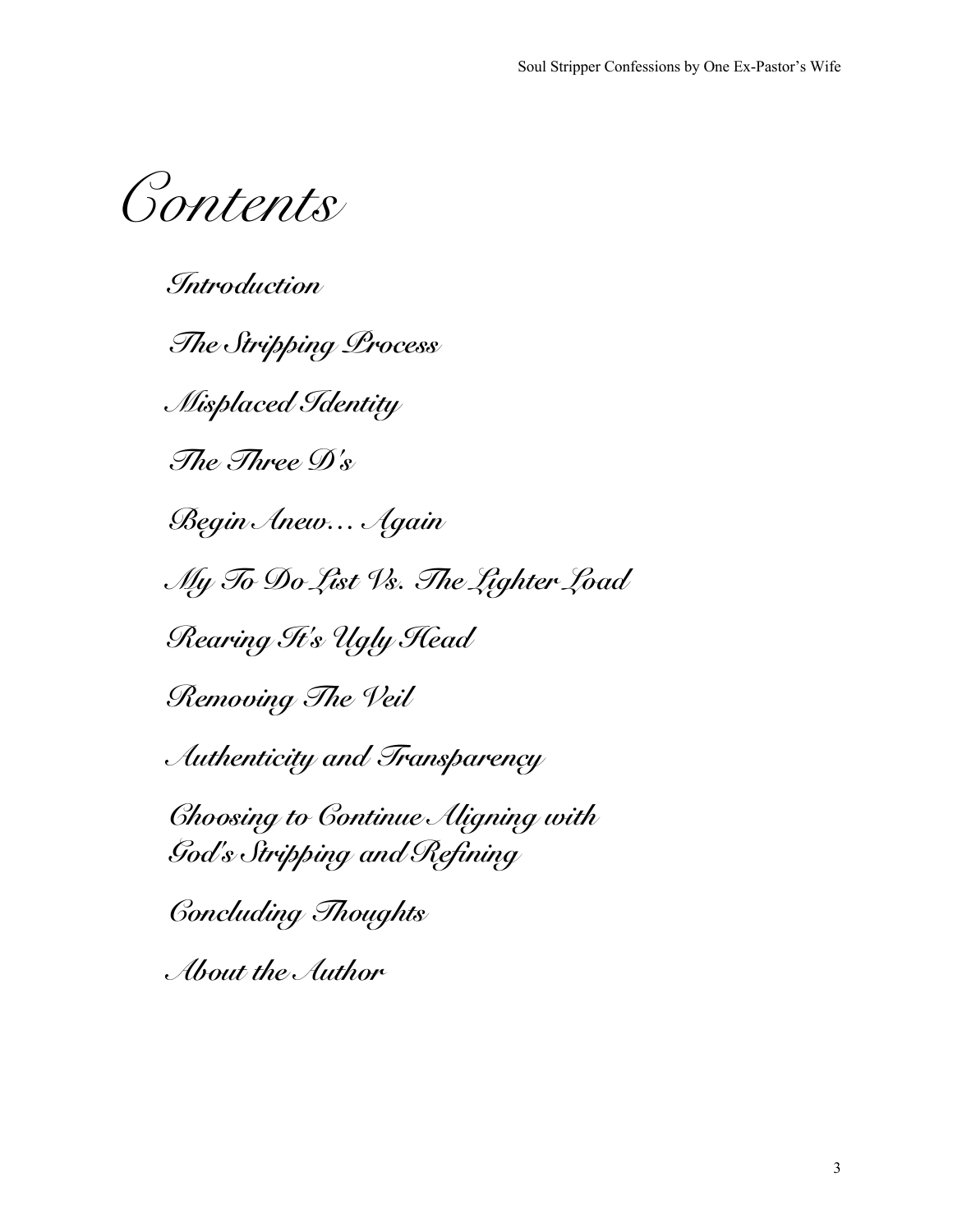

*Introduction*

### *~…let us throw off everything that hinders…. And let us run with perseverance the race marked out for us, fixing our eyes on Jesus…* **Hebrews 12:1-2**

One by one the layers began to come off. Every flaw revealed. Though exposed, I did not feel shameful; amazingly, I felt thankful. The light felt warm and inviting. There was no fear of needing to hide, as I kept my eyes focused on His face.

This is one desperate woman's testimony as a stripper, but not the kind you may be thinking of. It's a journey of allowing God to have His way in the "stripping away" and "throwing off" of emotional and spiritual layers to get to the authentic self. The stripping has been a process that has led to a more fulfilled life in Christ. I have been leaning into my true identity as a daughter of the King, Jesus. Living loved.

The premise of this book is from Hebrews 12. It is woven throughout the pages. If you are in a place in life where you are longing for more of what our Triune God has for you and desiring spiritual growth through a deeper personal relationship with Him…then read on, Friend, and I am honored that you chose to share this journey with me!

I have a deep reverence for our Triune God. (Father, Son, and Holy Spirit. Trinity: three in one unity, as the Godhead. Referenced in Matthew 28:19) I have a life filled with stories of how He has changed me and my life from the inside out.

I believe the Bible is absolute truth, the Living Word, alive and active in our lives!

# **<sup>~</sup>** *All Scripture is God-breathed and is useful for teaching, rebuking, correcting and training in righteousness, so that the servant of God may be thoroughly equipped for every good work.*  **2 Timothy 3:16-17**

I am especially fond of the book of Psalms. The writer David was real and raw with his feelings and emotions with God. Like David, I am transparent and genuine in these chapters. I strongly believe there is a spiritual battle going on for our hearts and minds.

# **~** *For our struggle is not against flesh and blood, but against the rulers, against the authorities, against the powers of this dark world and against the spiritual forces of evil in the heavenly realms.* **Ephesians 6:12**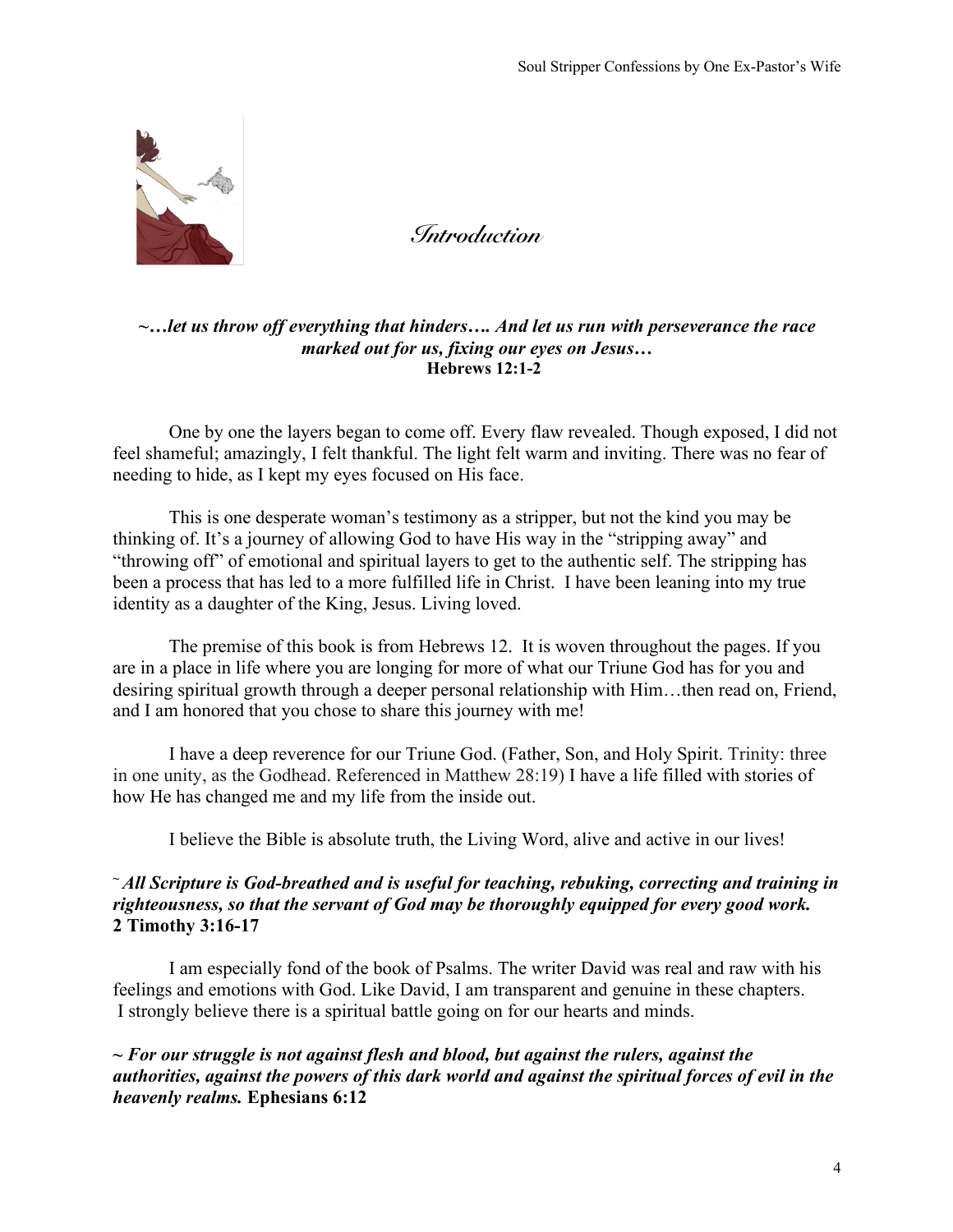I'm learning to discern this spiritual war and want to share what I've gleaned to help you see and recognize your own battle. My hope is for you to learn how to live in God's fullness and freedom for your life.

#### **~** *The thief comes only to steal and kill and destroy; I have come that they may have life and have it to the full. John 10:10*

If you own a real tangible Bible, fantastic! I encourage you to get it out and read it! I believe that there is something powerful in holding a real, book style Bible in your hands. Some of the Bible verses you will get to look up yourself. It makes the adventure more fun! I generally use the NIV (New International Version) translation. Occasionally, you will see that I have used other translations and they are cited. (I enjoy comparing the different wording of other translations.)

You may also want a journal, a spiral notebook, or even a sketch pad nearby when reading to make notes or draw as you ponder your own journey. At the end of each chapter I have suggested questions for you to reflect on with God. I found that journaling is a wonderful outlet for me to process my thoughts and it has become a daily rhythm for me to write out my prayers to God. It brings me joy to look back on these journals and see how God has answered my prayers and the spiritual growth that has come on the journey. You may prefer to express thoughts and feelings through drawing, sketching, or painting. Whatever way helps you process and self-reflect with God to bring an awareness to experiencing daily life with Him, I encourage you to do so.

Now you have a glimpse of my heart, I am thankful you picked up this book. Consider this an invitation to see into one woman's journey discovering the presence of our faithful Triune God along the way. May you be inspired to reflect upon your own story with Him. My hope is that even one person can relate and connect with different parts of my story and see God's glory.

## **~** *Therefore, since we are surrounded by such a great cloud of witnesses…*

Hebrews 12:1

Be assured we are not alone!

Turn the page, my friend, and let's begin together…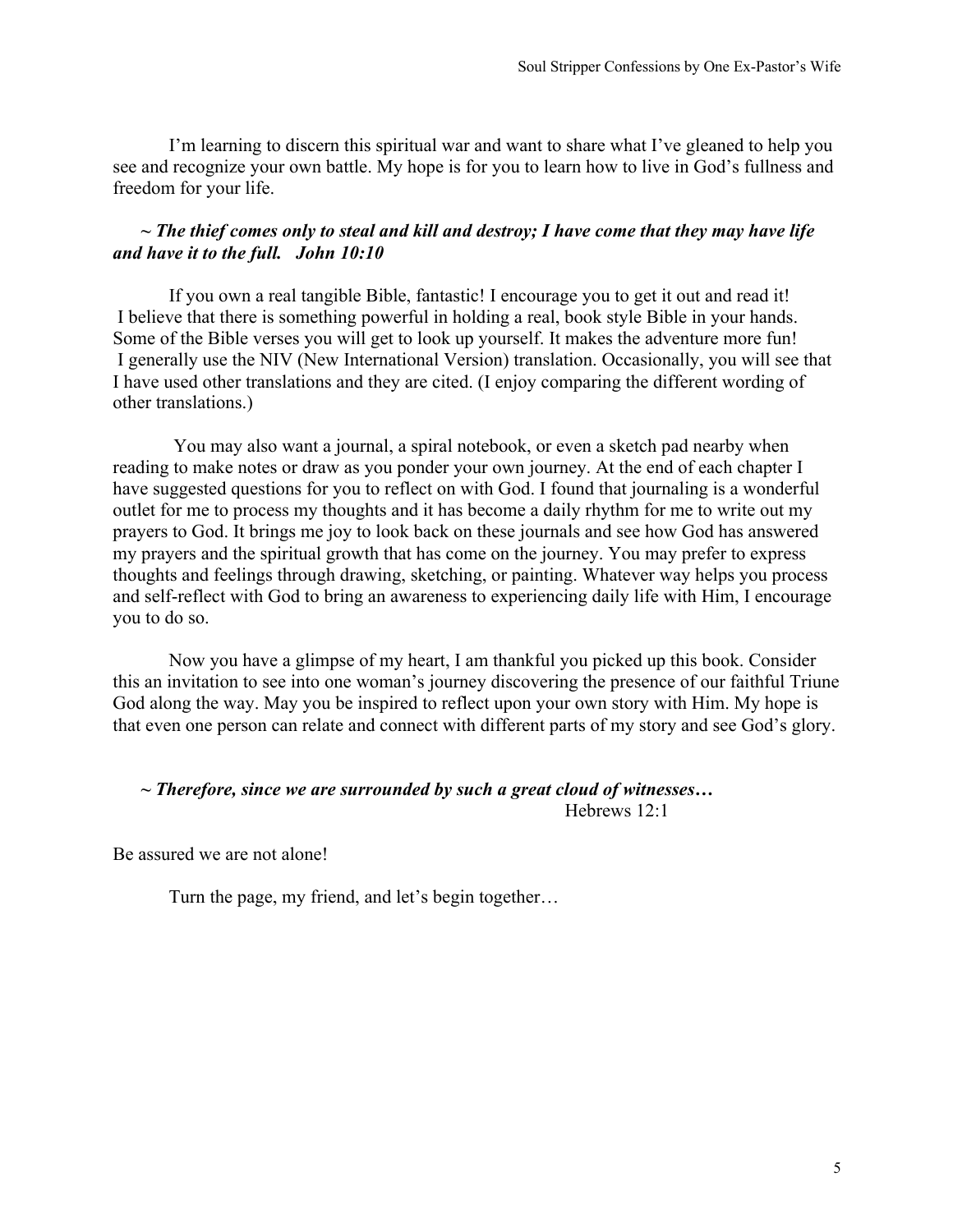

*The Stripping Process*

### *~…let us throw off everything that hinders and the sin that so easily entangles.* **Hebrews 12:1**

When a bout of winter blahs spiraled into a funk of depression, the stripping of layers began. It is so disheartening that depression and mental illnesses have such a stigma and can be so misunderstood. Depression is not a sin, lack of faith, or something one can "just snap out of." God can do so much healing through proper mental healthcare, and renewal of the mind and soul when surrendered to Him. For we are made by God body, mind, and spirit. All three are connected. That is how we are beautifully made.

In this funk I felt overwhelmed and defeated with juggling fifteen years of ministry, being a pastor's wife, and mothering two young children. The expectations and responsibilities ahead of me in the New Year were more than I could handle. I could not bear the burdens of those whom I feared I had disappointed along the way. I was too tired to even breathe. My layers of responsibility smothered me.

I realized I could not keep these heavy feelings hidden in the darkness of my mind. I knew the father of lies (our spiritual enemy, Satan) breeds deception in the darkness. I also realized that when I brought my struggles into the light, the enemy would lose his grip on me.

#### *~He reveals the deep things of darkness and brings utter darkness into the light.* **Job 12:22**

# *~For you were once darkness, but now you are light in the Lord. Live as children of light (for the fruit of the light consists in all goodness, righteousness and truth) and find out what pleases the Lord.* **Ephesians 5:8-10**

I recognized the enemy's tactics from previous battles: the feelings of hopelessness and isolation. I had to set my pride aside. I needed to talk to someone. Through tears, I reached out to a safe friend from church that had a degree in counseling. I was confident she could help me sort through all those feelings. Over coffee I poured out my heart and struggles. My friend did not judge nor shame me for my depression. She just listened.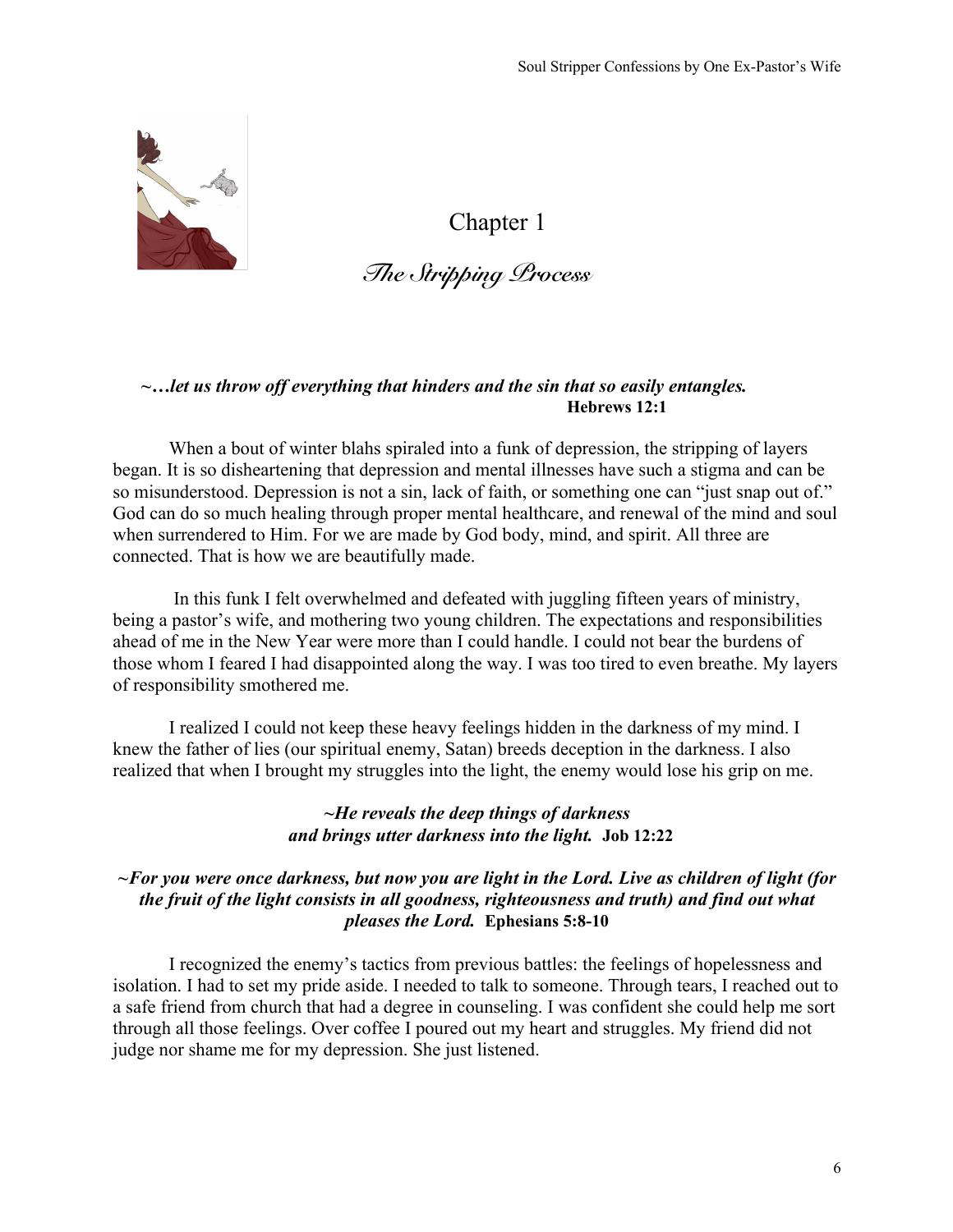I worked so hard to look like I had it all together. I wanted others to perceive me as a leader who did not have her own struggles. I grew weary trying in to keep up this façade. I finally acknowledged the self-protective layers I had created to hide my feelings of shame for not having mastered my own emotions and thoughts.

As I verbally confessed this internal conflict to God and to my sister in Christ, I began to feel freer. This confession helped me to begin slowly removing the layers of pride I was hiding behind. I felt as if I had shed a heavy-hooded cloak, and my mind became clearer. I received grace, love, and mercy from the Lord and my trusted friend.

Little did I know, God, in His sovereign grace, had a plan to uncover more layers that weighed me down. Of course, His timing is always perfect. My husband and I had a sabbatical from ministry already scheduled. During this time God gently began to undo more of the layers.

*~When I kept silent, my bones wasted away through my groaning all day long. For day and night your hand was heavy upon me; my strength was sapped as the heat of summer. Then I acknowledged my sin to you and did not cover up my iniquity. I said, "I will confess my transgressions to the Lord" - and you forgave the guilt of my sin.* **Psalm 32:3-5**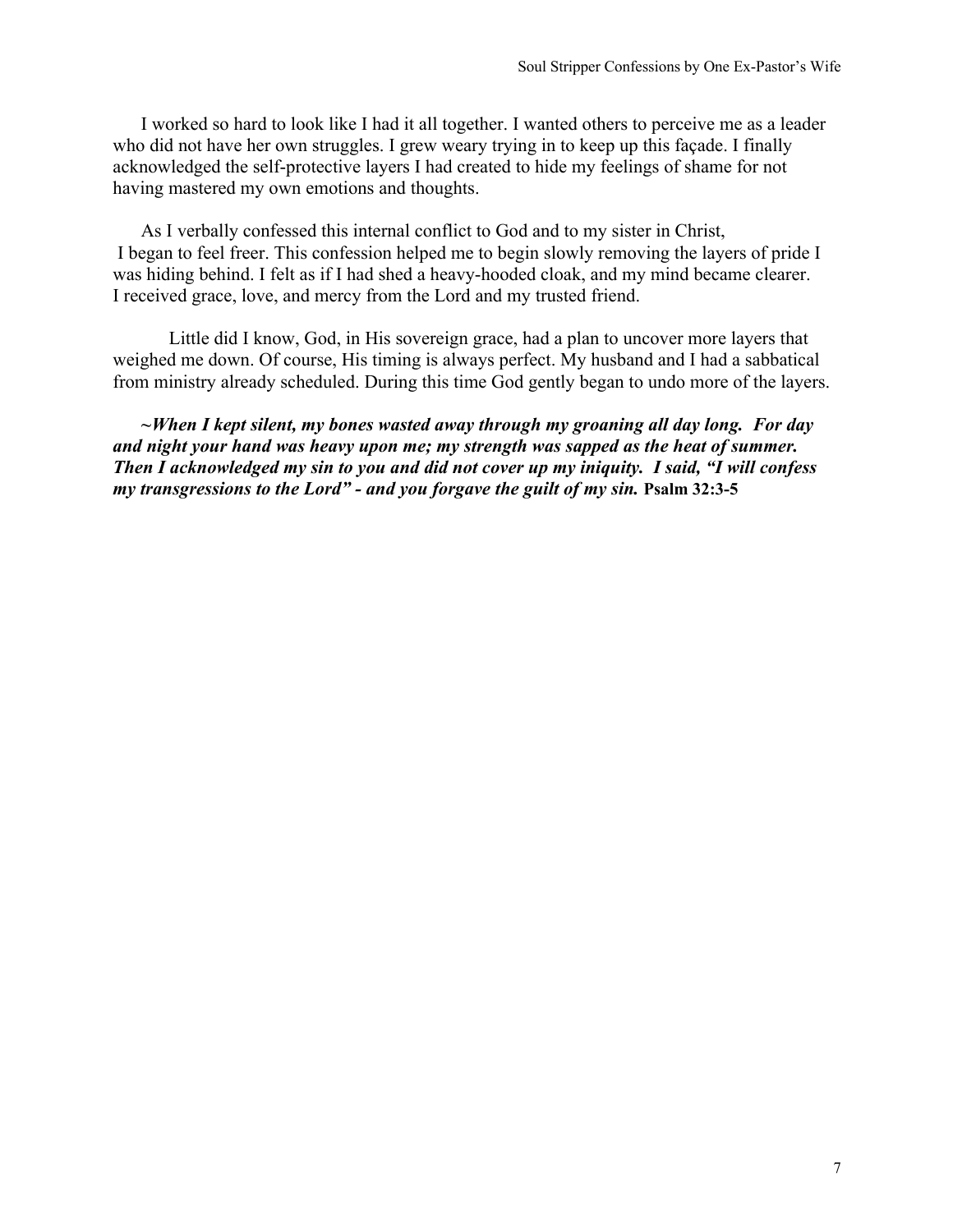- Are there layers you're hiding behind to make others think you have it all together? Have you created facades to cover your weaknesses?
- What are some of the tactics the enemy uses to make us keep heavy feelings of depression hidden in darkness? Do you ever battle with overwhelming feelings of hopelessness?
- Would taking time to talk with God about these heavy layers help you throw off what is weighing you down? Why or why not?
- Do you have a safe, trusted friend or counselor to talk with about these layers? If so, what would help you take the step to do so?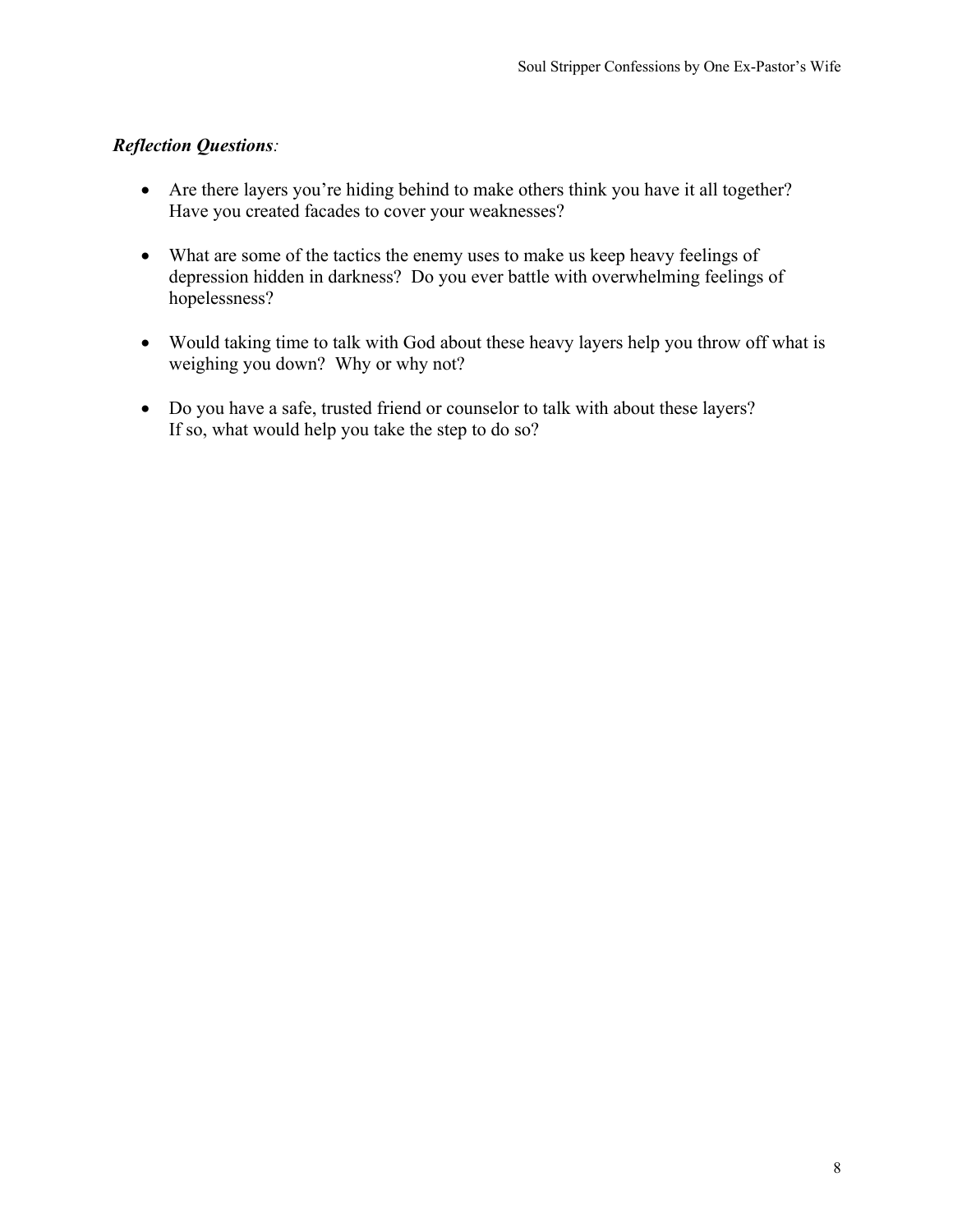

*Misplaced Identity*

#### *~So, God created human beingsin his own image. In the image of God, he created them; male and female he created them.* **Genesis 1:27 (NLT)**

Identity is a big issue in our world today. We have increased fear our identity being stolen through the internet. There is a lot of talk of gender identity, gender fluidity, etc. No wonder there is identity crisis and confusion all around us.

In May 2007, I had my own serious identity crisis. I discovered my identity was truly misplaced. My self-worth was wrapped up in a title. It all came to a head the first time I walked into a church as an anonymous guest. My husband and I were visiting while on sabbatical from ministry, and nobody knew me as a pastor's wife. For most pastors' wives, anonymity of that role would be a dream come true. To be able to slip in the back door and not be bombarded with questions would be a breath of fresh air. To not be eyeballed up and down by other women who size me up and guess where I shopped or how much I paid for my outfit… It would be a relief to not to have the expectation that, of course, the "pastor's wife" would be happy to fill in for (you fill in the blank) that Sunday morning.

For me, however, the response was a different one. Though ashamed to admit it, I was terrified and lost when nobody recognized me. Nobody knew me or my husband by name. They didn't ask me anything. They didn't need me. I felt like a nobody…worthless and of no value. Then, it hit me like a labor contraction and almost took me down. I was sickened by my own sin, as I realized how much I found my worth and identity in being a "pastor's wife." The realization made me feel like vomiting. Of course, I didn't. I was holding one of my children's hands and had the other one on my hip. Plus, my husband was standing next to me in a church lobby packed with people I did not know.

When I arrived home that day and had time alone, I emotionally spewed in my journal to God. It wasn't pretty, but it needed to be done. I confessed and repented to my Heavenly Father. I wrote how I felt unimportant and worthless without another human being knowing my name and title. I realized I was trying to find my identity in the wrong place. That's when I began praying for God to help me strip away the layers of unhealthy and misplaced identity.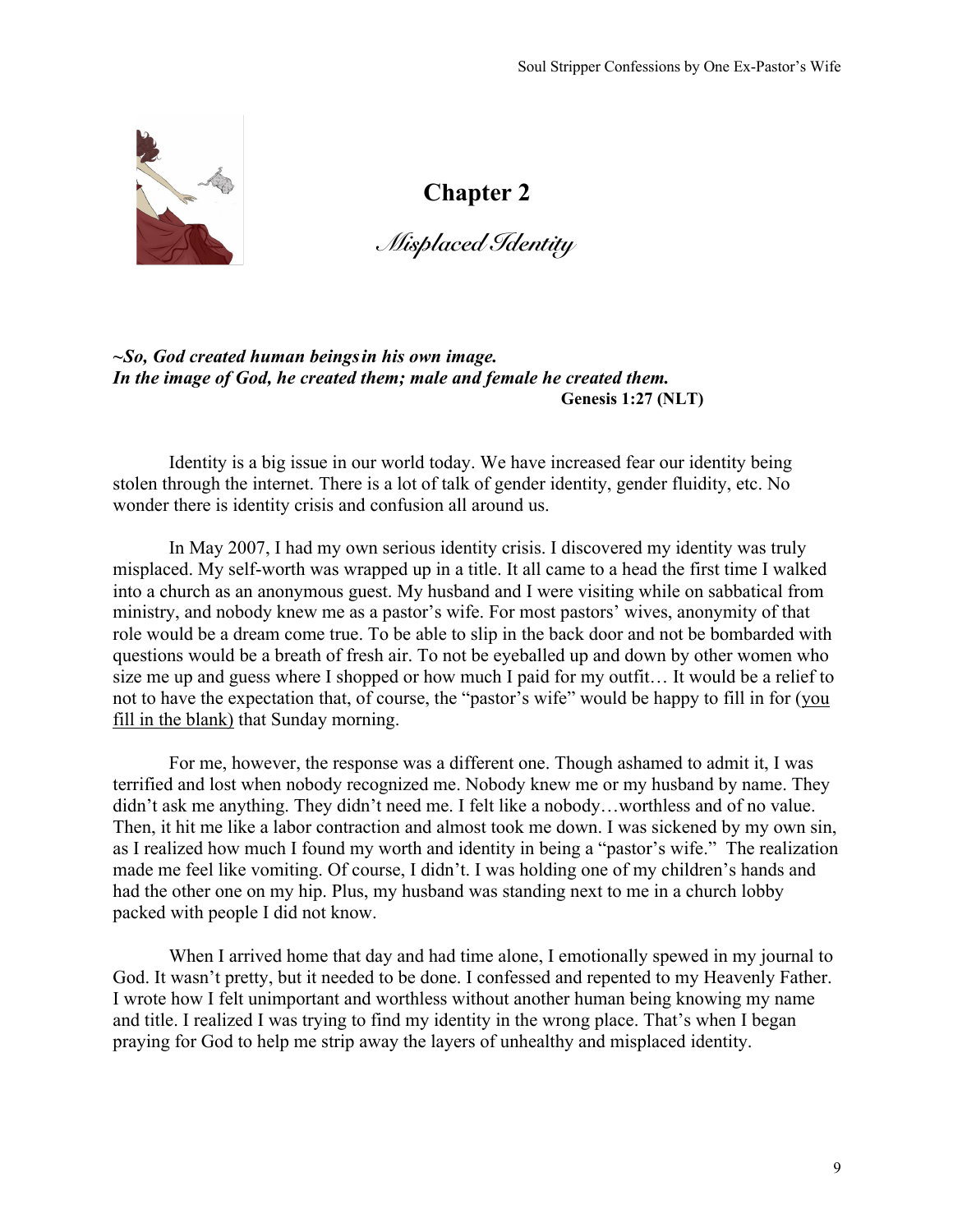Within a few weeks of this experience, I had a dream. Many times in the Bible God spoke to people in dreams. God still does this. I have had dreams before that I thought may have been from God, but this one was different and shook me to the core of my being.

In my dream I was treading water in the middle of the ocean with a man. Our heads were bobbing barely above large waves. Pieces of paper floated in the water around me. These were pieces of my identity.

One by one I recognized the pieces: my driver's license, social security card, and other papers of identification. They were floating away. The man who was with me held up a piece of paper, which looked like my birth certificate. The certificate was torn and tattered. The man laughed deviously. It hit me at that moment that he was the person who had deceived me all along and had stolen my identity. Before I knew it, this deceiver tried to pull me under the water.

As I struggled to raise my head out of the water for breath, a group of people I knew were swimming away waving and saying, "Oh, she must be all right. She is with him, so she must know him." I wanted to scream, but I couldn't!

*What? Know him? He's been deceiving me! Help me! He's trying to drown me!* This deceiver continually pushed my head under the water. I looked up with blurry eyes to the sky trying to catch a last breath.

#### *Where is God? Does He not care that I am drowning?*

I awoke to my three-year-old son whimpering in the next room. The clock on the nightstand said 6:02 a.m. and I was out of breath.

That morning, still frazzled from the dream, I asked the Lord to reveal any significance of the dream. This was the first time I had ever asked this of Him. That day, in my Bible reading time, I came across this passage:

*~He reached down from on high and took hold of me; He drew me out of deep waters. He rescued me from my powerful enemy, from my foes, who were too strong for me. They confronted me in the day of my disaster, but the Lord was my support. He brought me out into a spacious place; He rescued me because he delighted in me.* **Psalm 18:16-17** 

The Message translation of the Bible says it like this:

*~But He caught me - reached all the way from sky to sea, He pulled me out of that ocean of hate, that enemy chaos, the voice in which I was drowning. They hit me when I was down, but God stuck by me. He stood me up on a wide-open field; I stood there saved, surprised to be loved. God made my life complete when I placed all the pieces before him!* 

(Way before Jerry McGuire's famous movie-line, "You complete me!", the Word of truth says God completes us!)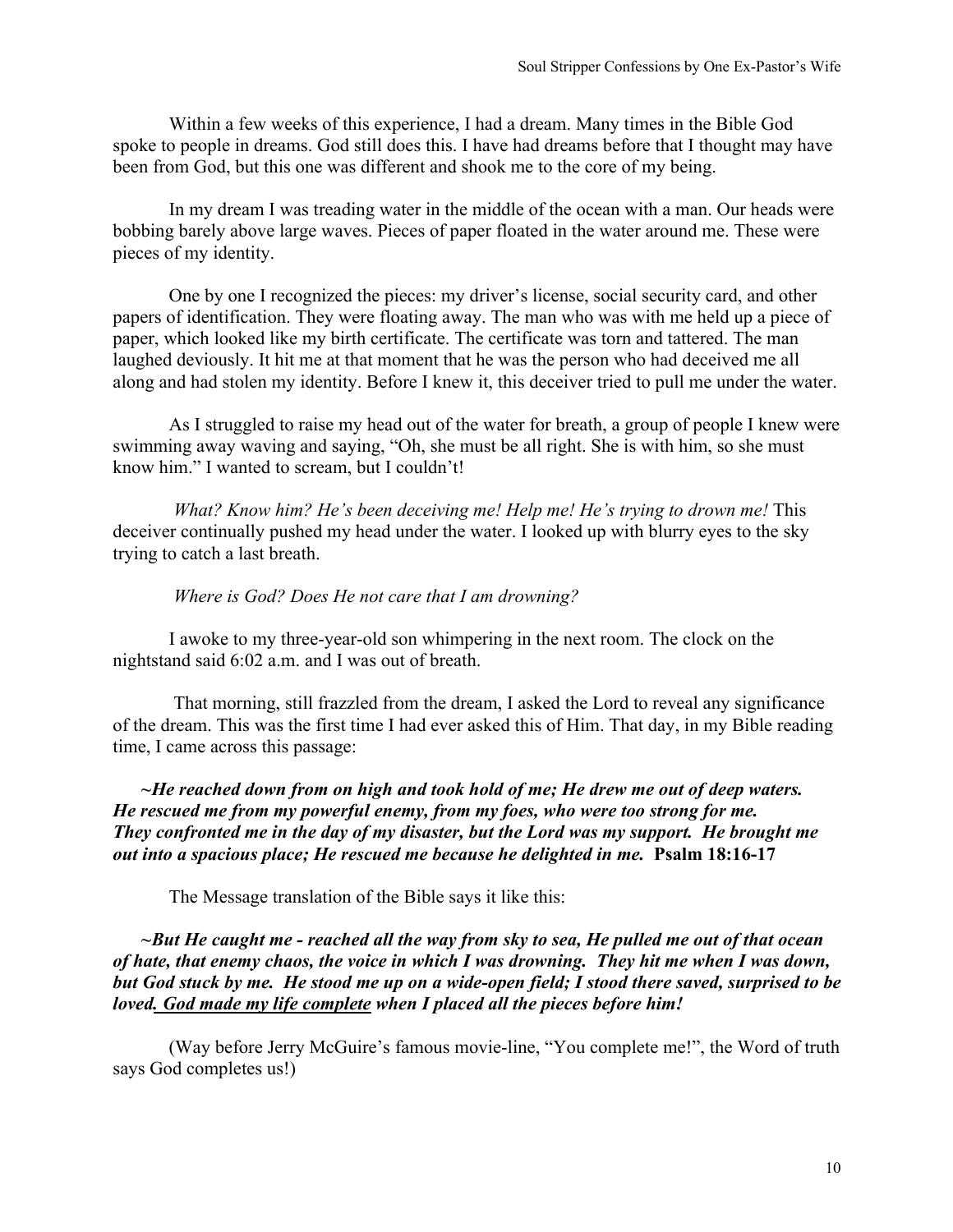My dream and God's Word were speaking to me about being deceived by the father of lies as to where my true identity is found. I had a false sense of identity, an idolatrous one wrapped up in "doing ministry" and not in Him alone. I was drowning in fear. I had placed my identity in my ministry title/position and not in *being His child.*

Thus, began the stripping of another layer. I confessed my sins of pride (Ugh! Again, my stubborn pride) and reclaimed my misplaced identity. Knowing the truth of God's loving character and my reverence for who He is, I was confident He would be kind and gentle with me in this process. Stripping this layer would take time, but it would be essential if I wanted to live in my true identity as a daughter of the King. I needed to walk in that truth!

*~Praise be to the God and Father of our Lord Jesus Christ, who has blessed us in the heavenly realms with every spiritual blessing in Christ. For He chose us in Him before the creation of the world to be holy and blameless in His sight. In love He predestined us for adoption to sonship [daughtership] through Jesus Christ, in accordance with His pleasure and will - to the praise of His glorious grace, which He has freely given us in the One He loves. In Him we have redemption through his blood, the forgiveness of sins, in accordance with the riches of God's grace that He lavished on us.* **Ephesians 1:3-8 (emphasis mine)**

*~But when the set time had fully come, God sent his Son, born of a woman, born under the law, to redeem those under the law, that we might receive adoption to sonship [daughtership].Because you are His sons [and daughters], God sent the Spirit of His Son into our hearts, the Spirit who calls out, "Abba, Father." So, you are no longer a slave, but God's child; and since you are His child, God has made you also an heir.*  **Galatians 4:4-7 (emphasis mine)**

Standing in my true identity as a daughter of the King, I have to keep in check where I find my worth and identity. It helps me on this journey to write my prayers in my journal and talk with other trusted sisters in Christ. In doing so, the false foundations crumble like clay, and I find myself standing on the grace of God's Rock.

*~Truly he is my rock and my salvation; he is my fortress; I will not be shaken. My salvation and my honor depend on God; he is my mighty rock, my refuge.*  **Psalm 62:6-7**

*~He will be the sure foundation for your times, a rich store of salvation and wisdom and knowledge; the fear [reverence] of the Lord is the key to this treasure.* **Isaiah 33:6**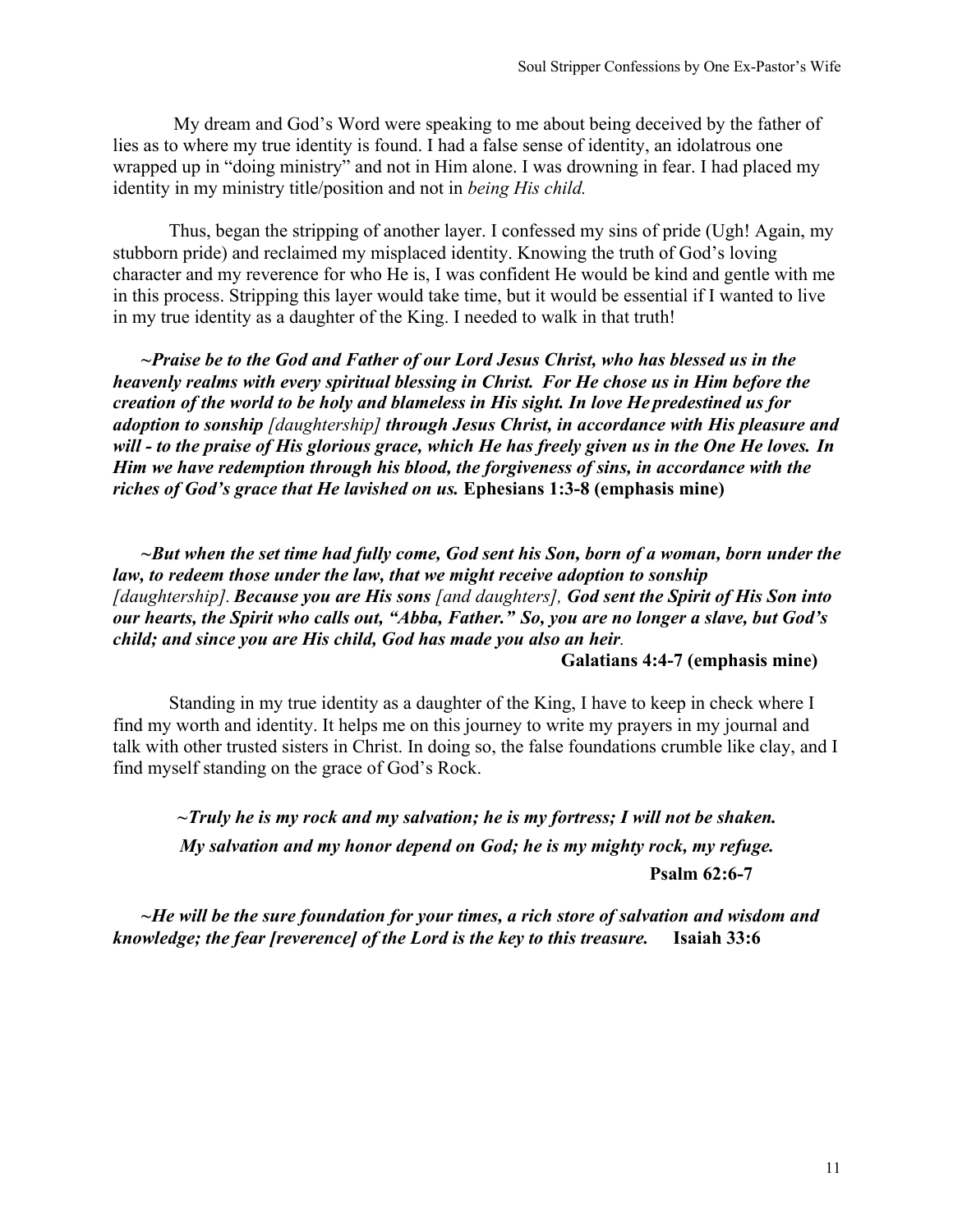Where am I finding my identity and self-worth?

- Is it in my job, ministry position, title, or role in the community?
- Is it in social media with how many people like and comment on my posts?
- Is it how others perceive me?

If that position or title was stripped from me, who would I be?

I encourage you to reflect on the verses in this chapter, pull out your Bible, and take some quiet time for yourself. Pray and ask God to show you His truth. Perhaps, ask God:

Who do You see me as?

Do I identify myself as Your child?

Lastly, have you ever had a dream in which you felt God was speaking to you or revealing something? If so, what was it? I encourage you to write it down. You never know what may come of it…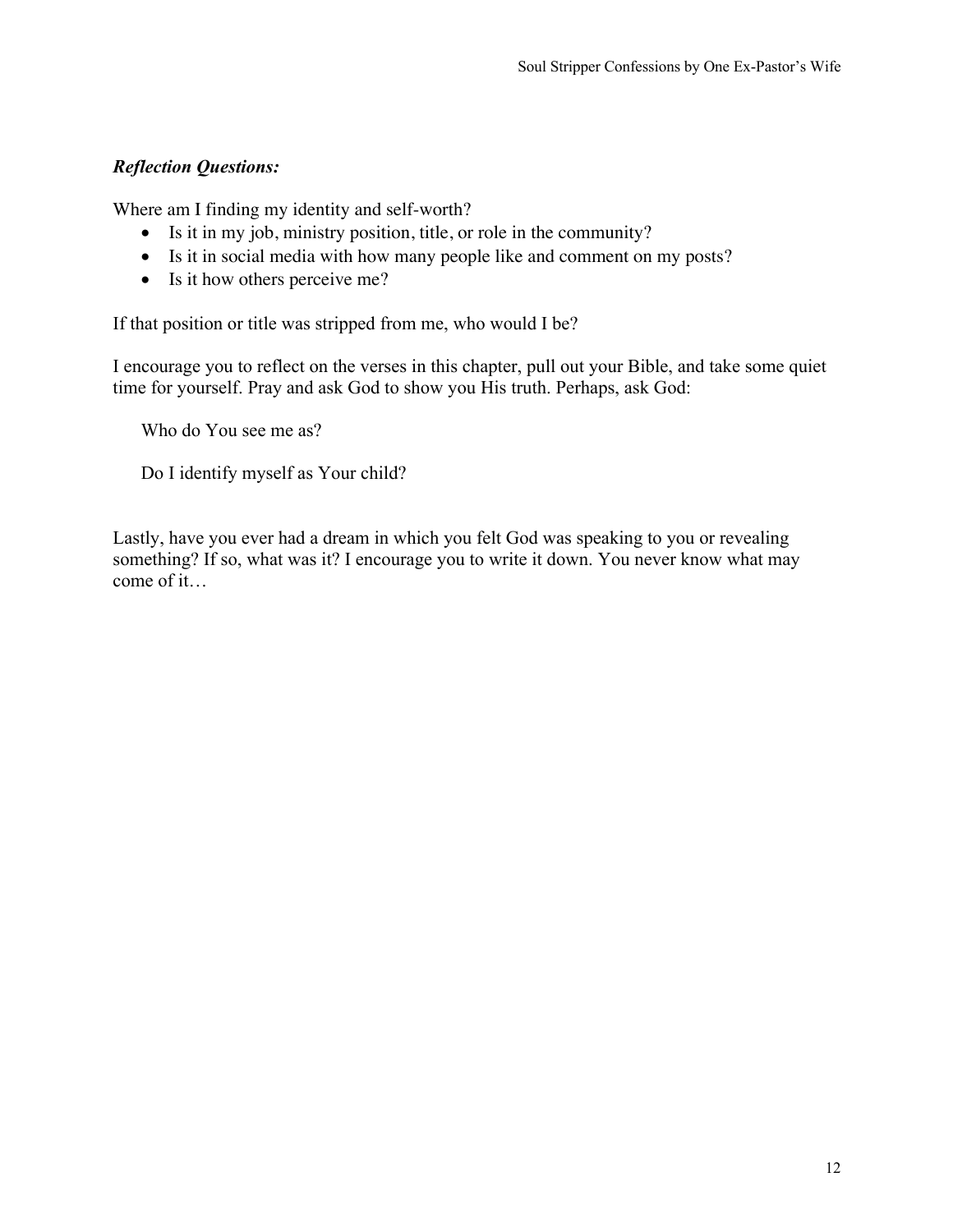

*The Three D's* 

# *~Let us fix our eyes on Jesus, the author and perfecter of our faith.* **Hebrews 12:2**

I have to confess this isn't the first time I have experienced stripping. The first time God stripped me of my title or role of a pastor's wife was in 1995. As I have mentioned, it is a journey. Three words come to mind when I think about my past:

# **D**esperation. **D**esire. **D**ependency.

A couple years ago I received a painting of Jesus as a Christmas gift. The artist portrays the loving, compassionate, smiling, and playful face of Jesus with a woman's worn hands reaching out to cup His face. I love this picture! It hangs on my living room wall. I sit and reflect on it daily, as I meet with Him first thing every morning with my coffee, Bible, and journal in hand.

This is my Jesus... the one I was introduced to in elementary school by a lunch lady (that is what we use to call the cafeteria workers). One summer she invited me to a Vacation Bible School in her home (in the 70's you could do this). Ms. Shoop gave each of us a wallet-sized picture of Jesus to take home. She talked about His love and acceptance, and Jesus being my forever friend. She said He would never leave me. He cared about me, and He would always be there for me. She said I could talk to Him any time. He would always be available to listen. Then we sang, "Jesus Loves Me."

One look into Jesus' eyes in that little glossy picture and I was swept off my feet. My earthly father died when I was almost four years old. Stepdads passed in and out of our house like changing seasons. For me, Jesus was the love I was looking for and desperately needed. I treasured that little picture like a precious piece of gold. I tucked it in safe places in my bedroom and would take it out when I needed to talk to Him about things that only He would understand. The little picture of Jesus grew worn, wrinkled, and tear-stained. At some point I lost it, but the words to that children's song still resonated within my mind.

Occasionally my family went to church growing up, usually when my mom was single and in between relationships. One little Christian church we attended was in an old, white, traditional building with pews, red carpet, and a steeple. My Sunday School teacher, Mrs. Jones, was such a sweet woman who always had the best juice and graham crackers. She taught us, "The Lord's Prayer." She walked us through the meaning of each verse and encouraged us to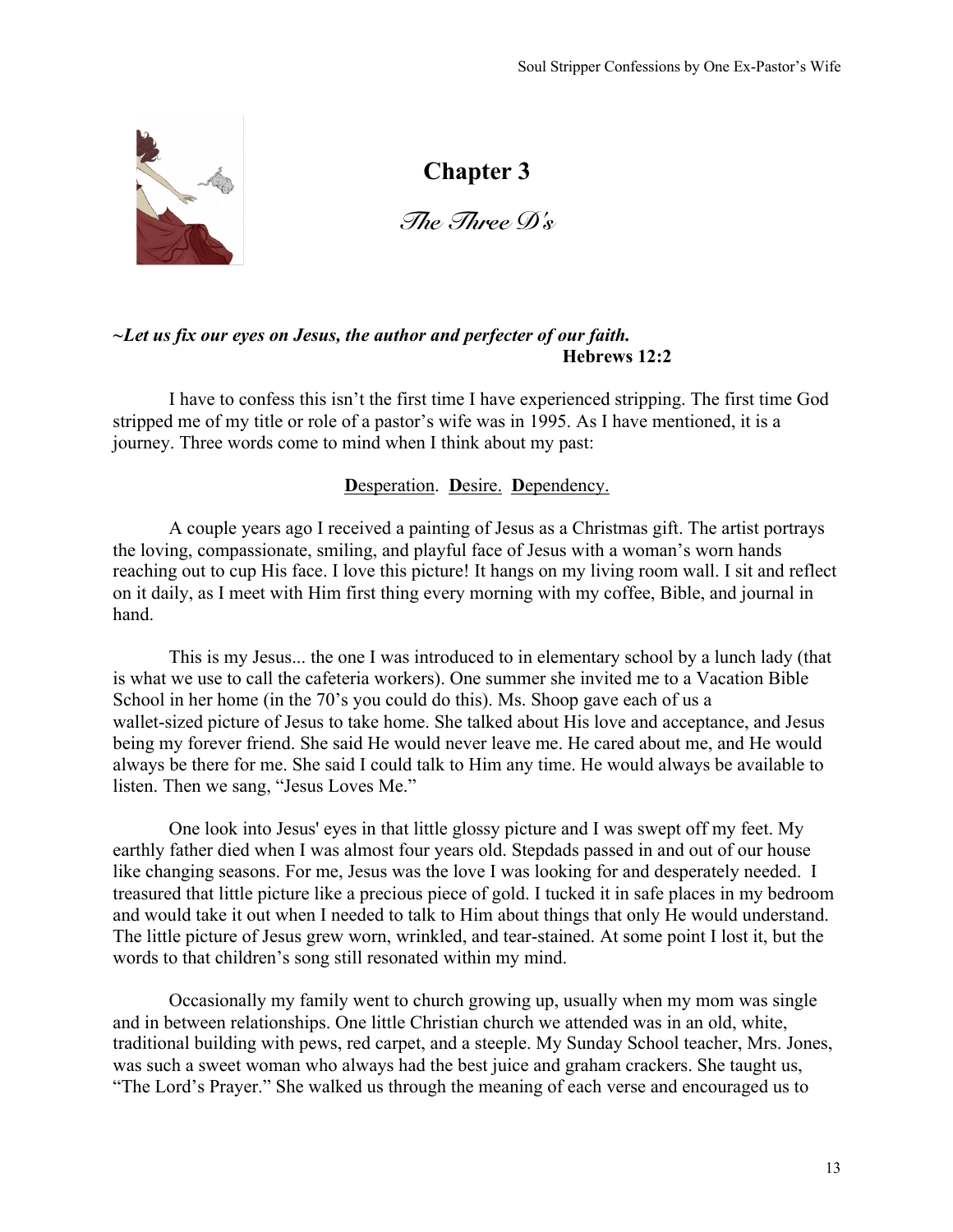memorize the prayer. I still remember. I felt the love of God through Mrs. Jones in that little church.

In middle school, a friend invited me to her church. I loved the youth group and the loving people at that Baptist church. I can still remember the prayer nights and the smell of potluck dinners. I felt valued. I loved the atmosphere and the sense of belonging in a church family. I was baptized and received my first Bible. Sadly, my friend moved away, and I no longer had a ride to church.

My dating years began, and I forgot about my first love, Jesus. It was then I started looking for a new love in boys. I would do just about anything to get their attention and feel wanted. I started drinking to fit in and look cool. I liked the taste of alcohol, and I used it to try to escape the problems in my home life.

During my sophomore year, a friend invited me to her church. I once again enjoyed the community of youth group. A boy caught my eye, and he became interested in me as well. I took every opportunity to get to church to see him. The relationship didn't last long. He got into some pretty serious trouble with the law and stopped attending church. The youth leaders knew about this relationship break up and reached out to keep me connected with the youth group. I continued to attend church. (God will use many catalysts to get our attention and pursue us!) A couple of good friends had very loving Christian families. I stayed with them on weekends and went to church with them. They had meals together and prayed. Their conversations were about God, the Bible, and how to live out their faith on a daily basis. There was something different about them. I longed for that atmosphere of love, security, comfort, and peace. I cherished the times I spent in their homes.

Though I longed for that atmosphere I experienced in my Christian friends' homes, a battle raged within me, and I struggled. I wanted to party on Saturday nights and then be the good Christian girl on Sunday mornings. The two worlds were hard to juggle. Though I did not understand it at the time, I believed the lie that I needed a boyfriend to feel I had value and worth as a young woman. As I reflect on those years, I can see God's loving kindness, mercy, and grace. There were so many situations and predicaments I found myself in with boys simply because I wanted to feel loved. I could have gotten myself into a lot of painful trouble. I look back now and see that my loving God saved me from myself. I was looking for love and selfworth in the wrong people and places. Once, in my naivety, I thought I was just going to pick something up with my boyfriend and his brother. I was actually right in the middle of a drug deal! Thankfully, I was not arrested. The Holy Spirit always led me to a place of safety. His providential hand was over me, even when I did not see it at the time.

By my senior year in high school, I was totally sold out for Jesus even though my home life was very challenging. I looked forward to the Bible teaching at church and youth group and started studying the Bible on my own. I began to understand more about myself, what my passions were, and how to use them in my church community.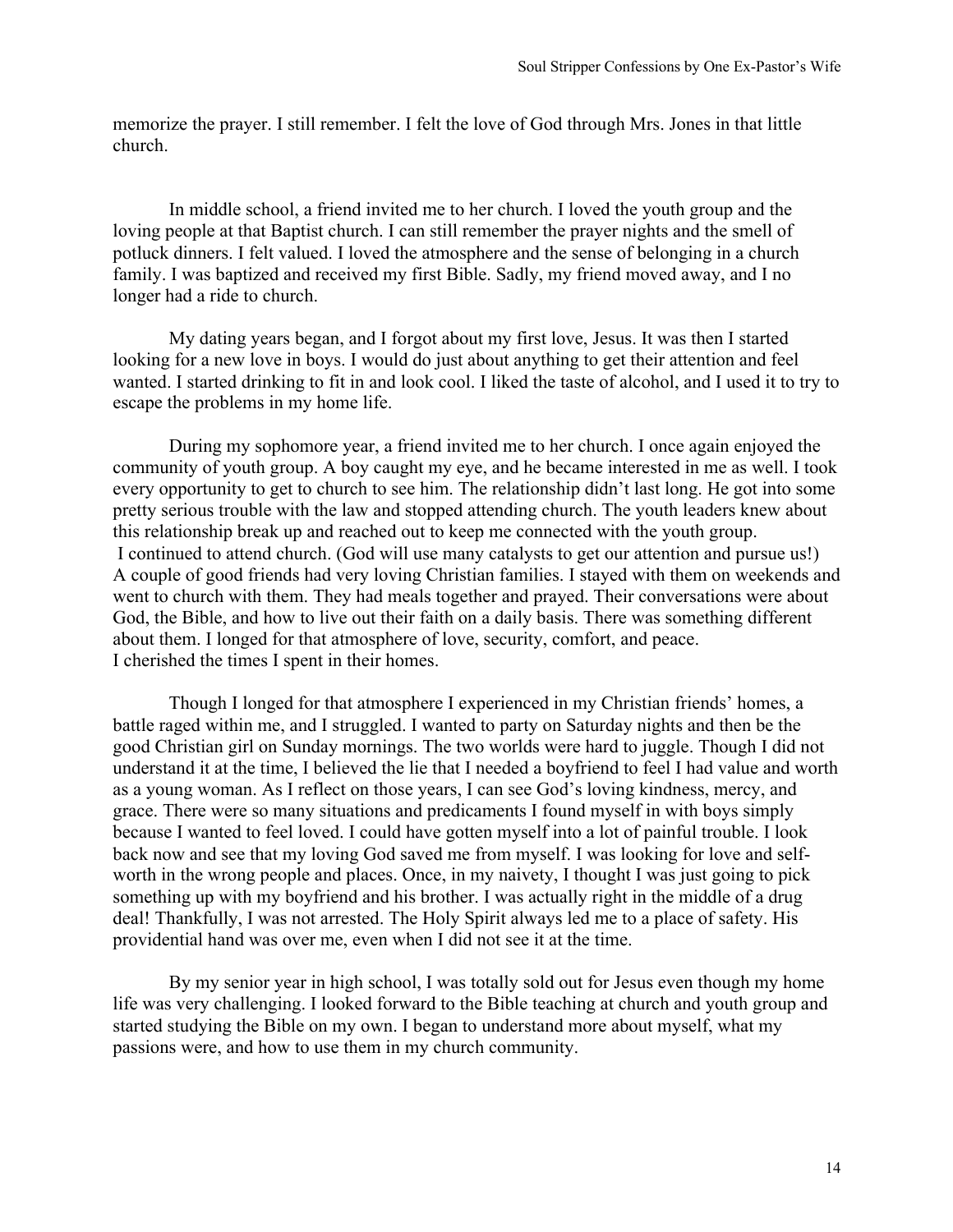I helped with the children's ministry and loved working with the kids. I had amazing spiritual parents and wonderful youth leaders. They took time to really engage me in thought provoking conversations about faith and God. They helped guide and direct me in decisions that would affect me the rest of my life.

I had plans to attend the community college in Tucson, Arizona where I grew up. I planned to take general courses and see where that would lead. One day, I had lunch with the youth pastor, and associate pastor. They asked me if I had considered going to Bible college. (Truth be told, I had visited the school they referred to during a youth trip to California, but that trip had been all about the beach for me. I had hardly noticed the college!) The pastors believed there was a calling on my life for ministry. They even envisioned me marrying a pastor someday! Ha!

"What!?" I laughed in their face. "Me, go to bible college?!"

No one in my immediate family had gone to a four-year college, let alone a Bible college. No one had even left the state of Arizona! And a pastor's wife? No way! I would be poor and have to shop at thrift stores! (I laugh now because those have been some of the best places for me to shop!) These men could see things in me that I couldn't see. They prayed with me, and I left surprised by the stirrings of the Holy Spirit in my heart and mind. I am deeply grateful for those godly men who were spiritual fathers to me in that season. I took time to truly consider what they said and prayed. I decided to send in my application packet to the Bible college in California and waited to see what God would do.

After high school graduation my Uncle Allen (my deceased father's brother and only connection to my dad) invited me to fly to Minnesota to stay for a couple weeks. (My Uncle Allen had always kept in touch with my brother and me growing up, even though he moved out of state and had a young family of his own. He always made us feel loved and valuable.) This trip was what I needed for a reprieve from the tension in my immediate family. They were not happy about me applying to Bible college out of state. However, the trip proved to be God's providential timing, as it gave my family time to process my decision. For me, it was the perfect baby step of independence. God's hand was at work. To this day when I see my uncle, I sense my Heavenly Father's love through him.

After my trip, the rest of that summer was a blur. It's amazing to look back and realize how God miraculously opened doors of acceptance into the college, (I did not have the most prestigious transcripts) and, He provided for my financial needs. In August of 1988 I became a fulltime bible college student in California.

Through God's providence, life with my new college friends was wonderful. I loved the environment, learning more about the Bible, and preparing for my Early Childhood Education degree. I was surrounded by students who grew up in Christian homes and knew all the Bible stories. I knew some of the Bible stories but had some catching up to do, so I taught a Sunday school class to inner-city children in Southern California. I was learning right along with them.

It wasn't long before a young man swept me off my feet. And, yep, he was preparing to be a youth minister! Neither of us grew up in Christian homes, but I believed it to be a match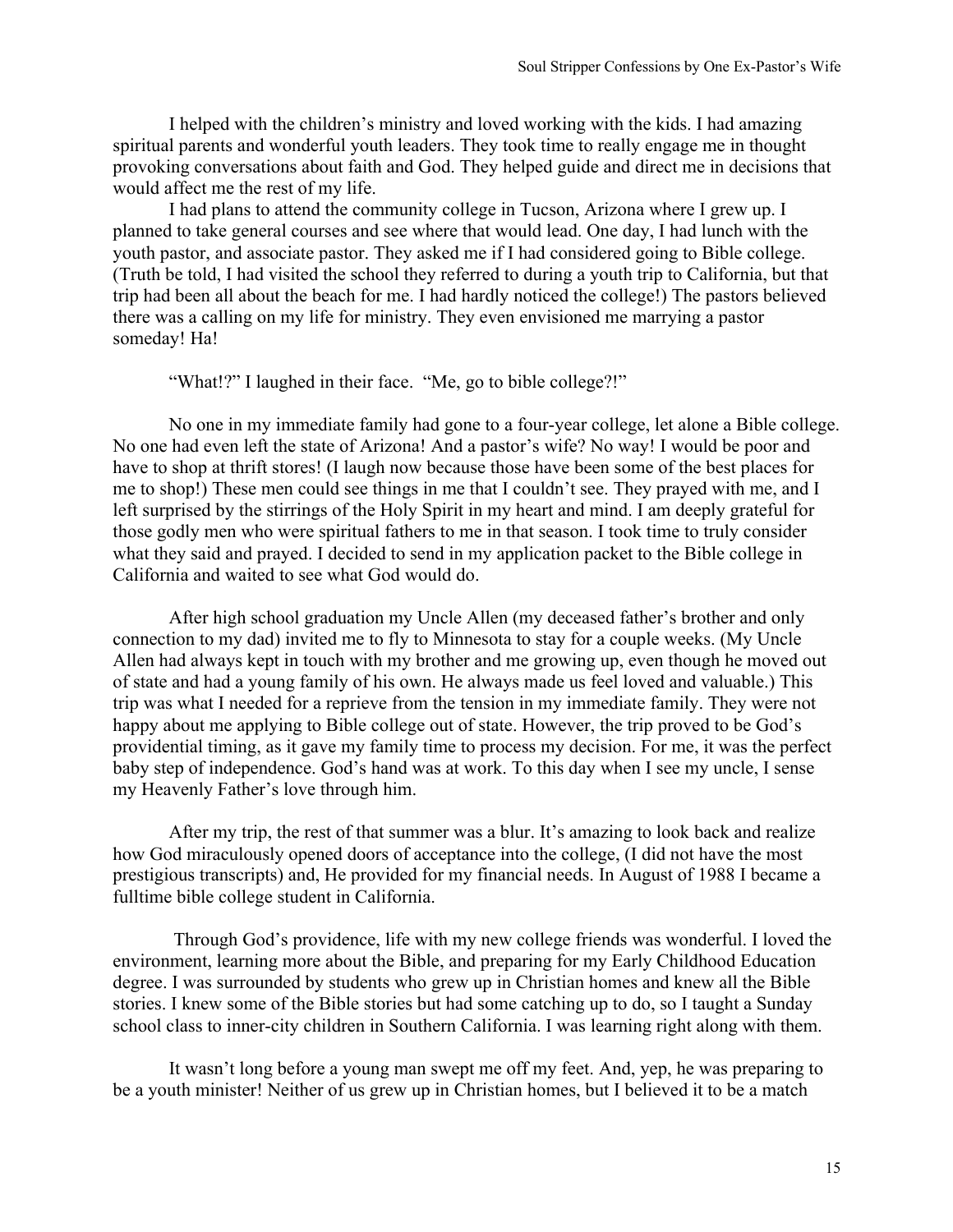made in heaven! We sought out pre-marital counsel from our pastor at church. The pastor encouraged us to notice and work on some of our blind spots, and to anticipate things that could create problems in the future. Looking back, there were definitely red flags, but I chose to ignore them. After all, I was with a Christian man who was preparing to be a pastor, and we would be in ministry together. Naturally, we would live happily ever after! (At 19 years old, I knew everything, right?)

As soon as we were married and graduated, we began serving in ministry. My life was consumed with teaching preschool, children's ministry, youth ministry, and being hospitable to church members. Either our house was filled with church people or we were at the church. Life was busy, with little rest, yet fulfilling. I liked being perceived by others as the "perfect pastor's wife." I liked looking busy "doing" for the Lord. Though embarrassing to admit now, I liked the feeling of others looking up to me. I was puffed up with pride. However, I was so busy doing God's work, I rarely had my own personal time with God. I did not make space in my schedule to read the Bible, pray, or be still to hear what God wanted. Behind closed doors, everything wasn't so perfect. There were problems in my marriage. My husband was discontented with me, and I couldn't seem to make him happy. He had a pornography addiction that slowly destroyed our marriage. It grew harder for me to put up the false front pretending that everything was okay. My illusion of being in control of my perfect little life started to come apart.

After four-and-half years of marriage and ministry, the layers of my identity began to unravel one thread at a time. My husband decided Christianity was not for him, nor were ministry and marriage to me. I miscarried a child, and my husband had several emotional affairs. One turned physical. He also had become physically aggressive and threatening, and I feared for my safety. Emotionally, life at this point was way more than I could handle. I struggled with my own faith. What in the world had I signed up for by giving my life completely to Christ and choosing to be in full-time ministry?

Oh, how I wished for an earthly father to run to with all my hurts. I wanted him to hold me and tell me everything would work out. Instead, I ran to an old comfort from my days in high school, a comfort my stepdads had modeled for me. I bought six packs of wine coolers after work to cope with pain. After several nights in a row of drinking and feeling only more hurt I heard a voice ... the voice of the Holy Spirit, "This is not going to work for you!" I cried and screamed to God on my knees while I was holding a wine cooler in one hand and my Bible in the other:

"Where are You? Do you see what is happening to me? I have dedicated my life in service to You, and this is what I get?!"

Complete silence. No answer. "If this is the kind of God You are, I don't want anything to do with You! Do You hear me?"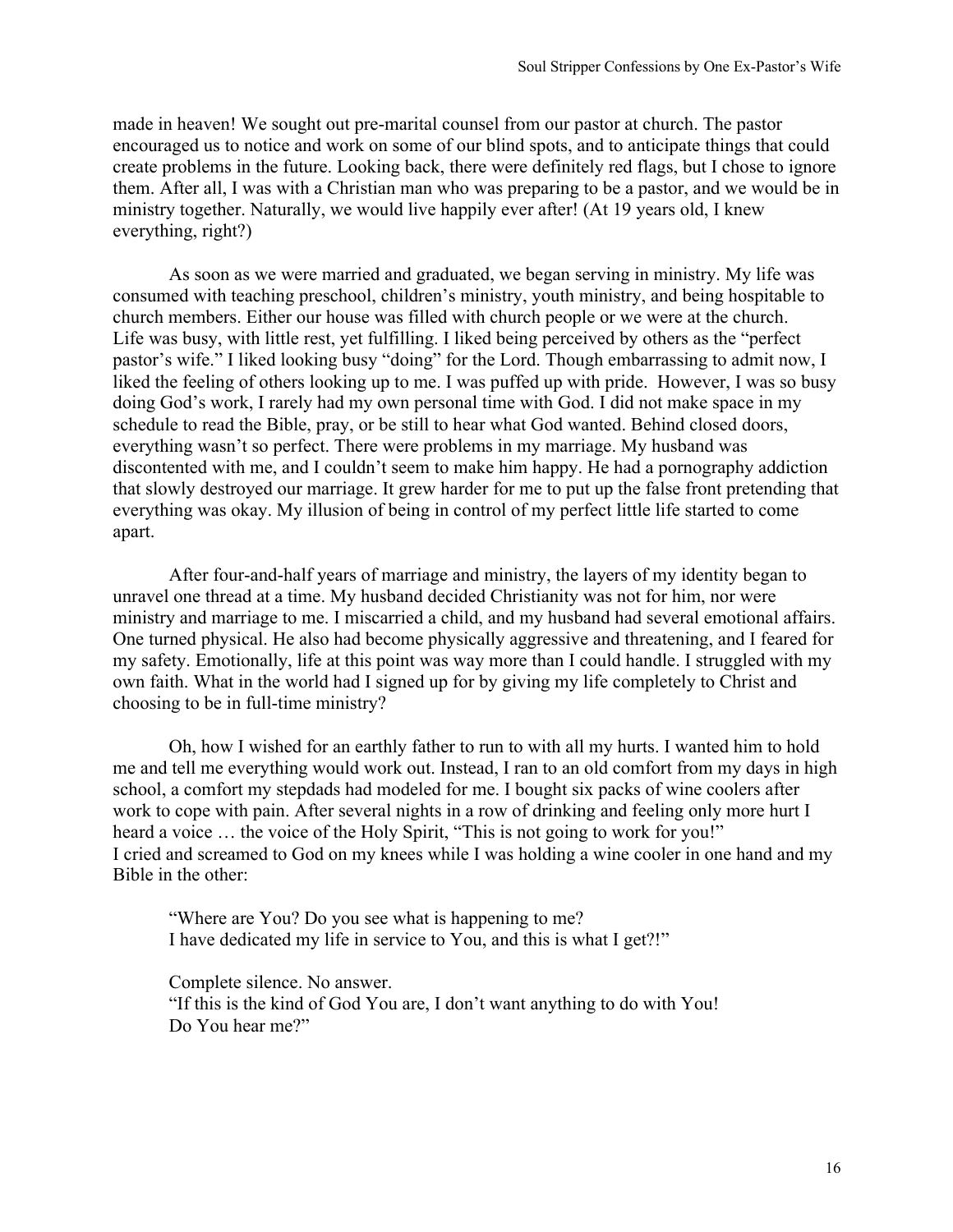Sobbing on my knees, I looked down at my Bible and then at the bottle. This was definitely a crossroad in my journey. If I chose to put the bottle down and hold on to the Bible, I didn't know where it would lead. The path was unclear. So far, my future didn't look good. Why had God let this happen to me? I looked again at the wine cooler and knew that following that road would lead me to a life of death and destruction, just like it had my earthly father.

I put the bottle down, opened up my Bible, and started reading Psalms. Seeing David's heart and authentic feelings in words gave me comfort. I fell asleep with the Bible purposely lain upon my chest and heart. I hoped it would sink deep into me.

*~Save me O God, for the waters have come up to my neck. I sink in the miry depths, where there is no foothold. I have come into the deep waters; the floods engulf me. I am worn out calling for help; my throat is parched. My eyes fail, looking for my God.*

**Psalm 69: 1-3**

*~Yet, I am always with you; you hold me by my right hand. You guide me with your counsel, and afterward you will take me into glory. Whom have I in Heaven but you? And earth has nothing I desire besides you. My flesh and my heart may fail, but God is the strength of my heart and my portion forever…But as for me, it is good to be near God. I have made the Sovereign Lord my refuge; I will tell of all your deeds.* **Psalm 73:23-26 & 28**

The next day I drove home from work, and instead of stopping for wine coolers, I prayed. From that day forward I vowed to never again use alcohol as a coping mechanism. I chose to trust God and His Word, as tears streamed down my face. Those old unwanted feelings of rejection, disillusionment, disappointment, and abandonment overwhelmed me. Then, suddenly, the familiar old tune came to mind and I started to sing… "Jesus loves me this I know…for the Bible tells me so…" Through salty tears, I felt a peaceful love washing over me. The Jesus I had met back in Ms. Shoop's living room was the same one loving and comforting me at the place of my deepest need.

#### *~My God will meet all your needs according to His glorious riches in Christ Jesus.* **Philippians 4:19**

That night I called my old roommate from Bible college. I shared with her all that was going on in my life. She prayed with me, and the way she prayed for me was life changing. "Loving God pull your child close into your lap. Love on her, stroke her beautiful hair, and remind her You love her, and she is not alone."

Once again, tears poured out as the vision of being on Jesus's lap became real. I felt the warmth and comfort of His touch. I did not know this loving intimacy with an invisible God could be so real, so very tangible. Intimacy. (As in, "Into me You see") This was the start of a new place for me. I was so grateful. I felt safe and held. Little did I know how much I would need to lean on those loving arms of Jesus and how He was preparing me for what was around the corner.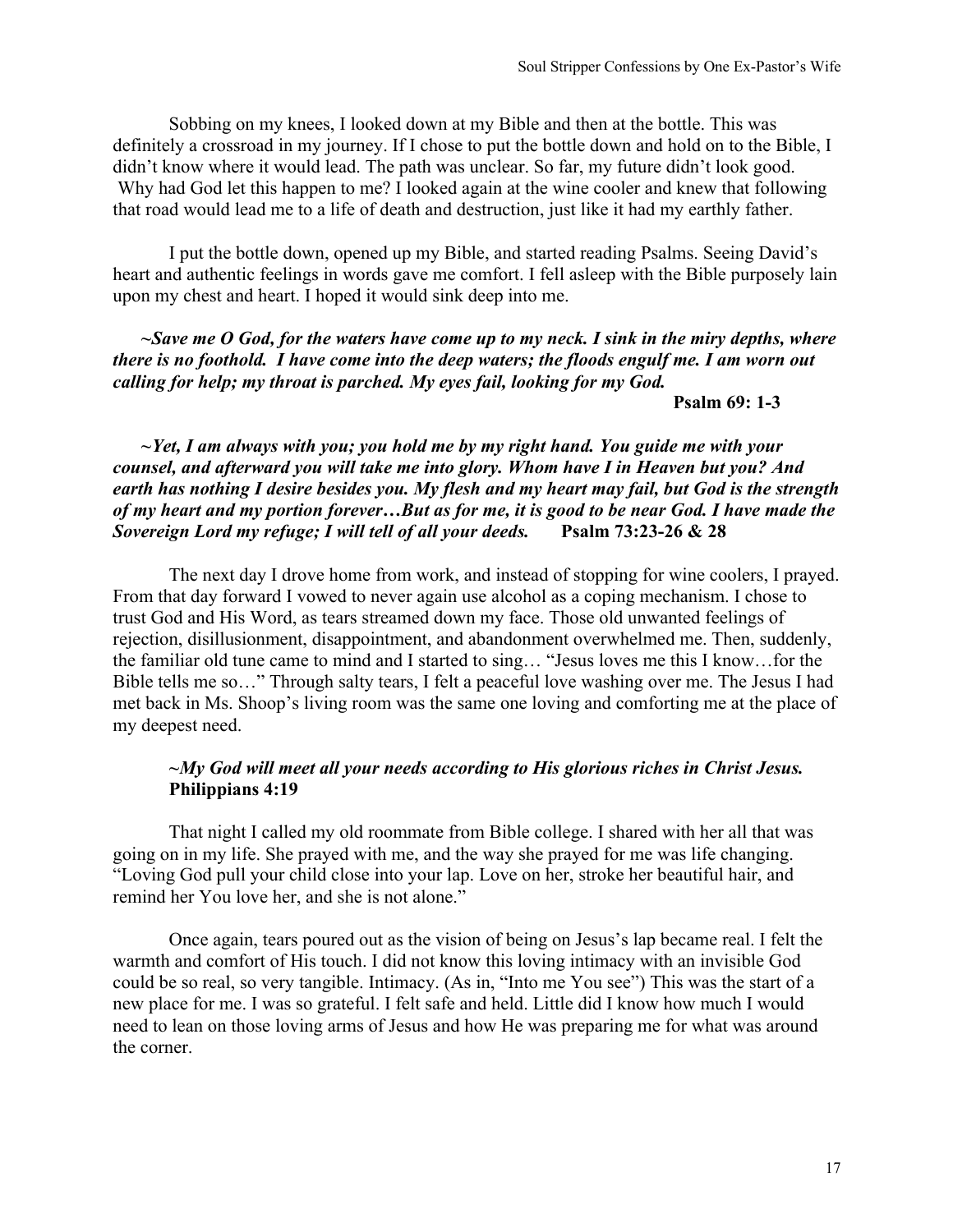In 1995, our five-year marriage was dissolved ("dissolved" is the word the judge used in the courtroom. The situation left me feeling so very saddened). I was physically stripped of all that was once my life, my community, and security. I had no control. These were the consequences of someone else's choices. I started attending a new church. This time I was a divorced pastor's wife; I wasn't on a church staff. Single, I felt very alone. Although, not alone; I was held by Jesus.

The Lord provided a safe refuge in a little one-bedroom apartment through the generous help of a loving older couple with whom I was working for. My new home was much different than a house filled with the constant flow of teenagers. However, I was grateful that God took care of my needs, and I learned to enjoy the quiet space.

There I was, a divorced, ex-pastor's wife, and a woman desperate for God. I had no husband, no child, no ministry title, just God. He was all I had. In that very place and season I grew in deeper dependency and desire for God, His Word, and His truth. I saturated my mind in God's Living Word and poured out my heart in journaling. That's when I began to understand a deeper level of the Triune God: My loving Heavenly Father, Jesus, the Lover of my soul, and the gentleness of the Holy Spirit to comfort and guide me.

I started attending a new church, New Life Church. (Even the word "new" was in the church name!) God, in His sovereignty, provided me with two friends in that church body. One of them was going through the same heartbreak of divorce from a man who had betrayed her. We cried together and sought the Lord's comfort in the promises in God's Word. We learned to trust in God's sovereignty over our lives. We framed our life verses as constant reminders:

#### *~And we know that God causes everything to work together for the good of those who are called according to His purpose for them.* **Romans 8:28**

#### *~For I know the plans that I have for you, declares the Lord, plans to prosper you and not to harm you, plans to give you a future and hope.* **Jeremiah 29:11**

That season of life taught me what it truly means to trust God in total desperation and dependency. I learned how to walk in faith on a darkened, unknown path where I could not see my foot in front of me. The desire to continue to serve in ministry in some capacity was still there, but I wasn't sure what it would look like. I did know, however, that God was transforming my heart as I fixed my eyes on Jesus, the Author and Perfecter of my faith. (Hebrews 12:2)

#### *~I am confident of this: I will see the goodness of the Lord in the land of the living. Wait for the Lord; be strong and take heart and wait for the Lord.* **Psalm 27:13-14**

*~I'm sure now I'll see God's goodness in the exuberant earth. Stay with God! Take heart. Don't quit! I'll say it again, Stay with God.* **Psalm 27:13-14 (MSG)**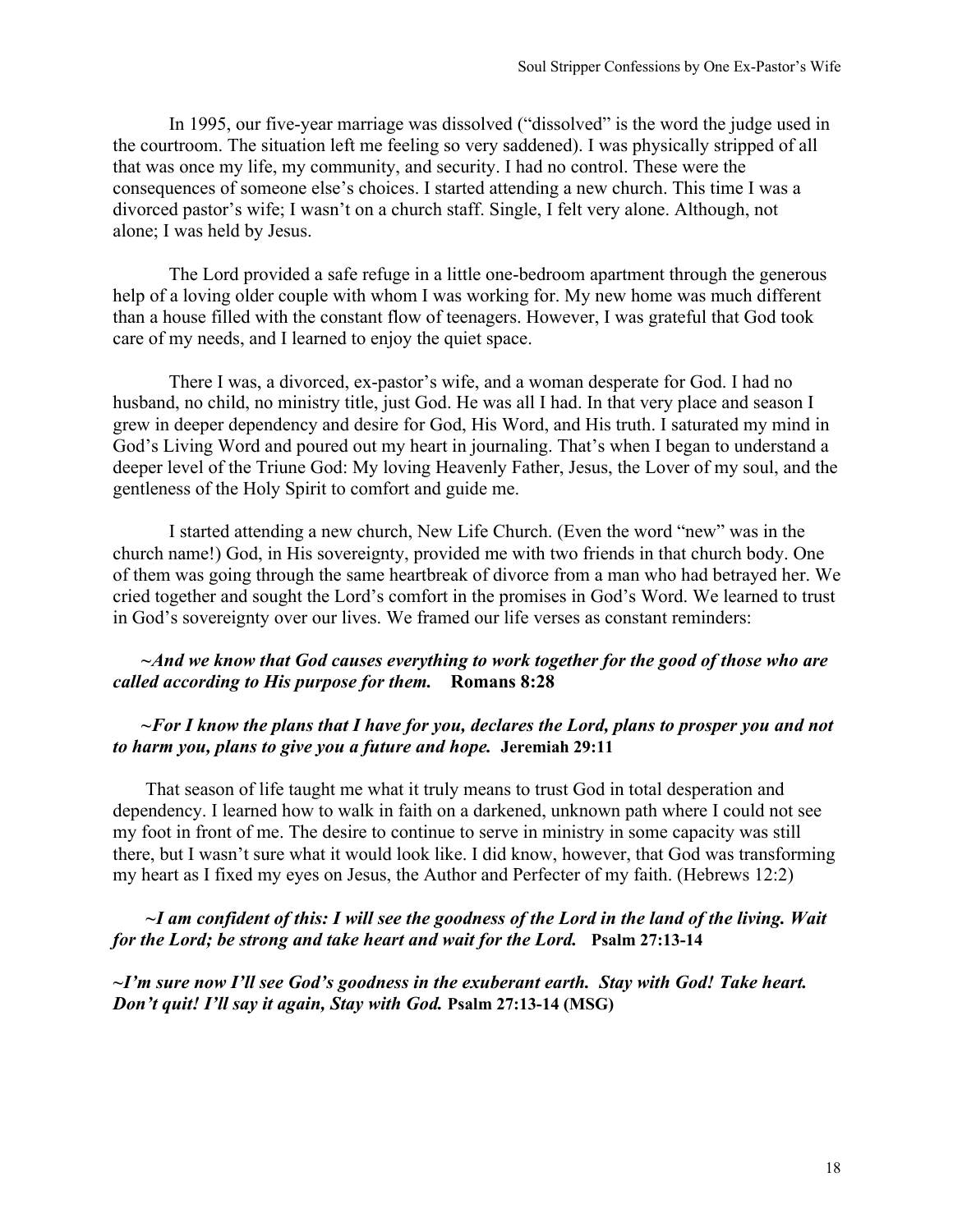Are there times you have seen provision for God's providence over your life?

What seasons in your life have you questioned if God was still with you?

Did you sense God's presence with you?

- If so, how?
- If not, can you think of why not?
- What difficult situations have you been through that were consequences of someone else's choices? Of those, have you been able to see God working all things for good in your life as promised in **Romans 8:28?**

### **"And we know that in all things God works for the good of those who love him, who have been called according to his purpose."**

- Have you ever had an experience where God or Jesus felt so tangible that you could feel physical comfort?
- If not, do you desire to? If so, I encourage you to share those desires in prayer to our Triune God.

I would like to suggest you take time to convey your gratefulness and thank God for what He has done during these times in your life. If you feel comfortable try expressing yourself through journaling, drawing, painting, writing a song, or through worship music.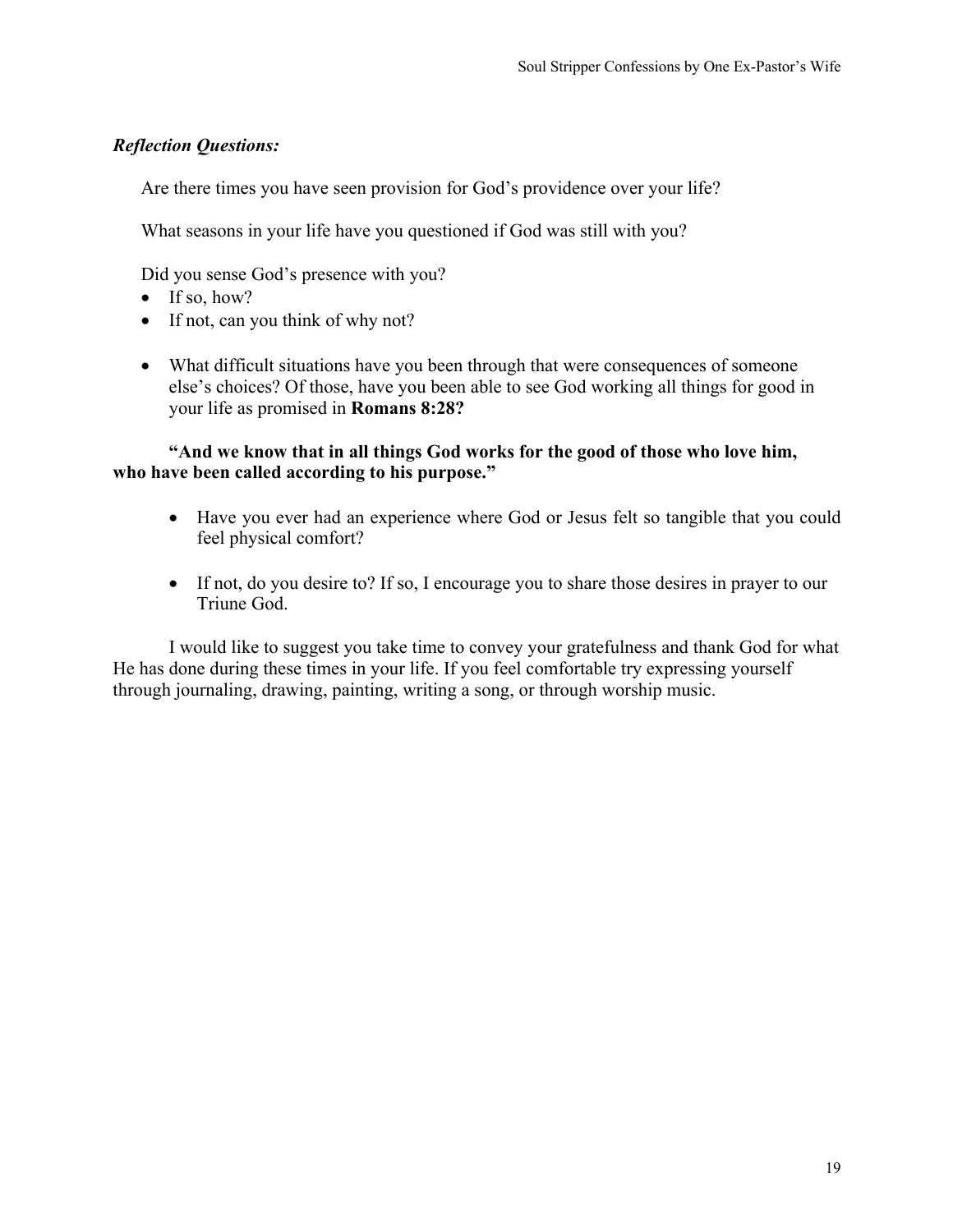

*Begin Anew… Again*

#### *~See, I am doing a new thing! Now it springs up; do you not perceive it? I am making a way in the wilderness and streams in the wasteland.* **Isaiah 43:19**

During my first marriage, while serving in youth ministry, I met a young man, Joe. He was from Baltimore, Maryland, and was passing through our town on his music ministry tour. He was a little, long-haired hippie playing at churches, church camps, homeless shelters, and anywhere God opened the door for him. We kept in touch through postcards and letters. During my difficult separation and divorce, he sent encouraging letters to remind me God was still in control of my life even though it didn't feel like it. We kept in touch and our long-distance relationship grew through phone calls, more letters, and plane trips. After two years of trips back and forth between Arizona and Maryland, we were married.

We didn't spend our honeymoon like most newlyweds. We did spend a lot of time in our room and in bed, but only because Joe was very ill! He had battled tiredness, stomach issues, and had even fainted during the wedding pictures! We thought it was stress-related, and he would feel better once we were settled. Unfortunately, he grew worse. Joe was barely able to eat and hold down any food. He dropped weight and became lethargic. On top of that, he was misdiagnosed and almost died! It was a very frightening time.

This season took me deeper into dependency on God. I had no control over my husband's health or our future. I prayed, and God sent help. My mother-in-law, who was a nurse, and her good friend, a doctor, arrived that week. They made sure he received the best medical care possible in his hometown. Joe was finally correctly diagnosed with Addison's disease, an autoimmune disease. In a nutshell, his body does not produce its own adrenaline, an important hormone to cope with stress. We were told he would have to take medications for the rest of his life to compensate for this hormone deficit. If not treated properly, major stress would trigger Addisonal episodes that could land him in the hospital again. We pulled through that time and walked away with a lifetime treatment plan. We were thankful. We saw the hand of God over us and felt we could finally move into married life together.

After a rough start, we began our life together near Washington, D.C. It had felt risky, but I *married a pastor*…again! I learned to never say "never." I worked alongside my husband, as we helped plant a new church. He was the Worship Leader/Associate Pastor, and I used my gifts with children doing puppet and drama ministry. I loved it! Life was full, fun, and exhilarating! My past experiences gave me a wiser perspective, and it felt good being in ministry again.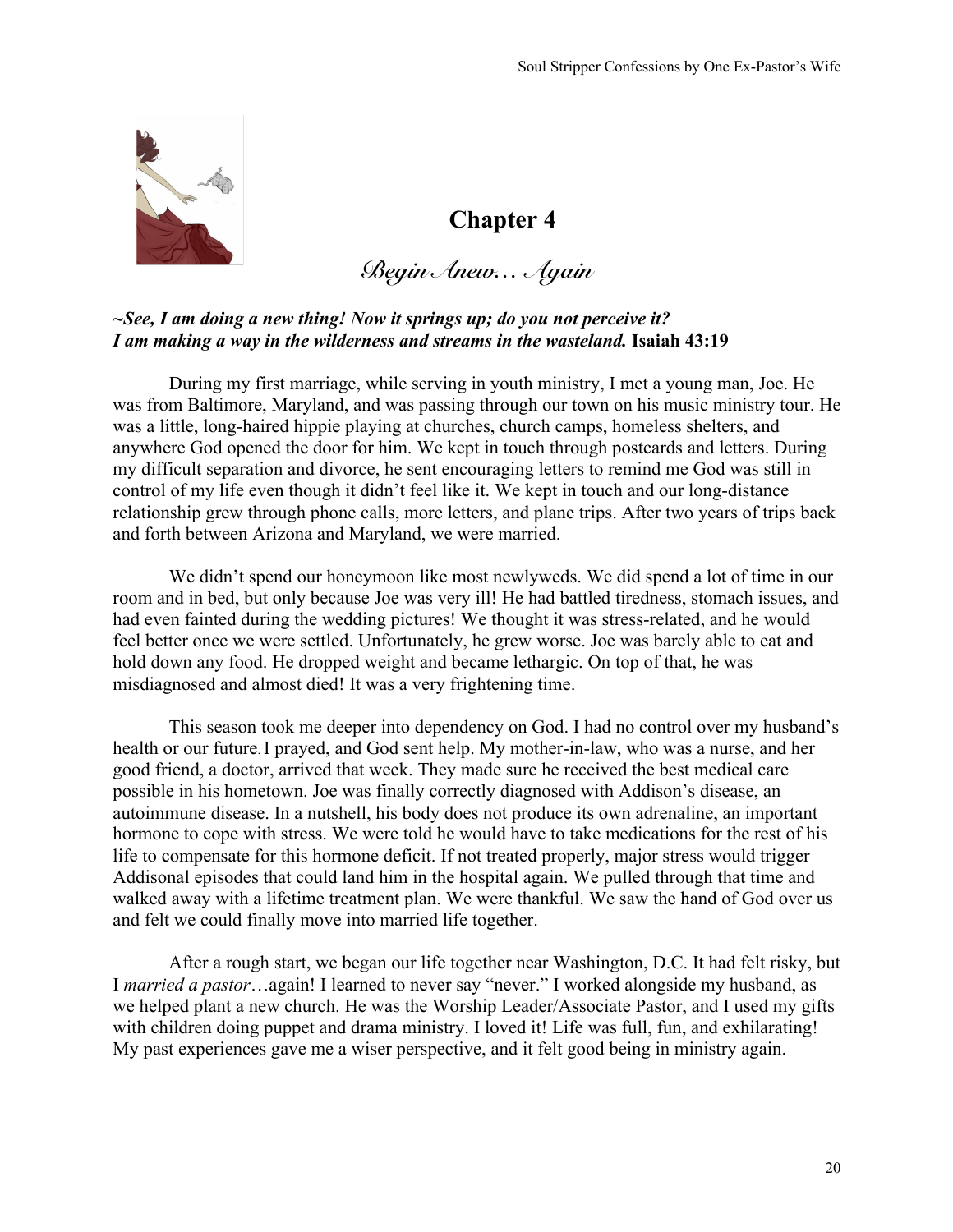In 1998, we were given the opportunity to move to Virginia Beach to help start another church. We were thankful to be a part of such a great church-planting organization and team of leaders. Everyone brought different personalities and spiritual gifts. Along with the spiritual euphoria, however, came the enemy, Satan.

He tried to thwart not only the unity of our team, but the unity of our marriages. For Joe and me all these new pressures and transitions magnified our weaknesses. His struggles and my insecurities became spiritual battles. We sought out counseling and learned how to fight for our relationship. To this day, I have no explanation how God could have used such a broken pair to love and minister to so many people. Through God's mercy and grace, my own compassion and understanding deepened for people going through similar troubling situations. All I had gone through in my first marriage also helped minister to those walking in those familiar difficult places.

### *~Praise be to the God and Father of our Lord Jesus Christ, the Father of compassion and the God of all comfort, who comforts us in all our troubles, so that we can comfort those in any trouble with the comfort we ourselves receive from God.* **2 Corinthians 1:3-4**

Our weeks were filled with Bible studies in our home, outreach projects, teaching, and serving others. We ministered to people dealing with the hard challenges life brings. Illnesses, deaths, marriage, divorce, suicide, a tragic car accident that took the life of a teen, and even a shark attack that killed a young boy were only some of the experiences. It was the good, the bad, the beautiful, and the ugly living life in our church community. We were engrossed in loving people well, the busyness of church growth, and navigating changes on church staff.

In that decade, I birthed two beautiful children: Lillian and, two years later, Jediah. I was deeply thankful to have a sweet "M & M" life; motherhood and ministry were definitely my life purposes. I wanted to do it all well, and do it right! However, trying to do it all perfectly was exhausting. I tried to be "Super Mom!" You know the kind…I had to have just the right educational toys, books, meals, snacks, activities, birthday parties, etc. I felt I had to always please my kids and look like the perfect parent. (This was before Pinterest! Thank God, because I probably would have been a bigger mess trying to be super perfect mom!) I discovered some wise words that helped me tremendously. I honestly don't remember where I found it, but I had them copied and taped to my refrigerator for years.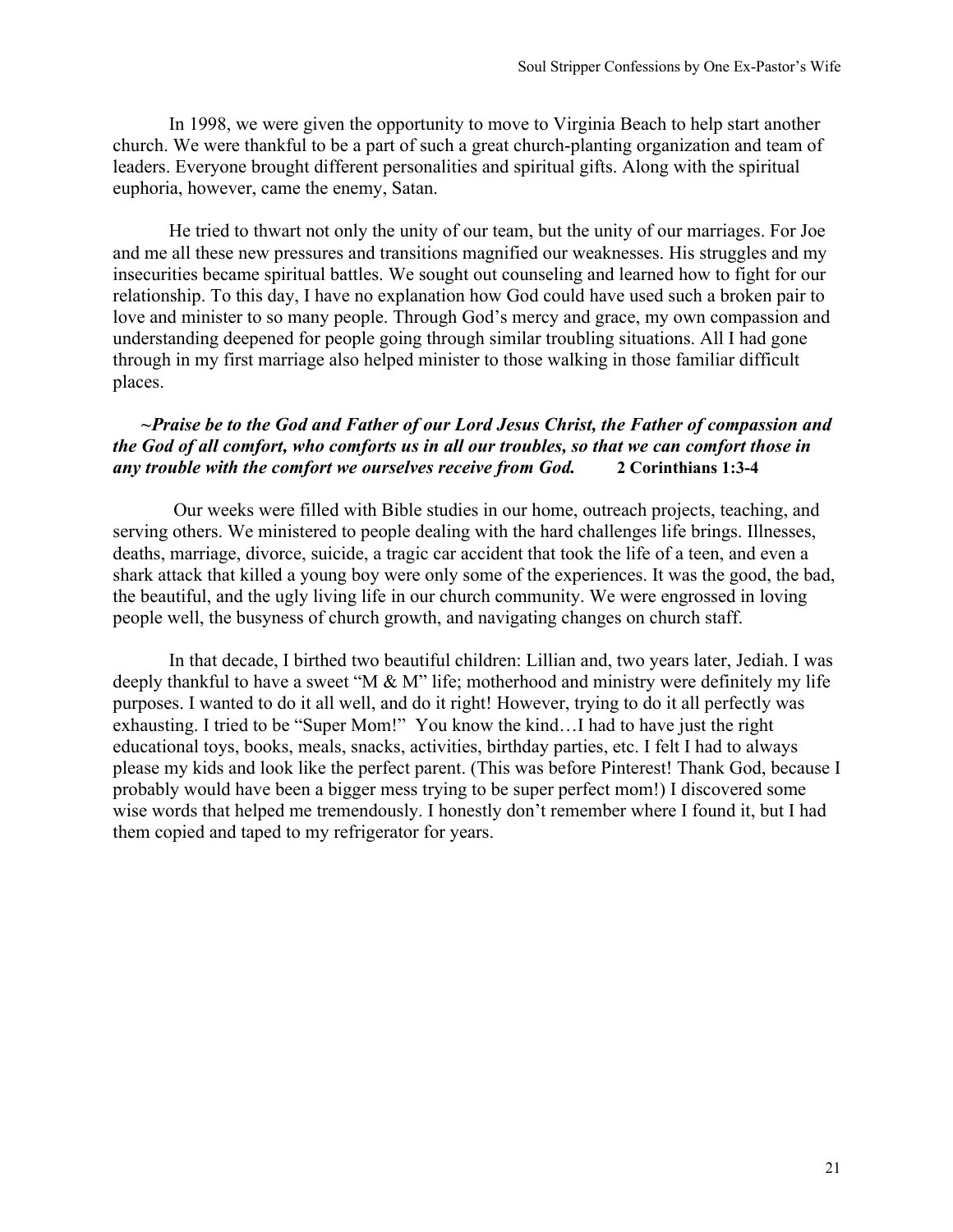Does **Is** 

# **Super Mom Abiding Mom**

| Finds her worth in accomplishments.<br>(Clean house, perfectly behaved kids) | Her worth is found in the accurate<br>view of who she is in God's eyes.<br>$\sim$ Ephesians 2:10 God's workmanship<br>& masterpiece |
|------------------------------------------------------------------------------|-------------------------------------------------------------------------------------------------------------------------------------|
| Her peace is found in her perfect environment.                               | Her peace of mind is found in Jesus<br>in the midst of any storm.<br>$\sim$ Isaiah 26:3                                             |
| She expects perfection from herself and others.                              | She practices grace with herself and others.<br>$\sim$ Ephesians 4:32                                                               |
| She does everything for her children.                                        | She builds a relationship with her children.<br>$\sim$ Deuteronomy 6:6-7                                                            |

These words continually brought me to my knees. I grew in deeper dependency and trust in the heart of God the Father, my heavenly parent. With God's loving and patient guidance, I chose to strip off the super mom hero cape I had worn raising and nurturing my children. The process continues even to this day. There is only one Superhero to save my kids. My role is to abide in God, and He will guide and lead me.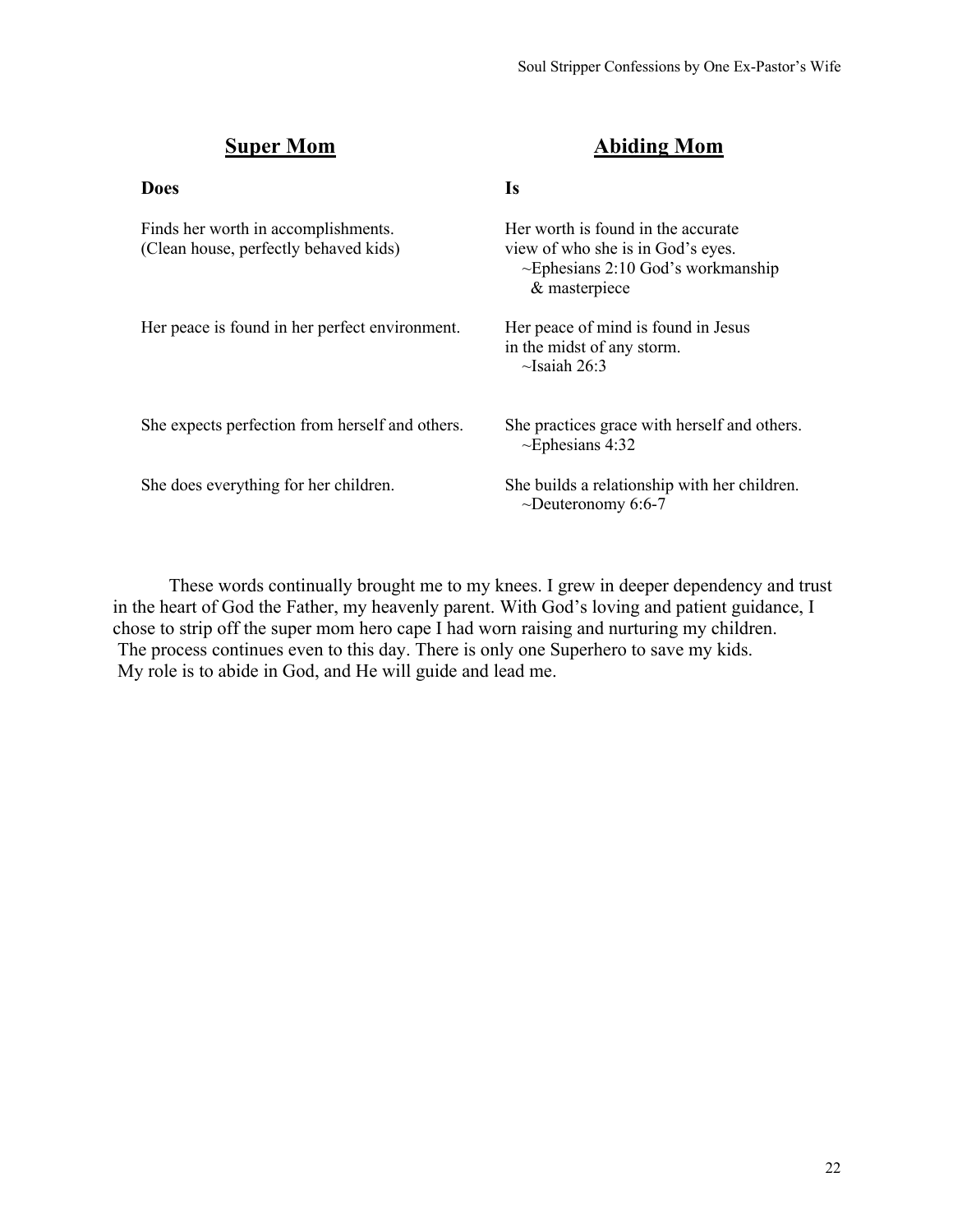- Are there any "new and again..." situations on your journey? Perhaps you are finding yourself in a familiar place again, but God is doing something new in you in the process.
- Where did you see the presence of God with you during those times?
- Do any of the "Super Mom vs. Abiding Mom" statements or verses resonate in your mind or heart?
- Do you find yourself trying to be or look perfect?

If you feel led, sit quietly, reflecting on the verses from this chapter. Ask God to show you areas in your life where you need to learn to abide in Him and strip off the cape of super woman.

I invite you to take time to just breathe and be still...and listen as you ponder the questions above. Write down anything God shows you. (It could be a Bible verse, a picture, or just a word)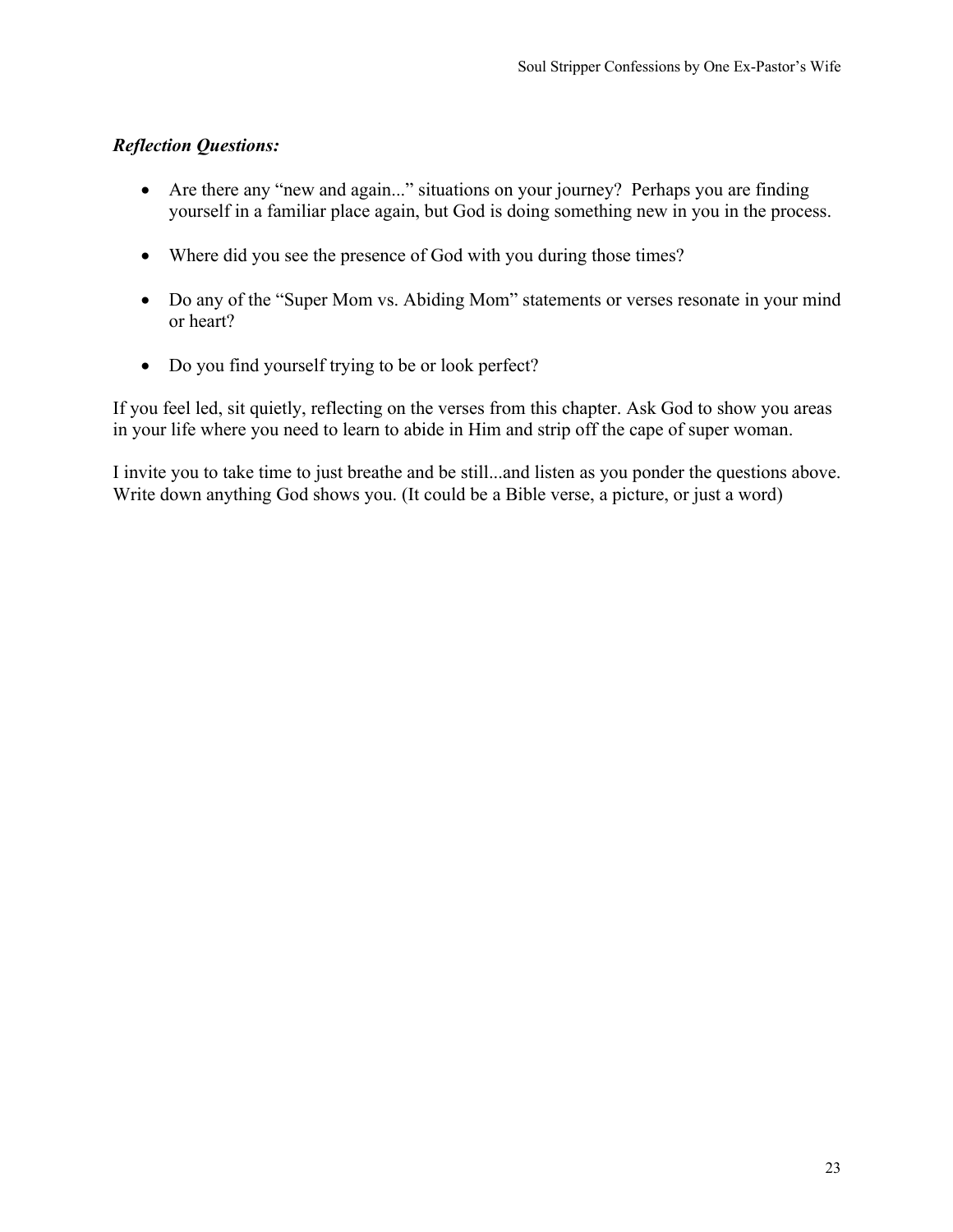

*My To Do List Vs. The Lighter Load*

*~Come to me, all you who are weary and heavy burdened, and I will give you rest. Take my yoke upon you, and learn from me, for I am gentle and humble in heart; and you shall find rest for your souls. For my yoke is easy and my load is light."* 

**Mathew 11:28-30**

Everywhere I turned I saw this verse or heard a message about it. God kept telling me the same thing in different ways, trying to break through to me. I gave in finally. "Okay, God, I am hearing you!" I sat with God and that scripture from Matthew 11. I was wallowing in my own self-pity party, which are very lonely parties since no one else comes. My mind filled with the needs and wants to please so many people in many different ways. My to-do list was long: clean house for guests, grocery shop, kid's doctor appointments, neighborhood meeting, meet with team leaders, prepare Sunday school lesson, and bake cupcakes for kids' class. Bake cupcakes again? Why did I say yes to that again! While looking at all the "to do's" on my list, I complained to God in my prayer journal. During that reflective time, I heard Him say, "WHY?" (Not in an audible voice, but in my mind's heart.)

"Why what, God?" I replied out loud.

The conversation went something like this:

Holy Spirit: "Why do YOU have THIS on your list? Those are all wonderful nice things on your list but, I did not ask this of you."

Me: "I thought You did. I want people to perceive me as a nice person, and I try to please everyone. Isn't that what a pastor's wife is supposed to do?"

Holy Spirit: "What are your heart's motives? Whose affirmation are you seeking? Are you doing it to be accepted and significant? Who are you really trying to please?"

Ugh! I could feel another layer coming off. As I sat with those questions, even deeper layers started unraveling. What tasks on my "To do" list were simply me trying to look like a nice person and pleasing others? What were truly the priorities for my family's needs? Every time I said, "Yes," it only added to my already loaded schedule. In addition, my husband was consumed with his ministry obligations, juggling the daddy role, and home responsibilities. I felt overlooked and insignificant. I found myself looking for opportunities to use my gifts to seek appreciation, recognition, and validation from others…. even from other men I served with. I yearned for this affirmation and attention. Like a crack addict looking for another hit, I was craving ways to do things to find people's appreciation and validation.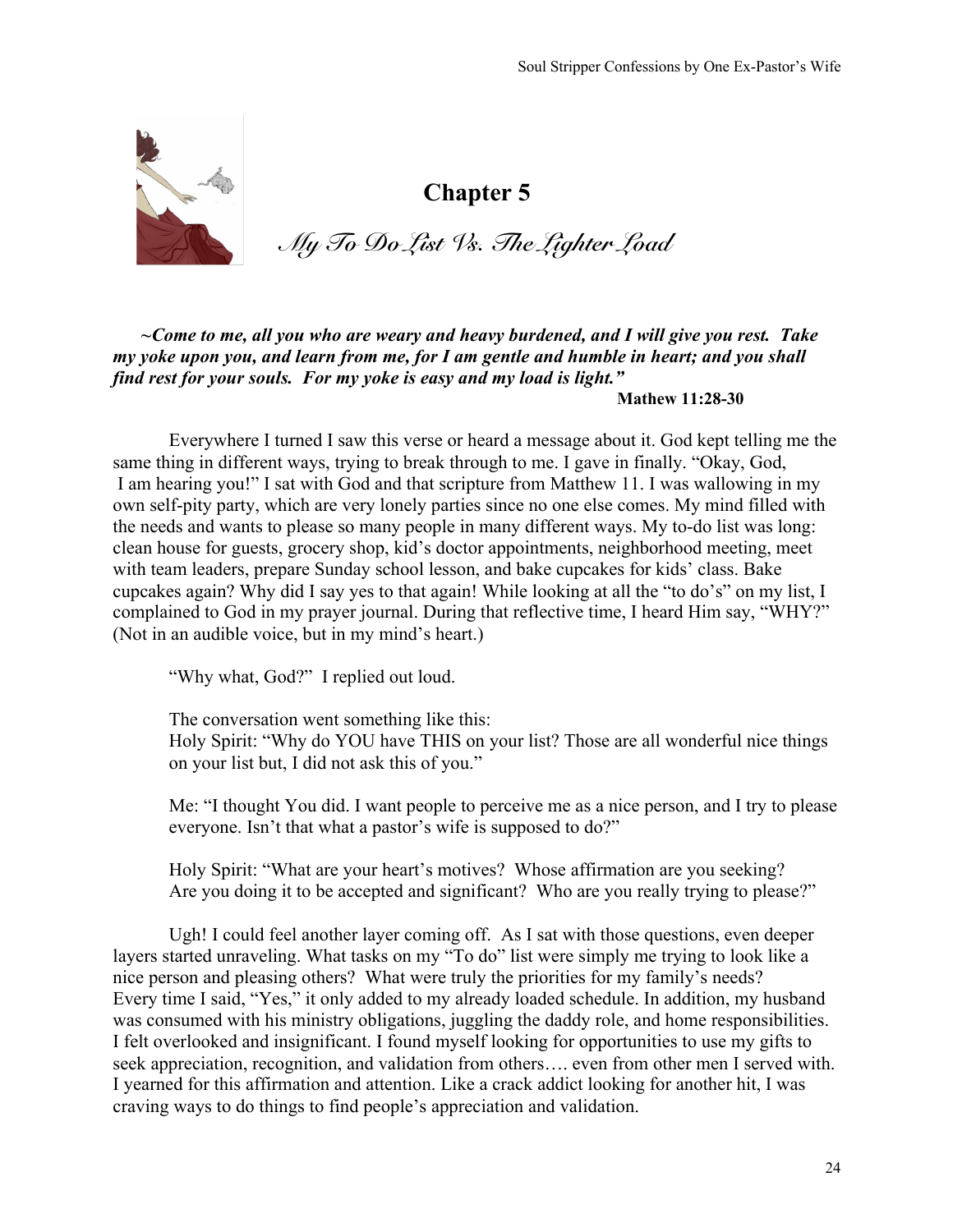Not good. Yuck…double yuck! But there it was! This was not healthy and could lead to trouble. In counseling terms, this would be defined as an "affirmation or approval addiction." I definitely carried the heavy yoke of a "people pleaser." I know for many, this is common. We all desire to please, or be approved of, and receive affirmation in life. This is merely human nature. For me, the real problem was deeper because I was looking to find my value and worth in other's opinions of me.

I had to confess those deeper layers to God in my journaling. On my knees, I began to recognize the twisted motives of my heart. That familiar nausea of my own sin came over me once again. God, in His loving way, was revealing more layers for me to throw off. Thankfully, because of His faithful character, I was shown grace. In His gentle kindness, I became more consciously aware of my choices and the motives behind them. My load became lighter, and I began to look up to His face for my value and worth.

#### *~He saved us not because of the righteous things we had done, but because of his mercy. He saved us through the washing away our sins and gave us a new life through the Holy Spirit.*  **Titus 3:5**

#### *~For we speak as messengers who have been approved by God to be entrusted with the Good News. Our purpose is to please God, not people. He is the one who examines the motives of our hearts.* **I Thessalonians 2:4**

I needed help to keep the enemy from getting a foothold in these areas. Confessing my need to two close and trusted sisters in Christ, I asked them to keep me accountable in the unhealthy areas of finding my value and worth. This helped transform my motives from pleasing people to pleasing God first. Truly, this is a lifelong process for me. However, I am quicker to recognize my tendencies to want to say "yes" to look good or to feel significant. I am learning to say "yes" to opportunities that please God. I want to give Him my time and energy and not worry about how I may appear to others. I want to find rest for my soul in Him alone.

Every day, I am responsible to my Creator, my Heavenly Father. If I allow Him to reign over each hour of my day, He alone is capable of showing me what is mine to carry and what is His. The Holy Spirit is more than able to guide, teach, and direct me in what He has for me. He alone is whom I am seeking to please. His yoke is easy, and His load is light. I am living lighter now with that extra layer stripped away. Surely, there is someone else who loves to bake those cupcakes!

# **~Search me, God, and know my heart; test me and know my anxious thoughts." Psalm 139:23**

**~For the word of God is alive and active. Sharper than any double-edged sword, it penetrates even to dividing soul and spirit, joints and marrow; it judges the thoughts and attitudes of the heart. Nothing in all creation is hidden from God's sight. Everything is uncovered and laid bare before the eyes of him to whom we must give account.** **Hebrews 4:12-13**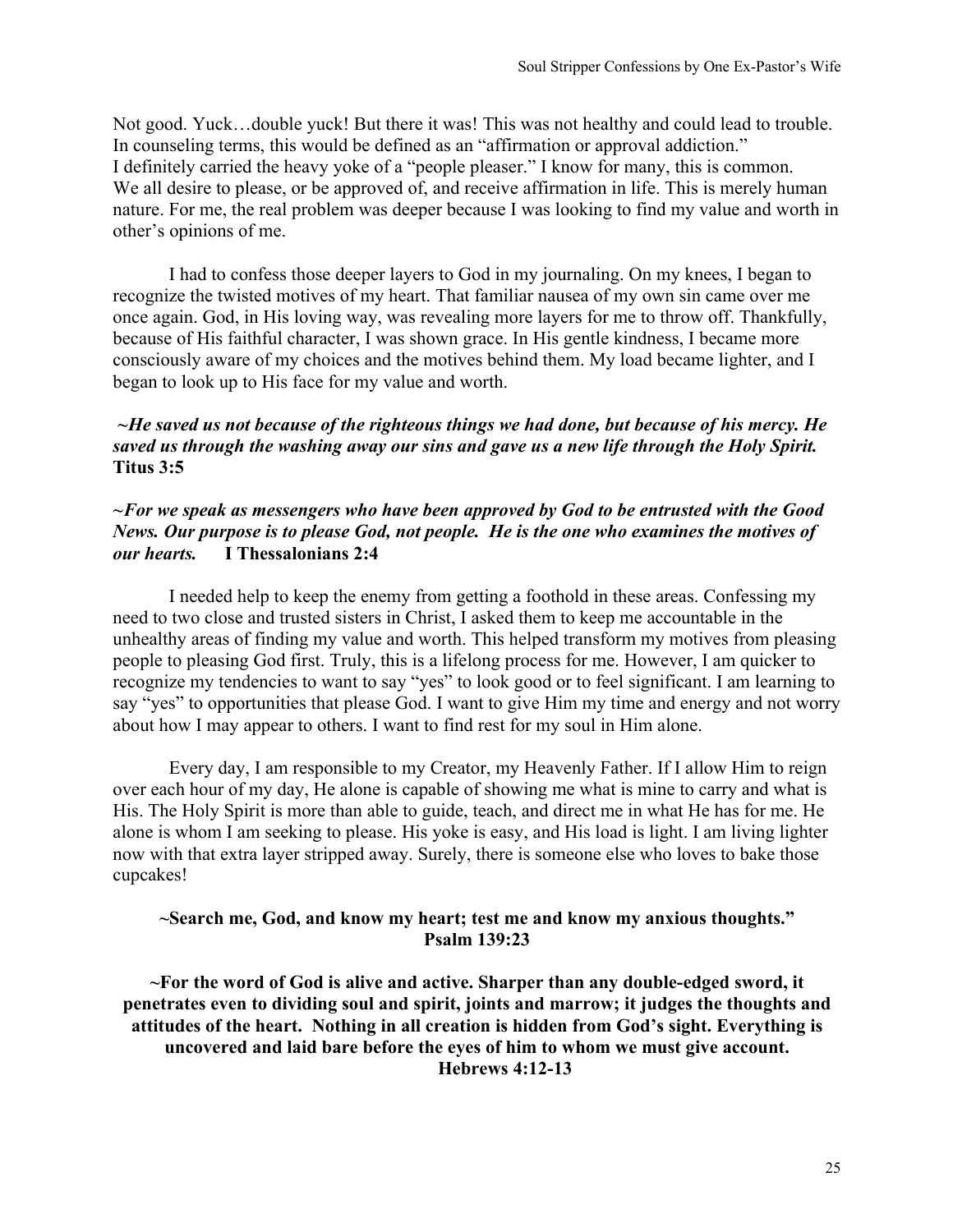- What loads or yokes are you carrying that are not from God?
- Do you say yes to people and tasks because you want others to think you are "nice"?
- Do you try to please people so they will like you?
- Are you "doing" various things to be accepted and significant? If so, what are these things?
- Are you living to please others or God first in your life? Whose affirmation or validations are you seeking?

Don't be afraid to lay your To-Do list before Him each day. Ask God if there is any load you are carrying for the day that is not yours and needs to be stripped off.

# **"And what does the Lord require of you? To act justly and to love mercy and walk humbly with your God." Micah 6:8**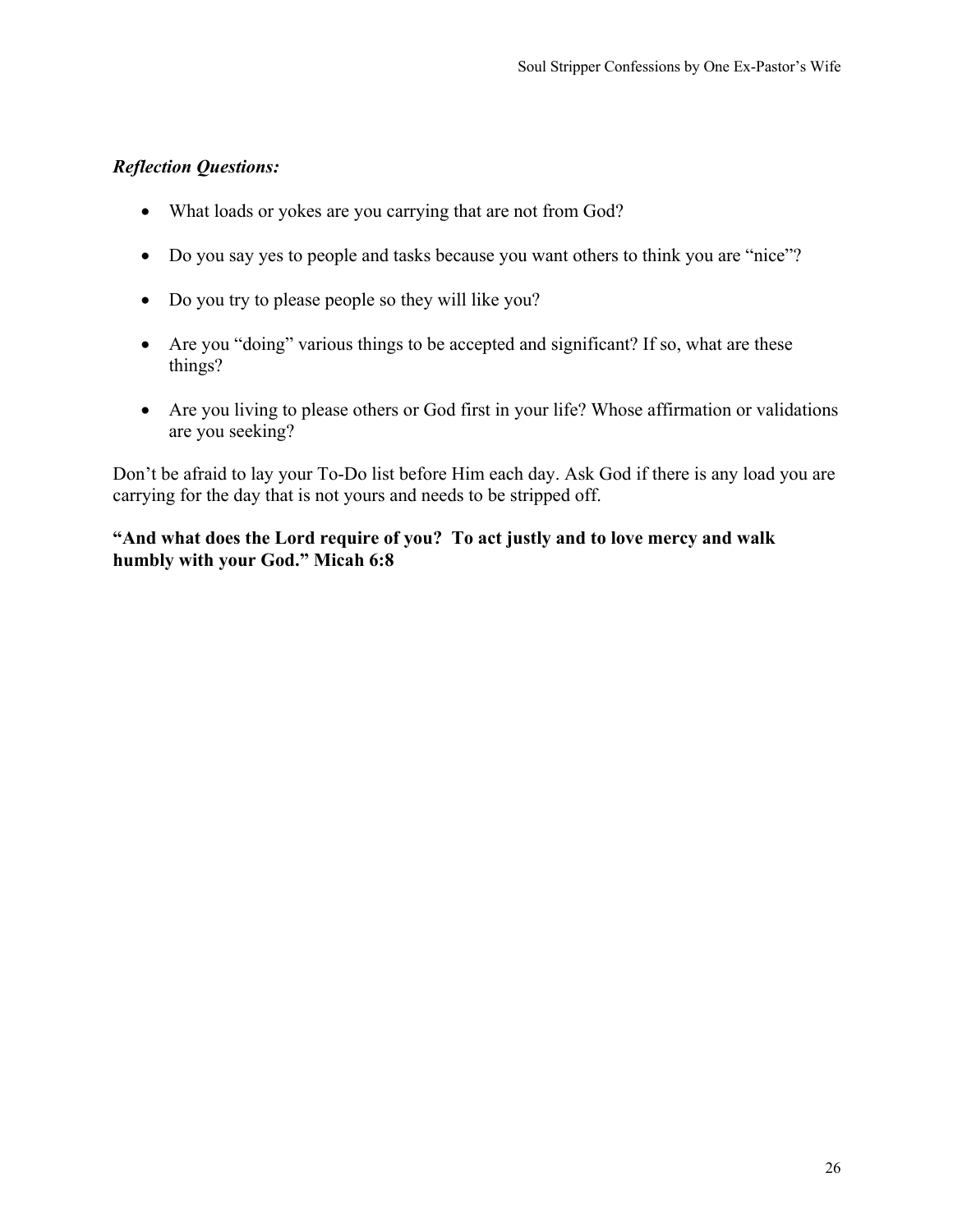

# *Rearing Its Ugly Head*

#### **~A heart at peace gives life to the body, but envy rots the bones. Proverbs 14:30**

For ten years we were at the same church. Of the original staff, only Joe and I, the lead pastor, and his wife remained. By God's grace we were still together in ministry and in friendship. Our lead pastor and his wife traveled to speak about church planting and the need to make evangelism the number one priority in starting a church. This was the overall theme of their lives. They constantly considered strategies to grow the church. They were always thinking, "How can I get this person to come to my church and know Jesus?" They drank, ate, slept, and breathed in this mindset. They were passionate and definitely utilized their spiritual gift of evangelism. (1 Corinthians 12 talks about the body of Christ and each of us having our own spiritual gifts. If you are not familiar with this chapter in the Bible, I encourage you to read it.)

 I began to feel shame and guilt for not living in that high-gear, evangelism mentality. Evangelism is not my strongest spiritual gift. Don't get me wrong. I believe it is important for Christians to share Christ's love. In my daily life, I look for opportunities to love others and reflect Jesus' love. However, after ten years of intense evangelism expectations, "We have to keep working harder, keep growing bigger, more people, more services, multi-campuses!" the pressure was too much. I was not feeling inspired to work harder. I felt something was really wrong with me. Was I the only one who felt so worn out? What did I have to show for the ten years we had invested? Why weren't we traveling and doing more like the lead pastor and his wife? I battled envy. I had fallen deep into the comparison trap. I knew it was wrong, yet I found myself falling for it. I was feeling very "un" compared to them: unsuccessful and ineffective. The thoughts continued...

"What do you really have to show for being in ministry for 10 years?" (Actually 15 years counting my first marriage.)

I heard the condemning voice say, "Nothing compared to them… Just look at all the ways the lead pastor and his wife are being seen as prosperous, successful, and effective."

You hear it, don't you the voice of the father of lies? Well, I didn't recognize it then. Nope, I fell for it hook, line, and sinker! I let the thoughts spiral. Boy, did they spiral, and they festered, and snowballed! They spilled over into every area of our friendship and every conversation I had with my good friend. This underlying competition and comparison trap began to poison our time together and our play dates with our kids. Every little crevice of our friendship became contaminated by my sin of jealousy and envy.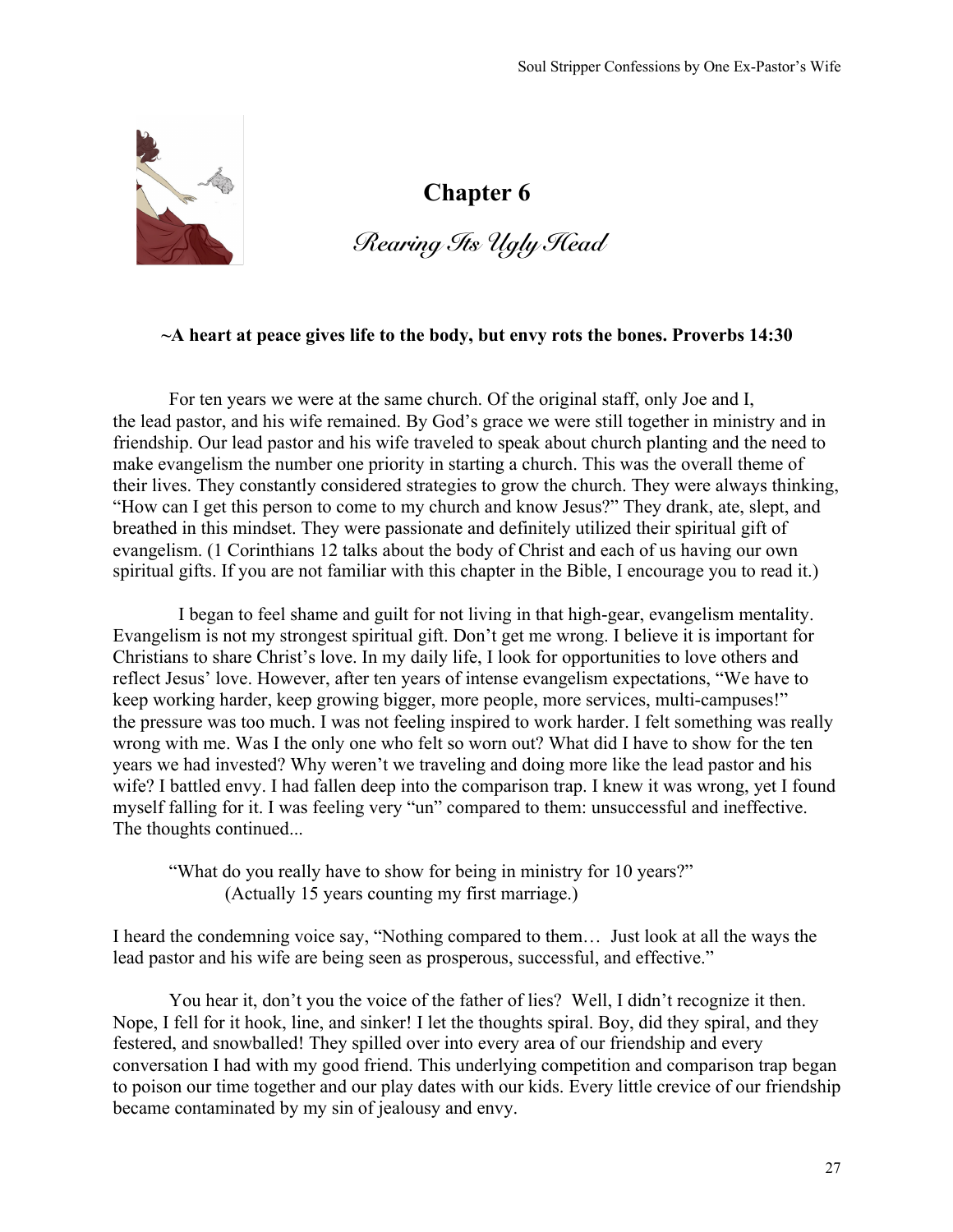At this same time, I was doing a Bible study on resolving conflict God's way with a couple of moms in my neighborhood. The book, *The Peacemaker* by Ken Sande, began to open my eyes. I saw what was happening, the root sins, and the bad fruit that were being produced. From what I had been reading and what the Holy Spirit was nudging me to do, I recognized my need to change, beginning with what the author called the five A's:

Admit Apologize Accept Ask Alter

I acknowledged and admitted to God my sin of envy and jealousy and asked for His forgiveness. Then came the tough part. I called my dear friend, the lead pastor's wife, and asked if we could get together. I needed to talk without distractions…*really* talk.

We met, and I spilled my guts. I *admitted* my struggle with envy, jealousy, and how I had fallen into the enemy's comparison trap. I shared how I was learning to take responsibility for my thoughts and learning how not to let the enemy get a foothold in my thinking. We reflected on how envy had spilled over into other areas of our friendship and how it affected us both. I *apologized* and took ownership of my sin and *asked* for her forgiveness. She *accepted* my apology. Ugh, that was a lot of emotional work to get to that place of confession, but the weight lifted. We ended that conversation lighter, freer, and thankful for what God had done.

"I don't think I have ever had a friendship where I could have a conversation like that and then the friendship grows healthier and stronger from it."

"Me either," she said with a sigh.

We hugged and knew it was a life changing milestone in our friendship. Oh, the layer of jealousy and envy, was a tough one to peel off!

*~Be completely humble and gentle; be patient, bearing with one another in love. Make every effort to keep the unity of the Spirit through the bond of peace***. Ephesians 4:2-3**

**-***Love it patient, love is kind. It does not envy, it does not boast, it is not proud.* **I Corinthians 13:4**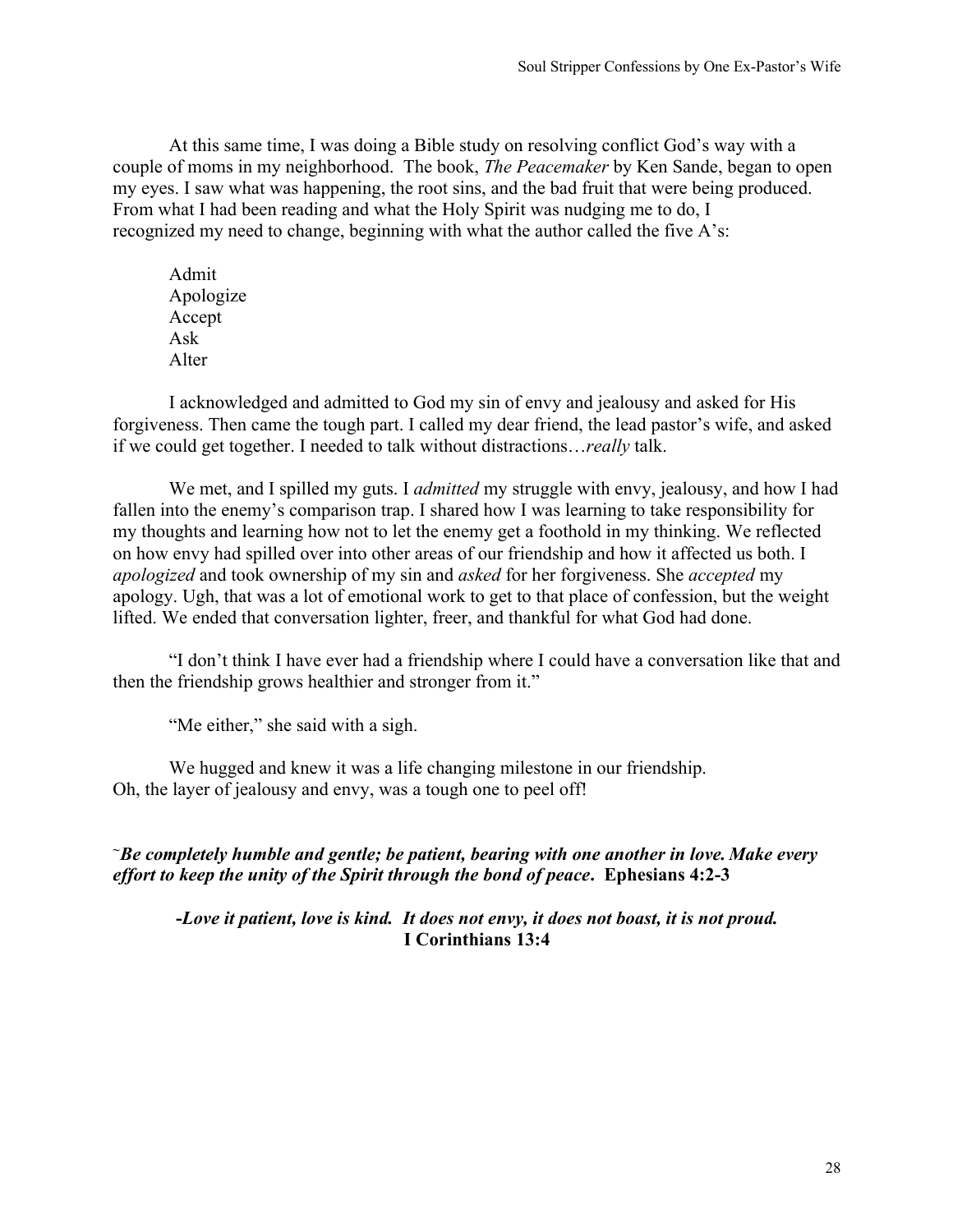- Do you recognize the deceptive voice in your mind as the liar, the accuser, the enemy, Satan as he tries to trap you? (John 8:44, John 10:10) What do you do? What can you do to combat the lies and downward-spiral thinking?
- How can these verses from 2 Corinthians help you?

*~For though we live in the world, we do not wage war as the world does. The weapons we fight with are not the weapons of the world. On the contrary, they have divine power to demolish strongholds. We demolish arguments and every pretension that sets itself up against the knowledge of God, and we take captive every thought to make it obedient to Christ.*  **2 Corinthians 10:3-5**

- Have you wrestled recently with jealousy and envy? What have you done with it? Would you consider talking with God in prayer about these feelings and emotions?
- Do you think you would be able to have an honest conversation with the person you were struggling with in regard to your jealousy and envy?

## *~Whoever conceals their sins does not prosper, but the one who confesses and renounces them finds mercy.* **Proverbs 28:13**

# *~Confess your sins one to another and pray for each other so that you may be healed.* **James 5:16**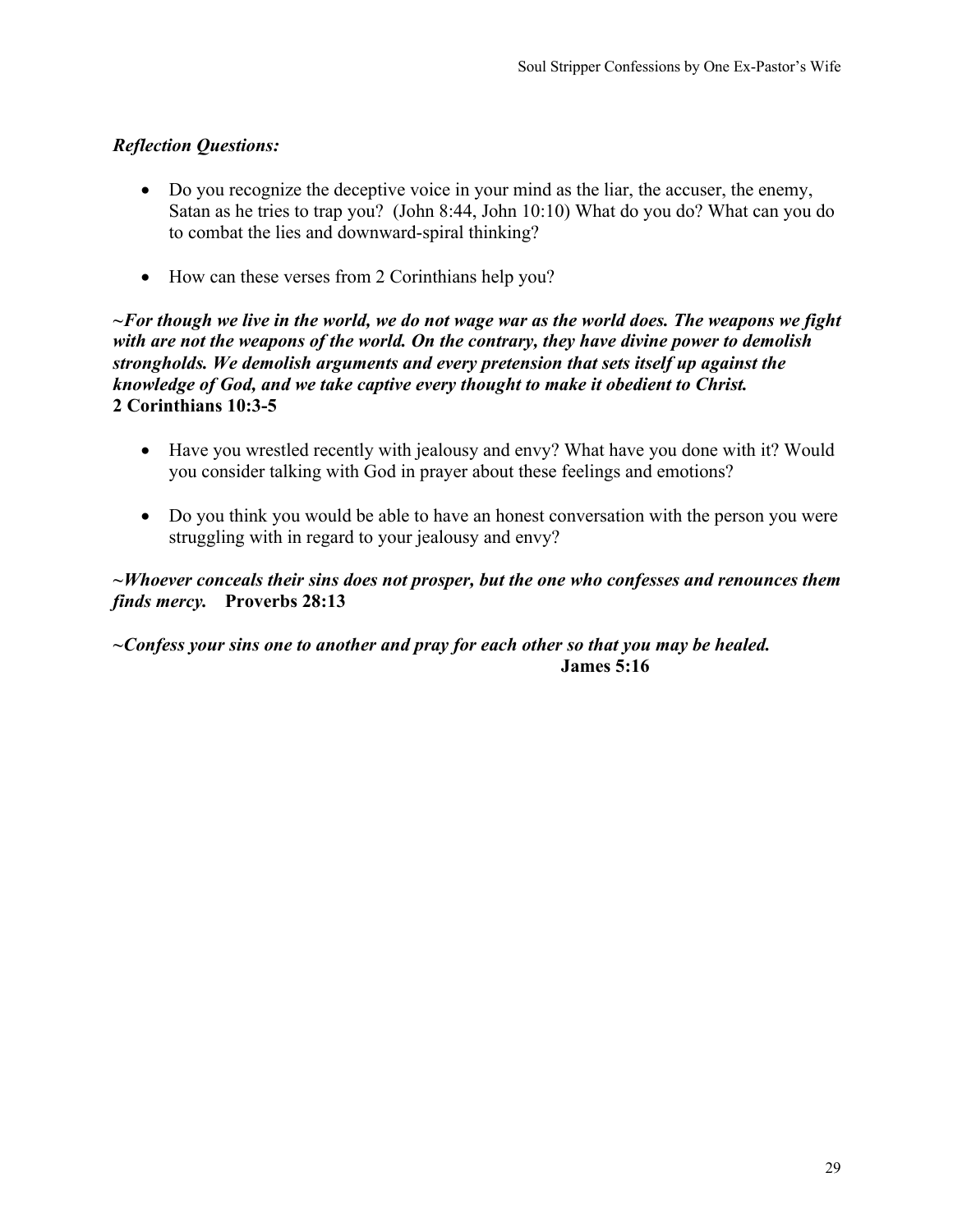

*Removing The Veil*

*~But whenever someone turns to the Lord, the veil is taken away…* **2 Corinthians 3:16 (NLT)**

My husband Joe continued work at the church. At the same time, we got involved in a parachurch ministry called "Sought Out" founded by Katherine Allen. This ministry helped with inner healing and relational wholeness that most churches did not address. Teams of people, led by Katherine, ministered to others dealing with sexual and relational brokenness of all kinds such as, sexual immorality, sexual abuse, pornography addictions, and those desiring to be free from homosexuality. In 2003, I went through one of the programs called "Living Waters." The purpose in my going through this program was to help equip me for ministry to others and to allow God to have His way in healing my own past.

 A woman shared her testimony, which included something about learning how to ride a bicycle. This stirred up a memory from my past. I remembered the hurt, fear, and betrayal as a child. My best friend's teenage brother, who had taught me how to ride a bicycle, misused that trust to sexually abuse me. I thought I had dealt with this event through counseling years before, but there was obviously another layer God wanted to strip away and heal. I left the room crying uncontrollably.

I will never forget the loving ladies who met me in that vulnerable place and prayed over me. In that moment God's amazing love and Jesus' pain and suffering on the cross became so personal and real for me. I could not carry the hurt and shame any longer. Through a personal encounter with Jesus, I brought all the hurt, pain, and innocence stolen from me to the foot of the cross in prayer. Literally. The church had a huge wooden cross where you could lay your written prayers down. In that moment I could *truly* see all of the innocence stolen, hurt, and pain and undeserved shame nailed to the cross with Jesus. I understood now what Jesus meant when he suffered and died on the cross and said *it was finished!* What I knew logically in my mind made a deeper connection to my heart and soul. I knew I no longer had to wear the black veil of shame tied to the sexual sin done to me. God removed the veil and renewed my mind and heart supernaturally.

God continued this deeper healing journey by speaking to me through scripture and spoke to me through others who had experienced their own healing journeys. Through this ministry, I discovered that many suffer from guilt, fear, and shame associated with sexual sin and abuse. The enemy's lies were exposed, and I discovered layers and lies that needed to be thrown off so I could live in freedom. My Heavenly Father's loving arms were waiting to scoop me up and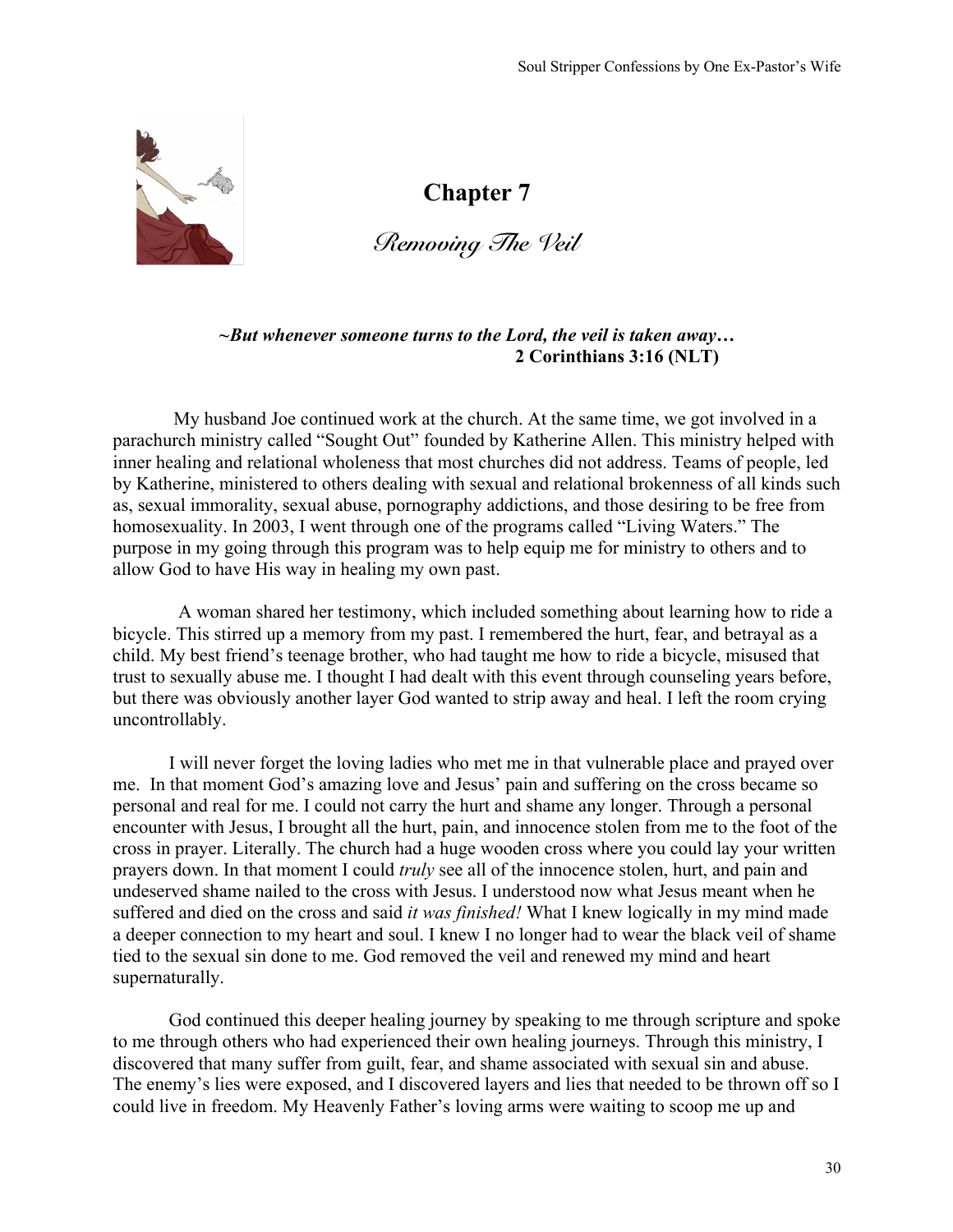lavish His love, grace, and healing balm over me. Again, in my mind's eye, I saw and felt His presence; it was so real! God has since given me opportunities to minister and love on women who have wounds similar to mine. I gently lead them to the cross to process their hurt and pain.

*~But whenever someone turns to the Lord, the veil is taken away. For, the Lord is the spirit and wherever the spirit of the Lord is, there is freedom. So, all of us who have had that veil removed can see and reflect the glory of the Lord. And the Lord--who is the Spirit- makes us more and more like Him as we are changed into His glorious image.* 

**2 Corinthians 3:16-19 (NLT)**

*~You shall know the truth and the truth shall set you free.* **John 8:32**

*~If the son shall set you free, you shall be free indeed.* **John 3:36**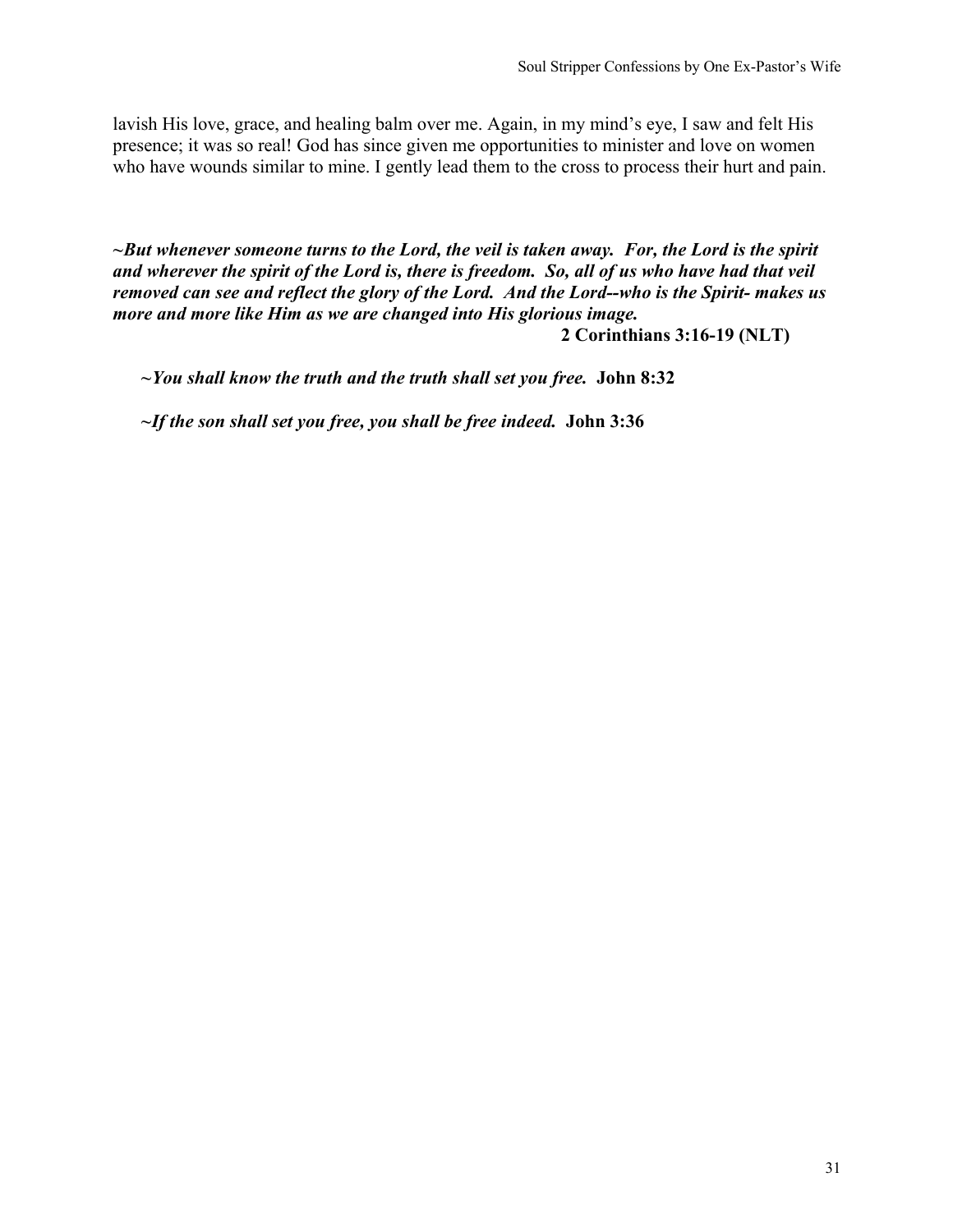If this chapter has stirred up any painful experiences, I am deeply sorry something immoral and sinful has happened to you. You may even be struggling with some of the sexual sins mentioned. My intentions, my hopes, and desires are that God will meet you in those deep places of pain and hurt. If you haven't done so already, I strongly encourage you to seek safe trusting sisters in Christ to talk with about your experiences. Look for a licensed counselor or pastor who specializes in this area to help you walk through the healing journey.

May God meet you in those places of deep hurt and wounds. May Jesus reveal His presence to you and transform you with His love and powerful healing over those memories.

- Are there any layers of guilt and shame you want God to remove? I encourage you, don't be afraid to talk with Him about it. Our Triune God longs to meet you in those places to heal and comfort you.
- Does 2 **Corinthians 3:16-19** (on the last page) resonate with you in any way? If so, I encourage you to pray, journal and talk to our loving God about it.
- Listen for God's voice. What does He say to you about removing a veil of shame? He wants to give you freedom to reflect His healing power and glory.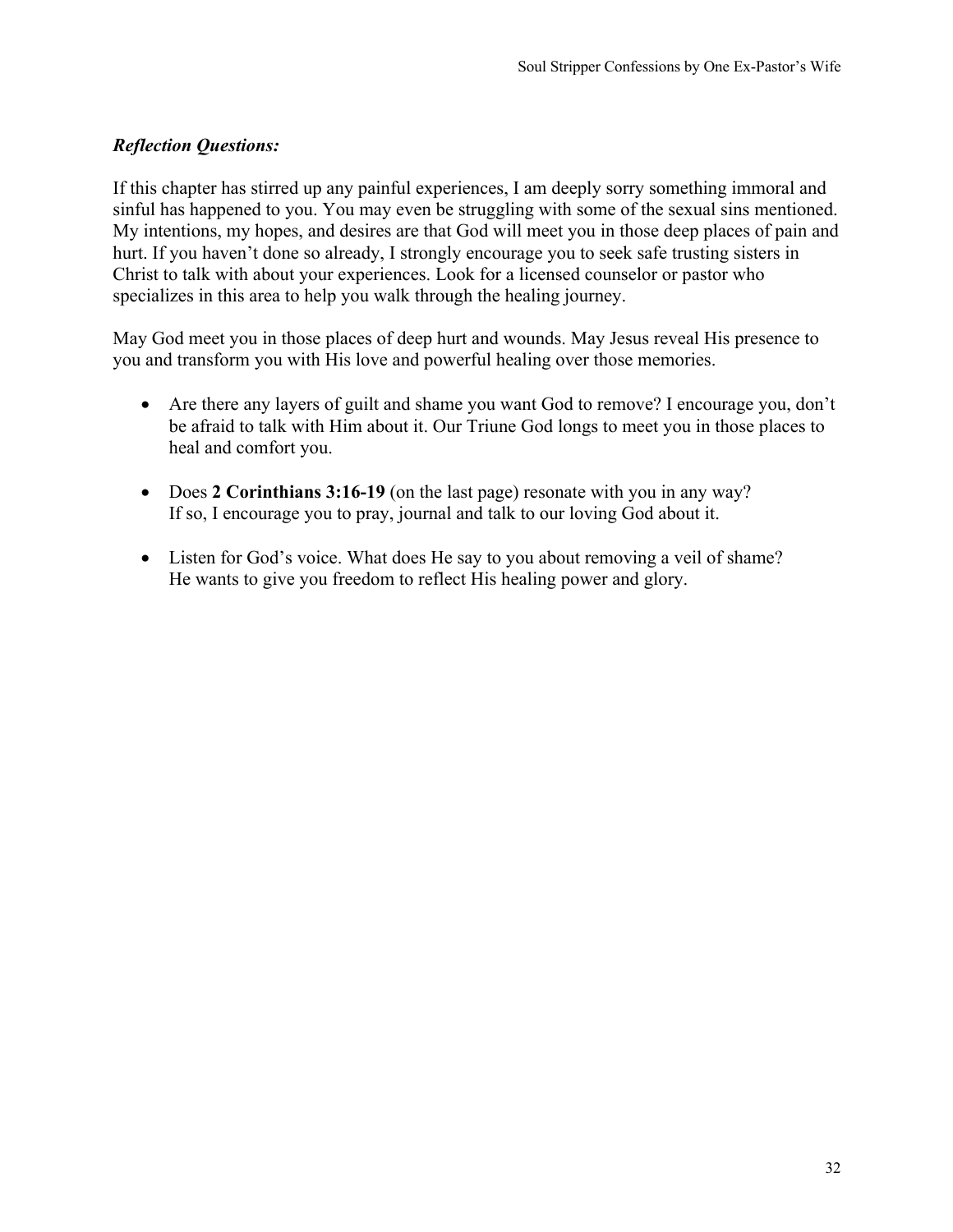

# *Authenticity and Transparency*

# **~***These trials will show that your faith is genuine. It is being tested as fire tests and purifies gold—though your faith is far more precious than mere gold***. 1 Peter 1:6-7 (NLT)**

I love words and looking up their roots and definitions. As my character was being refined and stripped, two words resonated: "authentic" and "transparent."

Being Authentic: Not false or copied; genuine; real; representing one's true nature or beliefs; true to oneself or to the person identified.

Being Transparent: Something seen through, like glass or a translucent substance made visible by light shining through from behind.

Over the years, I have learned that the more authentic and transparent I have been, the more God can reflect His love, light, and truth through me.

 I have to confess, however, being authentic and transparent about my husband's health didn't always come easy. I didn't like to talk about it. I didn't want people to think he was weak, and I wanted to feel like we had it under control. Despite a few Addisonal episodes after each of the kids were born, my husband's health was pretty stable. However, it seemed that every stressful life change caused his immune system to fight against him and put him in the hospital. In 2008, he had a huge immune system attack. Doctors could not figure out what was happening. He ended up in the hospital for weeks. One particular oncologist continually said, "This could most likely be fatal." We called him Dr. Death (not to his face of course). I refused to believe his words.

I spent day after day in that hospital room, reading my Bible and praying. We were surrounded by the love of God through His people, through meals brought, people taking care of our children and our dog, and even mowing our lawn. It was humbling to be on the receiving end and dependent on others, as I always preferred to be the one giving help. Friends came to visit. Some simply sat in the hospital room to keep us company during this scary time when I thought we might lose him. We called in brothers and sisters in Christ who prayed over Joe. They truly believed in the laying on of hands and trusting God for healing and miracles. (Several nurses carefully watched us and all those who came to pray.)

# *~At sunset, the people brought to Jesus all who had various kinds of sickness, and laying his hands on each one, he healed them. Luke 4:40*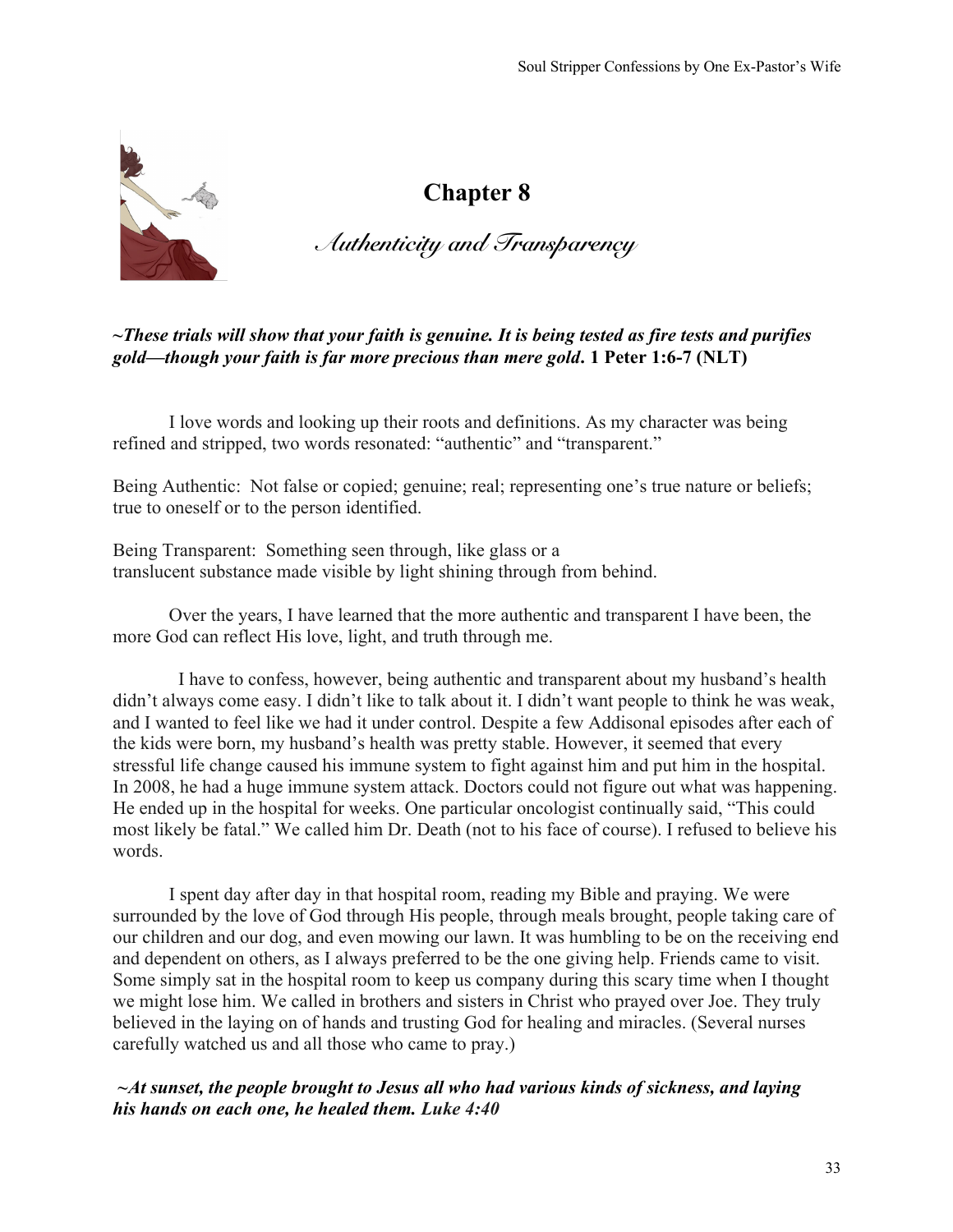The next day, when the blood test results showed his platelet levels were up, the doctors, and nurses were surprised.

I exclaimed, "Yes! Praise God from whom all blessings flow!"

Dr. Death gave us a funny smirk, but I knew God had come through with a miraculous healing over that immune attack.

Leaving the hospital, the next day, we happened to get in the elevator with one of the other doctors who had treated Joe for several years. She shook her head and smiled. The look on her face as we walked out was priceless! Yes, God is our Almighty Healer! (We went back to visit those nurses and thanked them by giving them Joe's original worship music CD.)

When Joe returned to work, our country was in a recession and our church staff was changing. Our lead pastor and his family planned to move across the country to start another church. After eleven years, job roles and positions were changing rapidly, and it became clear that we were not to be a part of the next chapter. We were devastated. Shock, anger, hurt, and disappointment combined. That time period was incredibly difficult on many levels. The way it ended was not pretty. The discouraging communication breakdowns reminded me of the Old Testament story of Babel where languages were in great confusion, and no one seemed to hear words clearly.

We felt a deep sense of loss as the Lord ushered us out of our positions and the only life we knew at that time. My husband not only left his job, but we also lost our friends and church community of over a decade. A letter went out with a positive spin communicating to all the core members of the church that we were moving on to new endeavors, even though Joe and I had no idea what those "endeavors" might be.

Feeling betrayed, lost, dazed, and confused I didn't know who to talk to. Working through these emotions was essential. I just wasn't quite sure how to go about it. The best place to begin was starting my days on my knees, asking God to help me forgive those who I felt had hurt my family and I.

#### *~Make every effort to live in peace with everyone and to be holy; without holiness no one will see the Lord. See to it that no one falls short of the grace of God and that no bitter root grows up to cause trouble and defile many.* **Hebrews 12:14-15**

Invited by a dear friend and mentor, I went on a Christian spiritual retreat weekend to process my feelings of hurt, betrayal, grief, and new direction. She and her husband led a ministry as spiritual coaches for pastors, missionaries, and others who were in transition. I was deeply thankful that God knew I needed her in my life even before I did.

She took me to a retreat center, where she introduced me to *Christian Spiritual Formation*, a deepening awareness of our Triune God's presence and movements in our lives. The spiritual practices used are Biblically rooted in scripture meditation, reflection, prayer,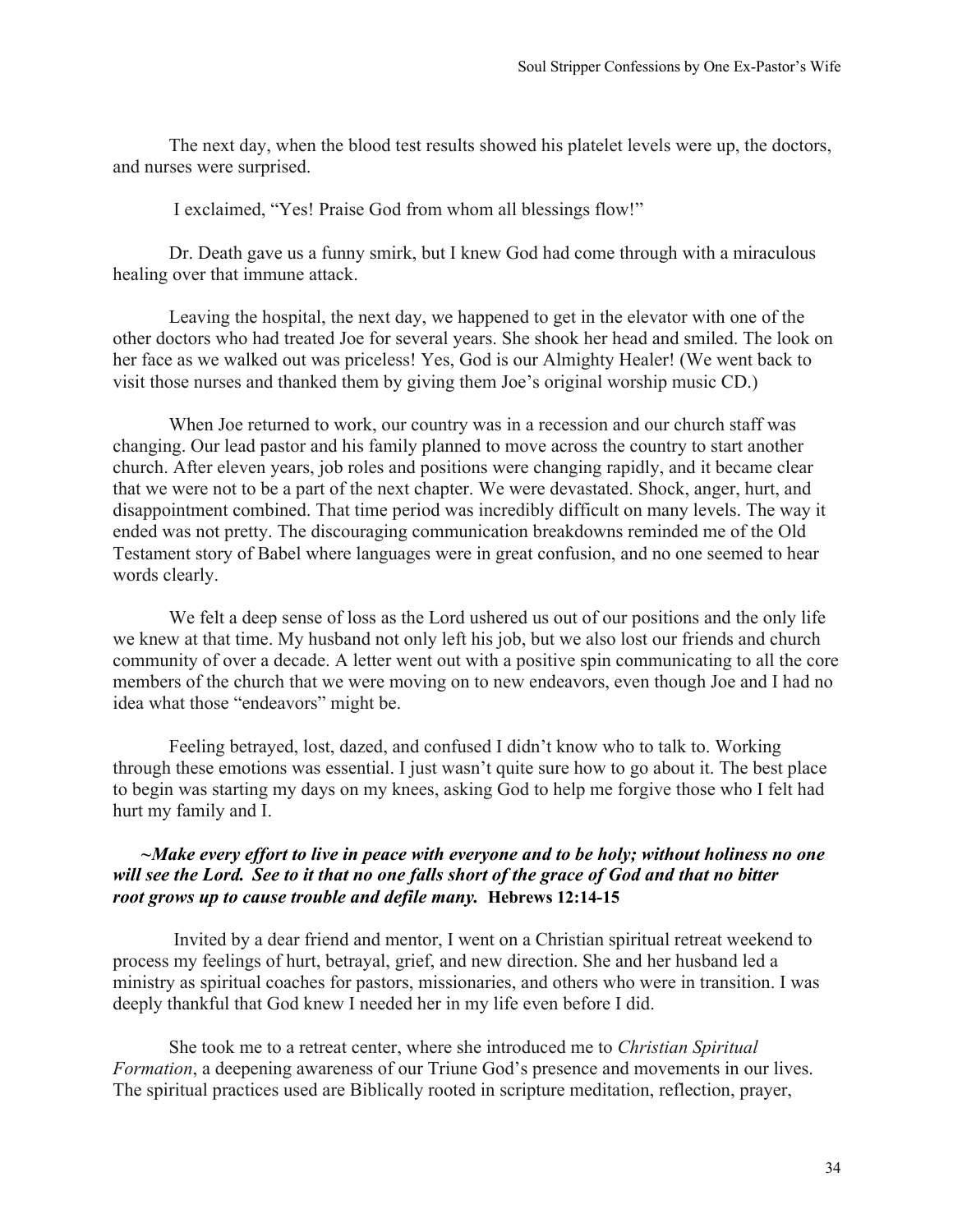silence, and examining our hearts and minds with God. Taking time for these spiritual rhythms was just what I longed for. God created humans with magnificent brains and minds that can connect with Him. He desires to communicate His presence with us, if we'll slow down the pace of life to notice and allow Him to.

God gently reminded me of His presence in several ways. I am a visual person, and I am grateful God knows this about me and communicates to me in visual ways. One afternoon at the retreat center, I heard a loud chirping sound outside the window of the little room I was staying in. A barren tree was covered with birds on every branch. They were chirping and singing loudly, and a Bible verse rose to my memory: *Look at the birds. They don't plant or harvest or store food in the barns, for your Heavenly Father feeds them. And aren't you far more valuable to him than they are?* **(Matthew 6:26 NLT)** I felt the Holy Spirit comfort me and remind me of my value and worth, and that my family would be taken care of just as God cares for the birds. My thoughts were interrupted as the flock of birds quickly flew off in a cloud of swirling gray into sky.

During one of the guided prayer reflection times, several ladies and I were listening to Psalm 119 read aloud. These particular verses stood out in the quietness:

#### *~Your word is a lamp for my feet, a light to my path. I have taken an oath and confirmed it, that I will follow your righteous laws. I have suffered much; preserve my life, Lord, according to your word.*  **Psalms 119:105-107**

I hovered over those verses in quiet prayer. In the openness of my childlike ways, I surrendered my imagination to our Triune God. I asked God to show me where He was in this place in my life, as I was hurting and not sure where I was headed. I told Him I did not want to carry the ugliness of resentment or bitterness toward anyone who had hurt or betrayed my trust. I closed my eyes and saw myself standing on a woodsy, winding path lined with barren trees. It was foggy and dark, and I could only make out an image of a man standing up ahead. As I looked harder, I recognized Him. It was Jesus holding a lantern to illuminate the path. I walked closer and felt the weight of a huge backpack on my shoulders. The burden felt heavier with every step I took. In this vision Jesus told me I could continue on this dark path and He would be with me, or I could cross over to "there." He pointed to "there"—a beautiful, sunny, open field of green grass and brilliant wildflowers. He looked at me with His kind eyes and motioned for me to hand over the heavy pack on my shoulders. The grace-filled expression on His face said it all without a word. We both *knew* what was in the backpack. He asked me, "Do you want to carry around that unforgiveness on your shoulders, or do you want to hand it over to Me? You can live much lighter and freer in that beautiful field without it. My presence will still be with you, whichever you choose."

I could feel the heaviness upon my shoulders, and I longed to be free of its weight. I slowly slipped off the bulky pack and handed it to Jesus. He took my hand and escorted me to the open field of wildflowers. I felt the warmth of the sunshine on my face and smelled the fragrance of the flowers. Barefoot, I ran with abandon through the grassy field. I turned to look back at Jesus. He smiled, an adoring look upon His face. His radiant eyes gave me assurance.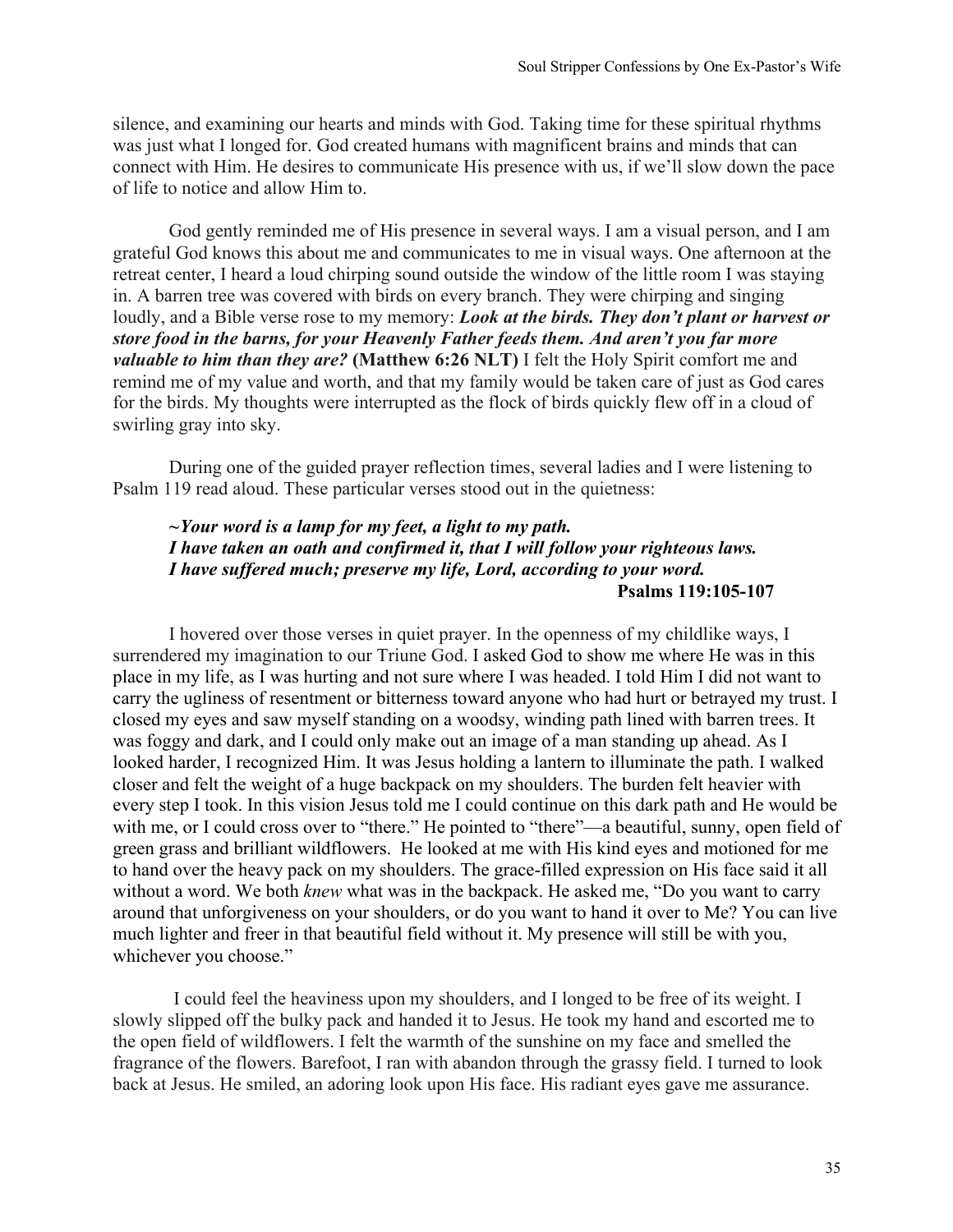I wanted to stay in that place and linger a bit, but I was startled by the sound of a rather large sneeze. I opened my eyes and saw a few other women in their own quiet spaces, some with bibles open on their laps, some kneeling in prayer. I had no idea how much time had passed during the reflective prayer time in my vision with Jesus. I only knew I felt lighter and that I had truly experienced something significant.

Later that evening when all the ladies gathered again, we were invited to share any experiences we had with God that weekend. I opened up and talked about my experience with Jesus in the woods, the backpack, and the open field of wildflowers. I suddenly felt very vulnerable sharing such an authentic and transparent experience. I started to regret speaking. Those thoughts quickly disintegrated as the women voiced affirming and encouraging words at my openness. One woman painted a beautiful scene of the wildflowers as a reminder for me to hold on to what God had done in taking the pack of unforgiveness and bitterness from me. I keep the painting on my dresser as a reminder. If the enemy tries to stir up any of those unforgiving thoughts of the past, I turn my eyes to the painting and thank Jesus for my freedom and what He has done. It is a choice to make daily.

In that season, I indulged my desire for a more personal connection with God. I needed my Heavenly Father to continue to help me make sense of my life. I had to rely on His Living Word to define me and remind me where my true worth comes from. God was truly transforming and renewing my mind once again. It became more concrete that my true identity lies in the truth, "I belong to God; I am His daughter." And that was enough.

God continually reminded me that He was sufficient to provide for our family. Whenever money was tight and we weren't quite sure how we were going to make ends meet, bags of groceries showed up on our doorstep. Cards with checks came just in time for the mortgage. A new car was given to us, and we were able to give our van to a family who needed a vehicle. The gift gave them hope that God had not forgotten them and was taking care of their needs as well.

It was odd being in a sudden search for a new church home after serving eleven years in a church we helped establish. God led us to a small church where we settled in to just "be" and heal for a bit. Joe slowly started using his passions for music in leading worship and preaching again. I took more spiritual retreats and invited other women from different church communities along for the journey. I began leading small groups of women into deeper intimacy with God through *Christian Spiritual Formation*. With God's prompting I started a women's ministry called *Breathe Deep Ministries.* Along with a small team of women, I used my gifts of encouragement and passion for the Bible to inspire women to grow in their relationship with our Triune God. Other opportunities came my way to speak, not only to groups of women, but also to our new church community as a whole.

*~In all this you greatly rejoice, though now for a little while you may have had to suffer grief in all kinds of trials. These have come so that the proven genuineness of your faith—of greater worth than gold, which perishes even though refined by fire—may be proved genuine and may result in praise, glory and honor when Jesus Christ is revealed.* **1 Peter 1:6-7**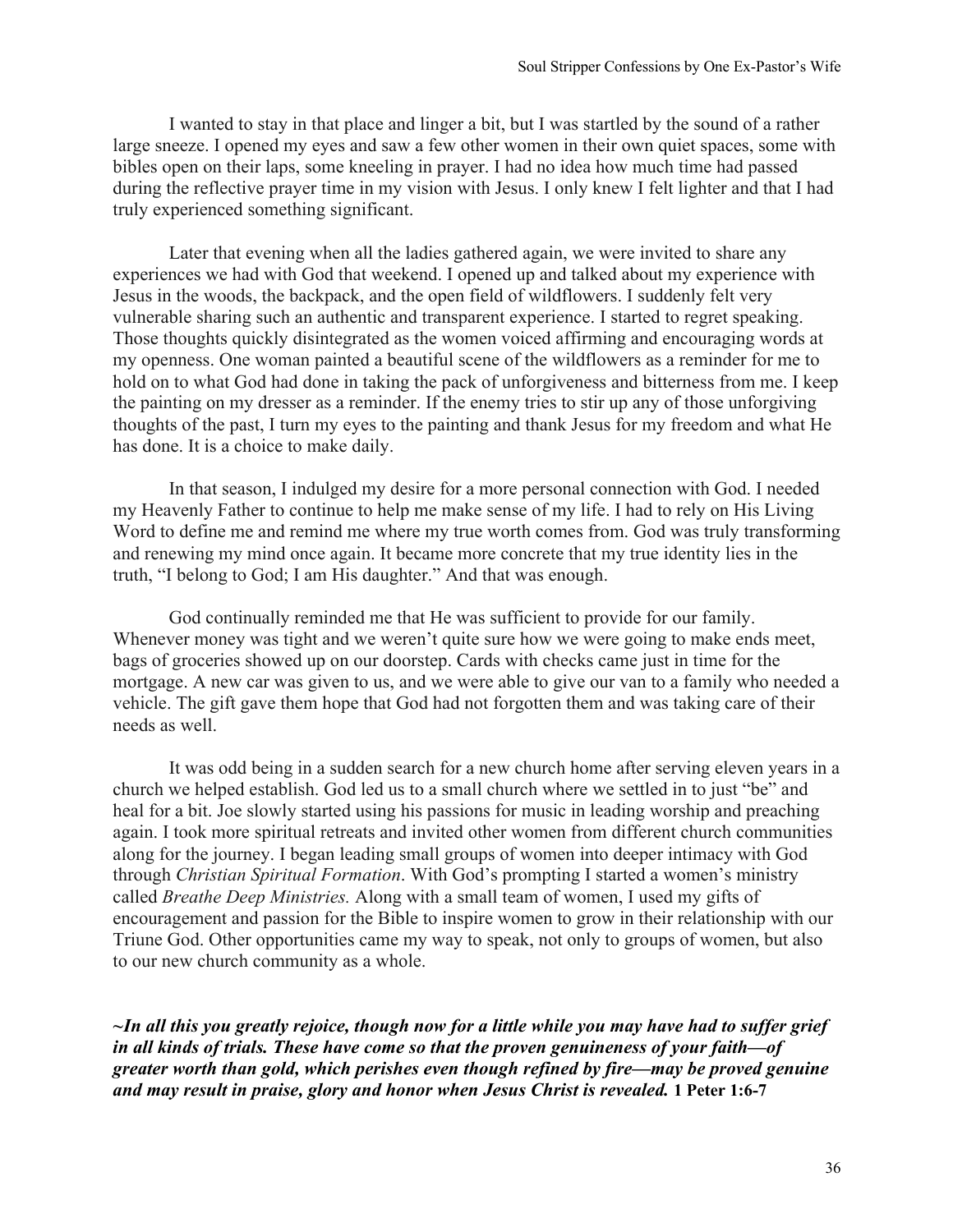This season truly became a time of pressing into authenticity and transparency with God, myself, others, and proved to be a refining process of fire. My faith emerged deeper and with greater worth than gold.

When my mentor moved, I asked God to fill that place in my life. I needed someone to continue to stretch, challenge, guide, and encourage me. In His faithfulness, God provided another wonderful mentor who has continued to lead me. I have since completed a two-year program and have become a trained Spiritual Director.

It seemed that God was providing what I would call "piece-meal" ministry work. Joe used his talents and gifts to lead worship, write, teach, preach, and play music in various towns. When the pastor of the small church community we were attending moved out of state, we stepped into roles as co-pastors. What I thought was only a transitional place turned out to be our church home for almost five years.

During that five-year season, many families moved, and church finances grew thin. To make ends meet, Joe began playing secular music in restaurants, bars, and clubs. Performing music on a stage is what he does exceptionally well. However, coming in at all hours of the night and then getting up early on Sundays to preach was not working. It became more and more difficult to juggle both worlds. Eventually the church closed and so did that chapter in our lives. Again, so much change, loss, and stripping away of pastoral titles. Thankfully I had been learning along the way that my true identity rested not on a title, but in God Himself and being His child.

A major casualty of the church closing was that Joe had no desire to be engaged in another church ministry or community. My young teens and I found another church to attend. It was up to me to keep them growing spiritually and stay connected in a Biblically sound Christian community. This was as essential for my teens as it was for me.

The first Sunday we visited the church, I discovered the pastor was from my hometown of Tucson, Arizona. I knew I had found my new home church. After service, I introduced myself and my kids to the pastor and his wife. I shared a little piece of my story and said, "I am an expastor's wife. May we just come and rest for a while?" They welcomed us with open arms. I took a few years off from serving in any capacity. I was so grateful my new pastors understood my need to just "be" on Sundays. Now I choose to serve and use my gifts out of a newfound freedom, not from a sense of "I have to" or feeling I must prove my worth or impress anyone. Serving is out of my audacious love for our Triune God and a pure desire to see others grow in a genuine personal relationship with Him.

So, this is me, an ex-pastor's wife, authentic and transparent before you, stripped of any titles, roles, or official ministry positions. I am a daughter of the King; loved and adored by God the Creator of the Heavens and the earth. I continually and intentionally incorporate Spiritual Formation or, as I like to call it, "spiritual rhythms" into my life and encourage other women to do so as well. As I do, God's love transforms my mind, heart, and soul.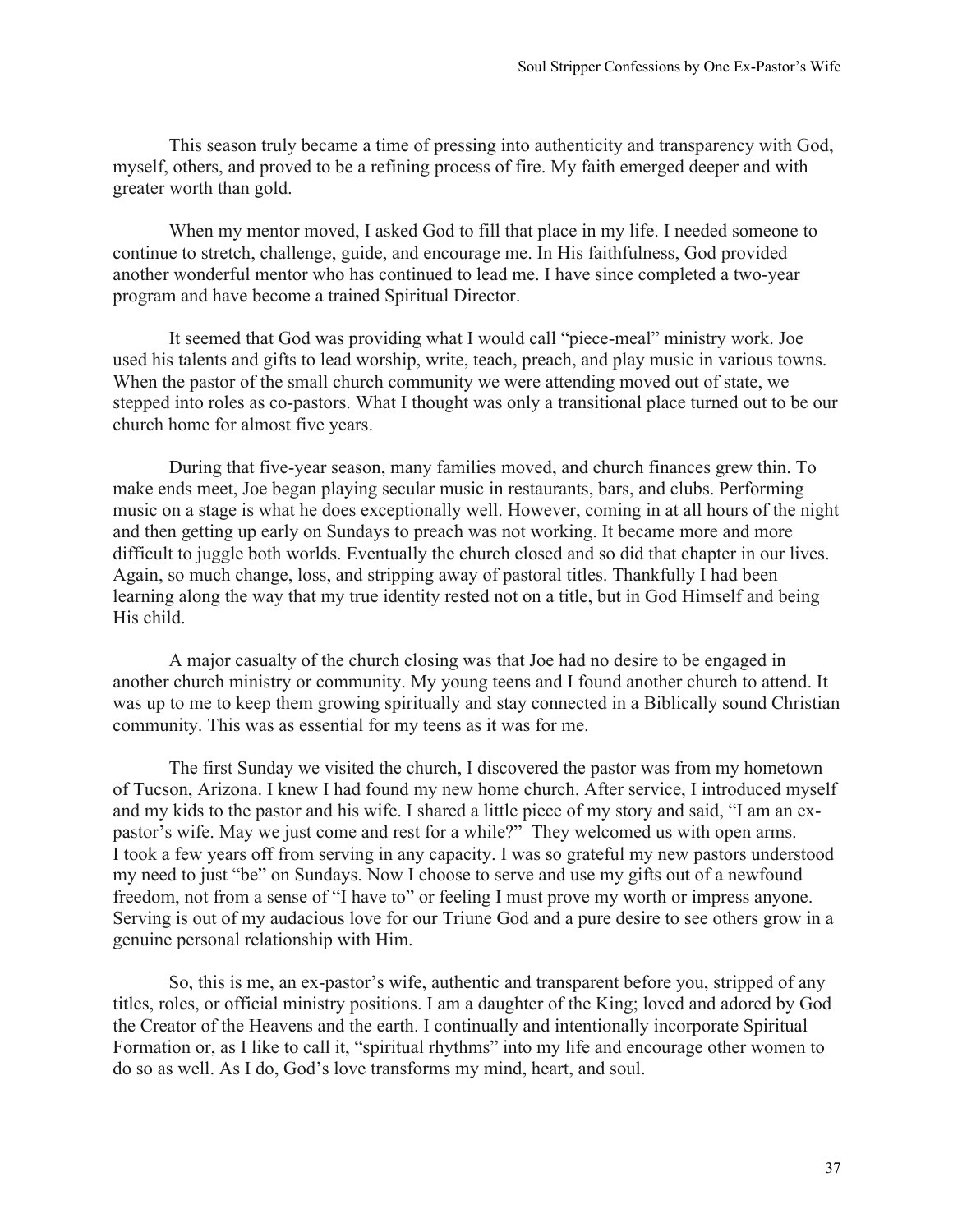- Are you comfortable being authentic and/or transparent? Why or why not?
- Do you remember a time in your own life when bitterness, resentment, or unforgiveness needed to be stripped away?
- Can you identify a hurtful situation or broken relationship going on right now in your life?
- Have you ever needed healing so you can live at peace with others as described in **Hebrews 12:14-15?**

# *Make every effort to live in peace with everyone and to be holy; without holiness no one will see the Lord. See to it that no one falls short of the grace of God and that no bitter root grows up to cause trouble and defile many.*

If so, what did that process look like?

- Did you feel God guiding you through this process?
- Have you ever found yourself in a season of refining through fiery trials as described in **1 Peter 1:6-7?**

*In all this you greatly rejoice, though now for a little while you may have had to suffer grief in all kinds of trials. These have come so that the proven genuineness of your faith—of greater worth than gold, which perishes even though refined by fire—may be proved genuine and may result in praise, glory and honor when Jesus Christ is revealed.*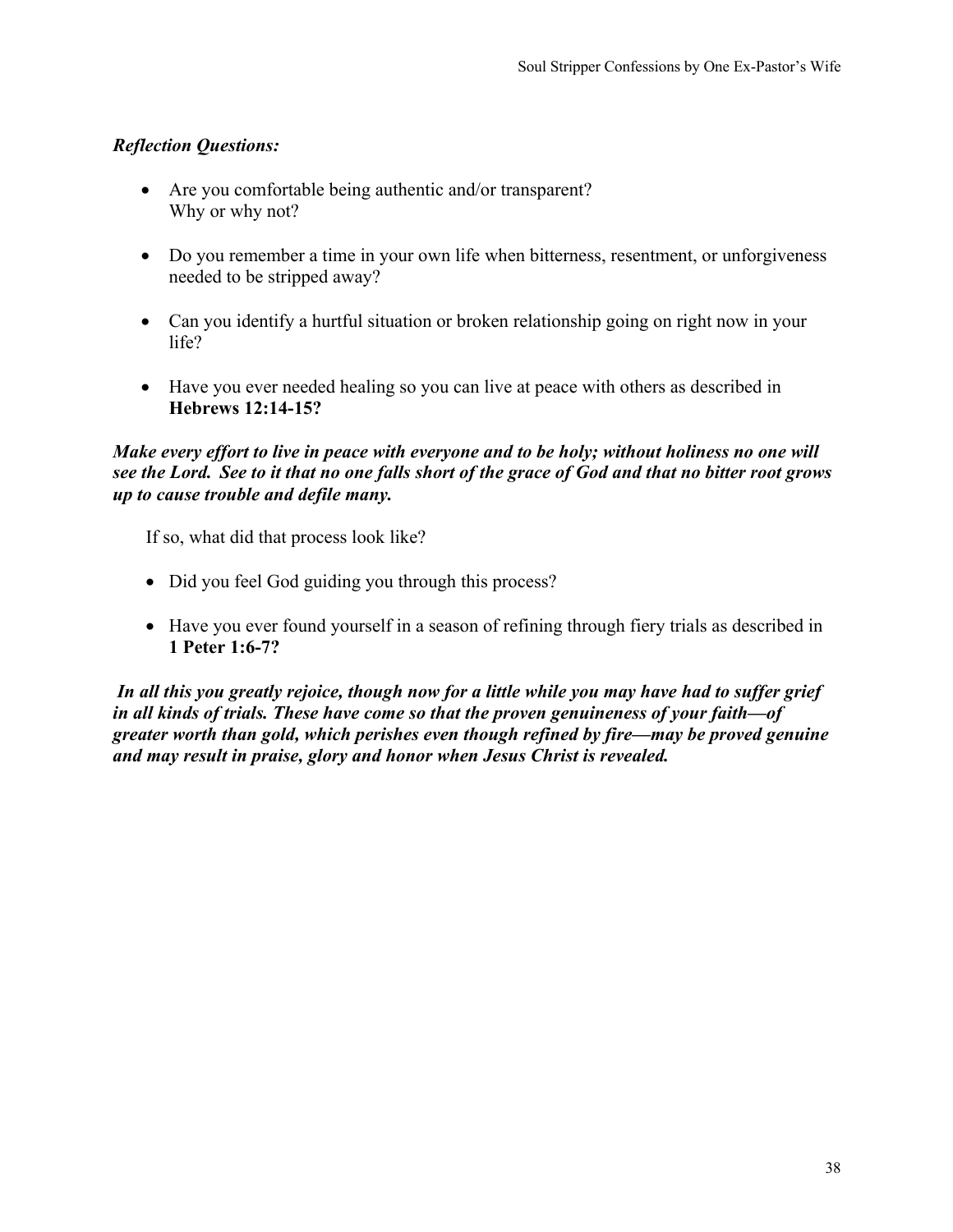

# *Choosing To Continue Aligning With God's Stripping & Refining*

#### *~Search me, God, and know my heart; test me and know my anxious thoughts. See if there is any offensive way in me and lead me in the way everlasting.* **Psalm 139:23-24 (NIV)**

My days look different as a result of this refining and stripping process. I'm not driven to fill my days with lots of "good things" that were not asked of me by God. If I continued rushing here and there at lightning speed, I would miss His voice. I now run at "God speed" with my altered load and keep my eyes fixed on Jesus. I hear more inspirations and nudges from the Holy Spirit every day that use to escape me because I was too busy. I now make conscious choices for concentrated stillness with God. *Be still and know that I am God.* **Psalm 46:10***.* Choosing to live more in an atmosphere that is less hurried and less cramped allows open space in my days for His leading and divine appointments. I can't even begin to explain the numerous opportunities and conversations that I could never have planned on my own. God is full of surprises, isn't He?!

The ways I now serve are in encouragement, discernment, and hospitality. These are the gifts He has given me, and I've embraced His design. They come from a deeper well within of God's love to serve others with no strings attached. I have gone from surface busyness to becoming more self-aware of what is going on under the surface, not just in my life but in the lives of others. I've learned to be more reflective, to be still, and know He is God.

### *~Show me your ways, Lord, teach me your paths. Guide me in your truth and teach me, for you are God my Savior, and my hope is in you all day long.* **Psalm 25:4 -5 (NIV)**

Please don't think I am claiming that "*I have arrived* "or reached any higher spiritual plain in any way! I am merely sharing my journey how I'm learning the importance of allowing the Holy Spirit to have His way and address sin in my life on a regular basis. This includes the secret sins in my heart that only God and I know about. The disease of those sins can eat away and destroy our thinking and our thoughts, robbing us of our peace. However, as we align ourselves to allow God His way, He gently disciplines or corrects. This is not in a condemning shameful way. *For there is no condemnation for those who are in Christ Jesus***. Romans 8:1** Moreover, His correction is out of a loving desire to redirect us into a more fulfilling life. He helps us get to the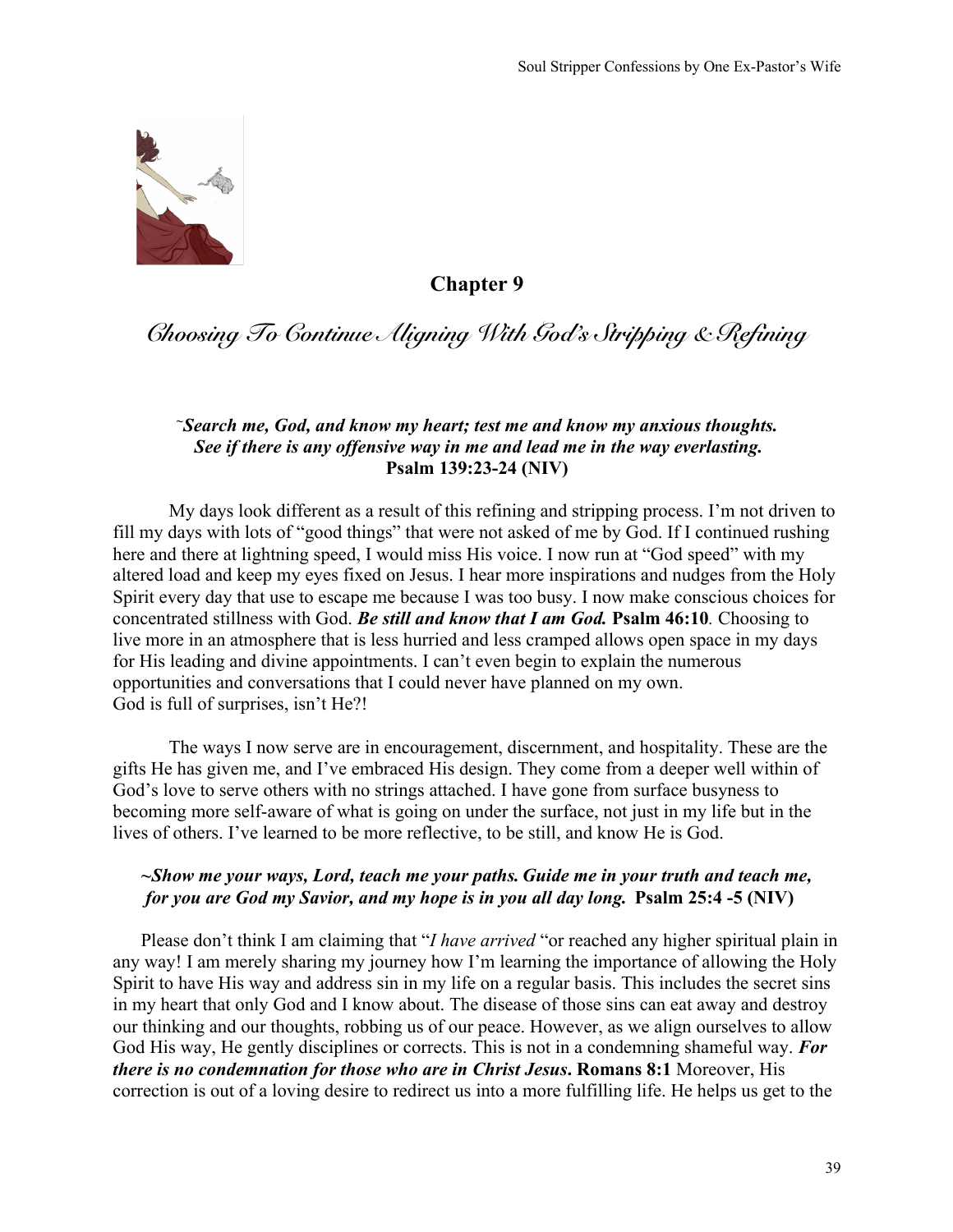layers of our false identity, idolatry, pride, envy, jealousy, unforgiveness, and self-pity, just to name few.

*No discipline seems pleasant at the time, but painful. Later on, however, it produces a harvest of righteousness and peace for those who have been trained by it. See to it that no one misses the grace of God and that no bitter root grows up to cause trouble and defile many.* **Hebrews 12:11 & 15 (NIV)**

An uncleansed heart left unchecked can destroy one's marriage and family, poison one's ministry, and take down a church. Just as loving parents must discipline their own children, so must we, as Christians, allow our Triune God to lovingly discipline us. God can use His Word, as well as our brothers and sisters in Christ, to point out our blind spots. We must be open to allow training, correcting, healing, and forgiveness. Though not pleasant at the time, we will become emotionally and spiritually healthier, leading to more fulfilled lives.

With my decision made to stay aligned in God's light, there comes a freedom with this continual cleansing of the soul and stripping away of the sin of the heart and mind. The stripping has become a necessity in my life. Being completely naked and vulnerable, allowing every flaw to show spiritually and emotionally before our loving, gentle, and kind Heavenly Father. The refining process has far more worth than anyone could ever put a price on.

How freeing it is to live unencumbered by layers of the false self. We are to live the lighter, fuller life God has for us as sons and daughters of the one, true King! I pray you will become comfortable in this place as well.

*~Therefore, since we are surrounded by such a great cloud of witnesses, let us throw off everything that hinders and the sin that so easily entangles, and let us run with perseverance the race marked out for us. Let us fix our eyes on Jesus, the author and perfecter of our faith, who for the joy set before him endured the cross, scorning its shame, and sat down at the right hand of the throne of God. Consider him who endured such opposition from sinful men, so that you will not grow weary and lose heart.*

*In your struggle against sin, you have not yet resisted to the point of shedding your blood. And have you completely forgotten that word of encouragement that addresses you as a father addresses his children, He says,* **Hebrews 12:1-5 (Emphasis Mine)**

*My dear child, don't shrug off God's discipline, but don't be crushed by it either. It's the child he loves that he disciplines; the child he embraces, he also corrects.* **Hebrews 12:6 (MSG)**

I encourage you to read the entire chapter in your own Bible. Comparing different wording in different translations is also helpful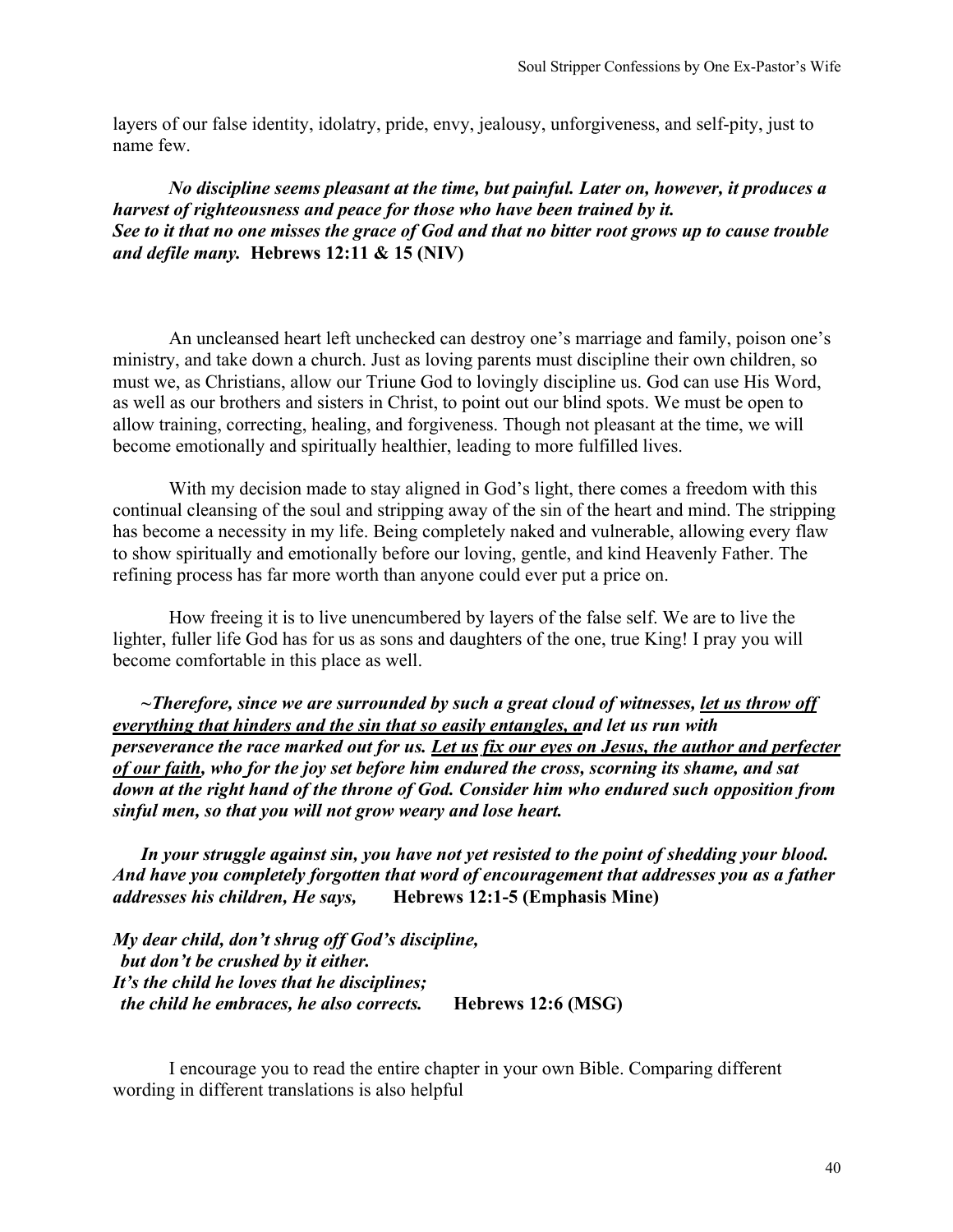- What layers do you see thrown off or stripped in your own journey?
- Do you agree or disagree with this concept of keeping yourself aligned with God for exposing sin and areas that need discipline in your life? Why or why not?
- Are you comfortable with being vulnerable emotionally and /or spiritually with God?
- Are you comfortable being vulnerable emotionally and/or spiritually with others? To whom would you entrust this level of vulnerability?
- Capture any last thoughts and/or take-aways from the stripping, refining process in your own journey through journaling, drawing, or painting.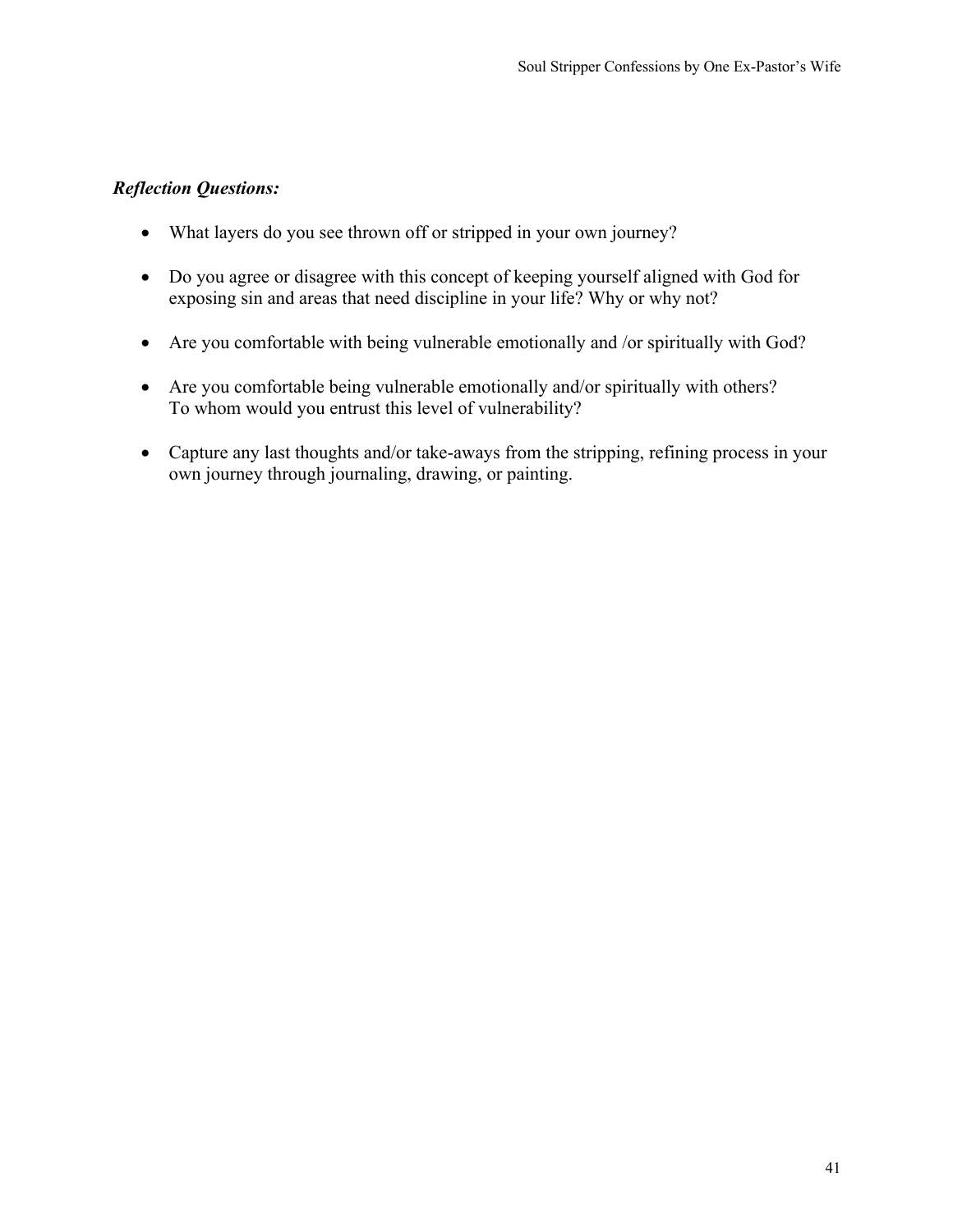

*Concluding Thoughts…*

*"Don't Shine so that others can see you. Shine so that through you others can see Him." C.S. Lewis*

My hope is you have been drawn deeper into a relationship with our Triune God, His presence with you daily, and the Living Word that is alive and active in your own lives. I chose to put my raw authentic self on these pages in order that you may relate to different parts of my story and see God's glory in your own story. My prayer is that you may develop a deeper intimacy (into-me-u-see) with the Lover of your soul, our Triune God.

*So that Christ may dwell in your hearts through faith. And I pray that you, being rooted and established in love, may have power, together with all the Lord's holy people, to grasp how wide and long and high and deep is the love of Christ, and to know this love that surpasses knowledge—that you may be filled to the measure of all the fullness of God.* **Ephesians 3:17-19**

*~Let us draw near to God with a sincere heart and with the full assurance that faith brings, having our hearts sprinkled to cleanse us from a guilty conscience and having our bodies washed with pure water. Let us hold unswervingly to the hope we profess, for he who promised is faithful.And let us consider how we may spur one another on toward love and good deeds, not giving up meeting together, as some are in the habit of doing, but encouraging one another.* **Hebrews 10:22-25**